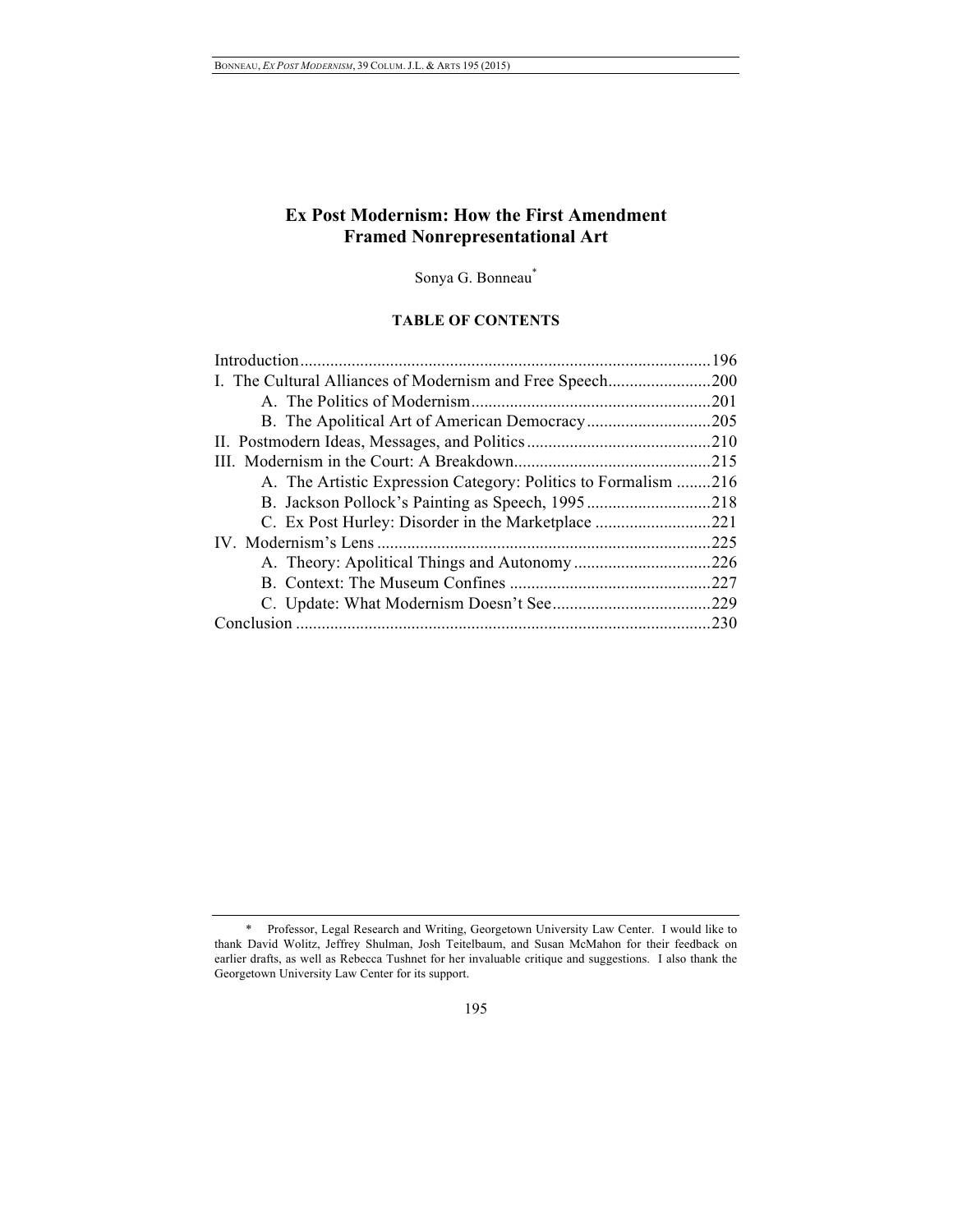## **INTRODUCTION**

In *Hurley v. Irish-American Gay, Lesbian & Bisexual Group of Boston*, the Supreme Court asserted that Jackson Pollock's paintings are "unquestionably shielded" under the First Amendment.<sup>1</sup> Previously, visual art's main doctrinal residence stood in obscenity law's backyard, as a vague definitional tautology: art constitutes speech so long as it is not obscene,<sup>2</sup> and speech is not obscene if it is  $art<sup>3</sup>$  The *Hurley* Court offered no elaboration as to the "drip" painting's constitutional relevance, $4$  but, even as mere illustrative dictum, the declaration received independent attention on two levels. First, the remark reified a longstanding assumption that visual art was "speech," offering a specific example outside the realm of obscenity law.<sup>5</sup> Second, the reference to Jackson Pollock's painting did not merely confer robust protection to art, but definitively extended its embrace to apolitical, nonlinguistic imagery.<sup>6</sup>

<sup>1.</sup> 515 U.S. 557, 569 (1995) (remarking that if a "particularized message" was required for constitutional protection, the First Amendment "would never reach the unquestionably shielded painting of Jackson Pollock, music of Arnold Schöenberg, or Jabberwocky verse of Lewis Carroll"). This Article focuses on visual art. Because Jabberwocky involves words, it possesses a more direct route to speech status than purely visual expression. Instrumental music may be closer categorically, but is likewise beyond the scope of this Article. For a discussion of instrumental music as speech, see Alan K. Chen, *Instrumental Music and the First Amendment*, 66 HASTINGS L.J. 381 (2015). This Article refers to First Amendment law only in relation to the free speech clause. *See* U.S. CONST. amend. I ("Congress shall make no law . . . abridging the freedom of speech, or of the press . . . ."). It focuses on what constitutes First Amendment speech, rather than whether a given instance of speech is protected under particular circumstances. *See* Frederick Schauer, *The Boundaries of the First Amendment: A Preliminary Exploration of Constitutional Salience*, 117 HARV. L. REV. 1765, 1769–71 (2004) (distinguishing between coverage—whether the First Amendment "shows up" in the first instance—and protection).

<sup>2.</sup> Kaplan v. California, 413 U.S. 115, 119–20 (1973) ("As with pictures, films, paintings, drawings, and engravings, both oral utterance and the printed word have First Amendment protection until they collide with the long-settled position of this Court that obscenity is not protected by the Constitution.").

<sup>3.</sup> *See* Miller v. California, 413 U.S. 15, 24 (1973) (work can be considered obscene only if it lacks "serious literary, artistic, political, or scientific value"); *see also* Mark Tushnet, *Art and the First Amendment*, 35 COLUM. J.L. & ARTS 169, 208 (2012) ("Throughout its efforts to define obscenity, the Court has simply assumed that material that can be described as sufficiently artistic cannot be obscene.").

<sup>4.</sup> The Court does not specify any particular painting or that it is referring to Pollock's nonrepresentational work, but there is no reason to question this inference.

<sup>5.</sup> *See* Edward J. Eberle, *Art as Speech*, 11 U. PA. J.L. & SOC. CHANGE 1, 1 (2008) (citing *Hurley* among cases demonstrating "wide agreement that art speech is protected speech"); Sheldon Nahmod, *Artistic Expression and Aesthetic Theory: The Beautiful, the Sublime and The First Amendment*, 1987 WIS. L. REV. 221, 242 (1987) (noting the absence of discussion about the place of artistic expression in the marketplace of ideas, despite "the unquestioned assumption that somehow it belongs there").

<sup>6.</sup> *See* Genevieve Blake, *Expressive Merchandise and the First Amendment in Public Fora*, 34 FORDHAM URB. L.J. 1049, 1058 (2007) (quoting the *Hurley* holding as signifying "a clear, indeed 'unquestionable' protection for apolitical artworks"); David Greene, *Why Protect Political Art as*  "Political Speech"?, 27 HASTINGS COMM. & ENT. L.J. 359, 364 (2005) (suggesting increasingly expanding embrace of artistic expression such that, "by 1995, the Court had realized the 'unquestionable' First Amendment protection due even abstract works"); Paul E. Salamanca, *Video Games As A Protected Form of Expression*, 40 GA. L. REV. 153, 164 (2005) (describing *Hurley* as an embrace of "even pure art"); James Weinstein, *Participatory Democracy as the Central Value of*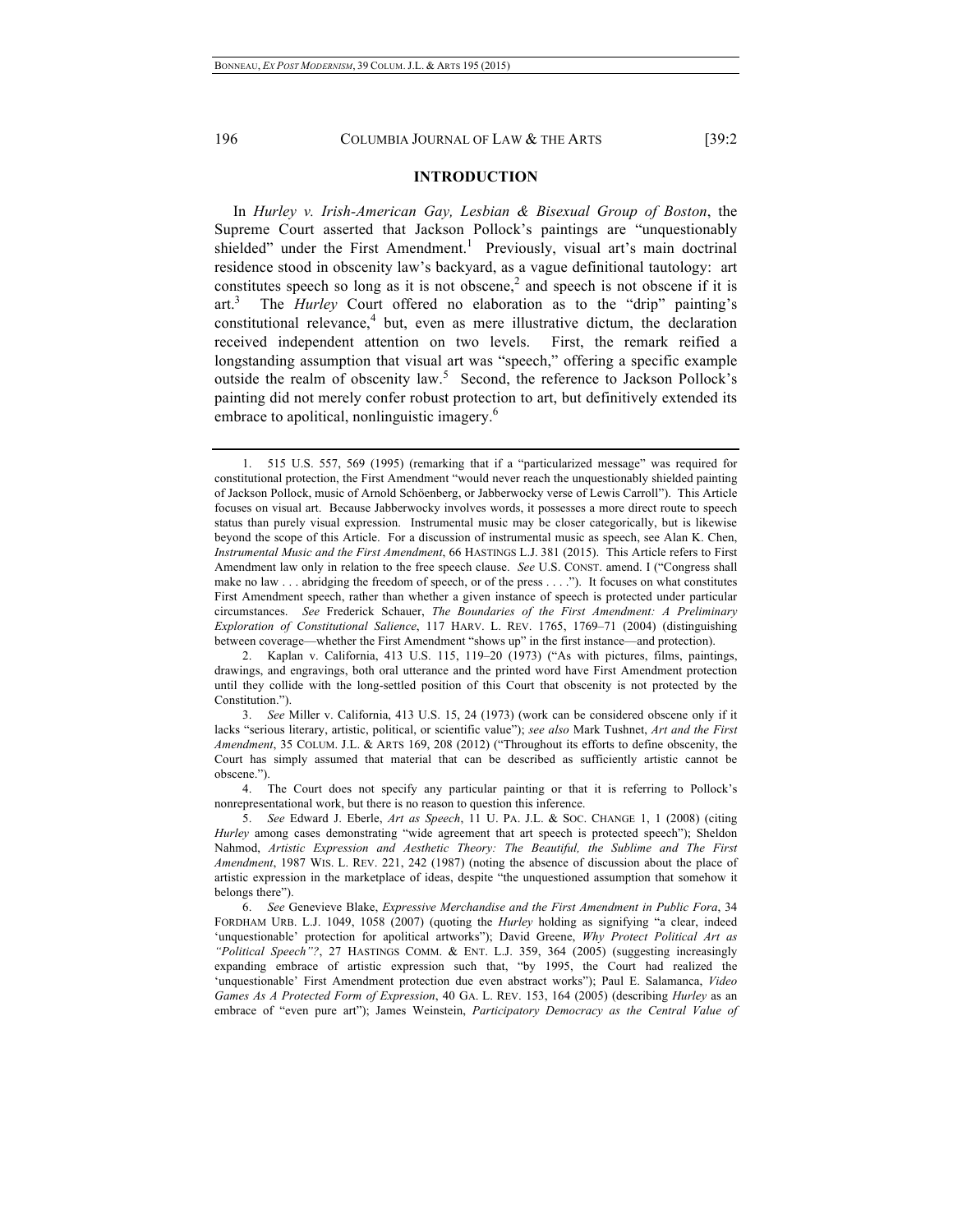No one questions that conclusion. As Mark Tushnet has aptly observed, it is correct by "clearly widespread intuition."<sup>7</sup> But, as Tushnet has also explained, the result for legal reasoning is highly conflicted.<sup>8</sup> And, from the vantage of traditional First Amendment principles, no one can agree on why the conclusion is correct.<sup>9</sup> To the extent that speech, fundamentally, requires communication, how can it encompass expression devoid of words, discernable message, or shared meaning?<sup>10</sup>

The three most commonly-cited purposes in explaining the scope of the free speech clause include: (1) protecting a robust marketplace of ideas in the ongoing quest for truth;<sup>11</sup> (2) enabling informed participation in a democracy;<sup>12</sup> and (3) ensuring the liberty of self-realization or individual autonomy.<sup>13</sup> But if ideas especially political ideas—are the crown jewels of speech serving any of these objectives,14 why does art deemed "noncognitive"15 and apolitical share this

11. *See* Red Lion Broad. Co. v. F.C.C., 395 U.S. 367, 390 (1969) ("It is the purpose of the First Amendment to preserve an uninhibited marketplace of ideas in which truth will ultimately prevail, rather than to countenance monopolization of that market, whether it be by the Government itself or a private licensee."); Abrams v. United States, 250 U.S. 616, 630 (1919) (Holmes, J., dissenting) ("[T]he best test of truth is the power of the thought to get itself accepted in the competition of the market . . . ."); *see also* C. Edwin Baker, *The First Amendment and Commercial Speech*, 84 IND. L.J. 981, 982 (2009) (noting that beginning in the 1970s, "virtually all First Amendment scholarship and the dominant doctrinal formulations accepted some version of a marketplace of ideas theory"); Stuart Minor Benjamin, *Algorithms and Speech*, 161 U. PA. L. REV. 1445, 1455 (2013) (referring to the marketplace of ideas rationale as the "most commonly invoked by the Supreme Court"); Thomas I. Emerson, *Toward a General Theory of The First Amendment*, 72 YALE L.J. 877, 881 (1963) (describing traditional view of free expression as "the best process for advancing knowledge and discovering truth").

12. *See* Robert Post, *Participatory Democracy and Free Speech*, 97 VA. L. REV. 477, 483 (2011) (defining "speech" as "speech acts and media of communication that are socially regarded as necessary and proper means of participating in the formation of public opinion").

13. *E.g.*, C. Edwin Baker*, Scope of the First Amendment Freedom of Speech*, 25 UCLA L. REV. 964, 966 (1978) (arguing that "speech is protected not as a means to a collective good but because of the value of speech conduct to the individual"); Emerson, *supra* note 11, at 879 ("The right to freedom of expression is justified first of all as the right of an individual purely in his capacity as an individual."); Martin H. Redish, *The Value of Free Speech*, 130 U. PA. L. REV. 591, 593 (1982) ("[T]he constitutional guarantee of free speech ultimately serves only one true value, which I have labeled 'individual selfrealization.'").

14. *E.g.*, Citizens United v. FEC, 558 U.S. 310, 329 (2010) (referring to political speech as "central to the meaning and purpose of the First Amendment"); Morse v. Frederick, 551 U.S. 393, 403 (2007) ("Political speech, of course, is 'at the core of what the First Amendment is designed to protect.'" (quoting Virginia v. Black, 538 U.S. 343, 365 (2003))); Roth v. United States, 354 U.S. 476, 484 (1957) ("The protection given speech and press was fashioned to assure unfettered interchange of ideas for the bringing about of political and social changes desired by the people.").

15. *See, e.g.*, Randall P. Bezanson, *Art and the Constitution*, 93 IOWA L. REV. 1593, 1598 (2008)

*American Free Speech Doctrine*, 97 VA. L. REV. 491, 499 (2011) (observing that "rigorous protection has been extended across the board even to art that has no political purpose").

<sup>7.</sup> *See* Tushnet, *supra* note 3, at 197.

<sup>8.</sup> These anomalies are the subject of Tushnet's comprehensive discussion of art and First Amendment jurisprudence. *See generally* Tushnet, *supra* note 3.

<sup>9.</sup> A definitive First Amendment theory has never been settled for the larger category of nonpolitical visual art. *See* Schauer, *supra* note 1, at 1784–87 (listing art among "outcomes in search of a theory").

<sup>10.</sup> *See* Tushnet, *supra* note 3, at 194 ("It is entirely unclear whether anyone imputes any meaning to [Blue Poles, No. 11], much less a political meaning, and whatever meanings are imputed are unlikely to be shared widely enough to make the painting a word equivalent.").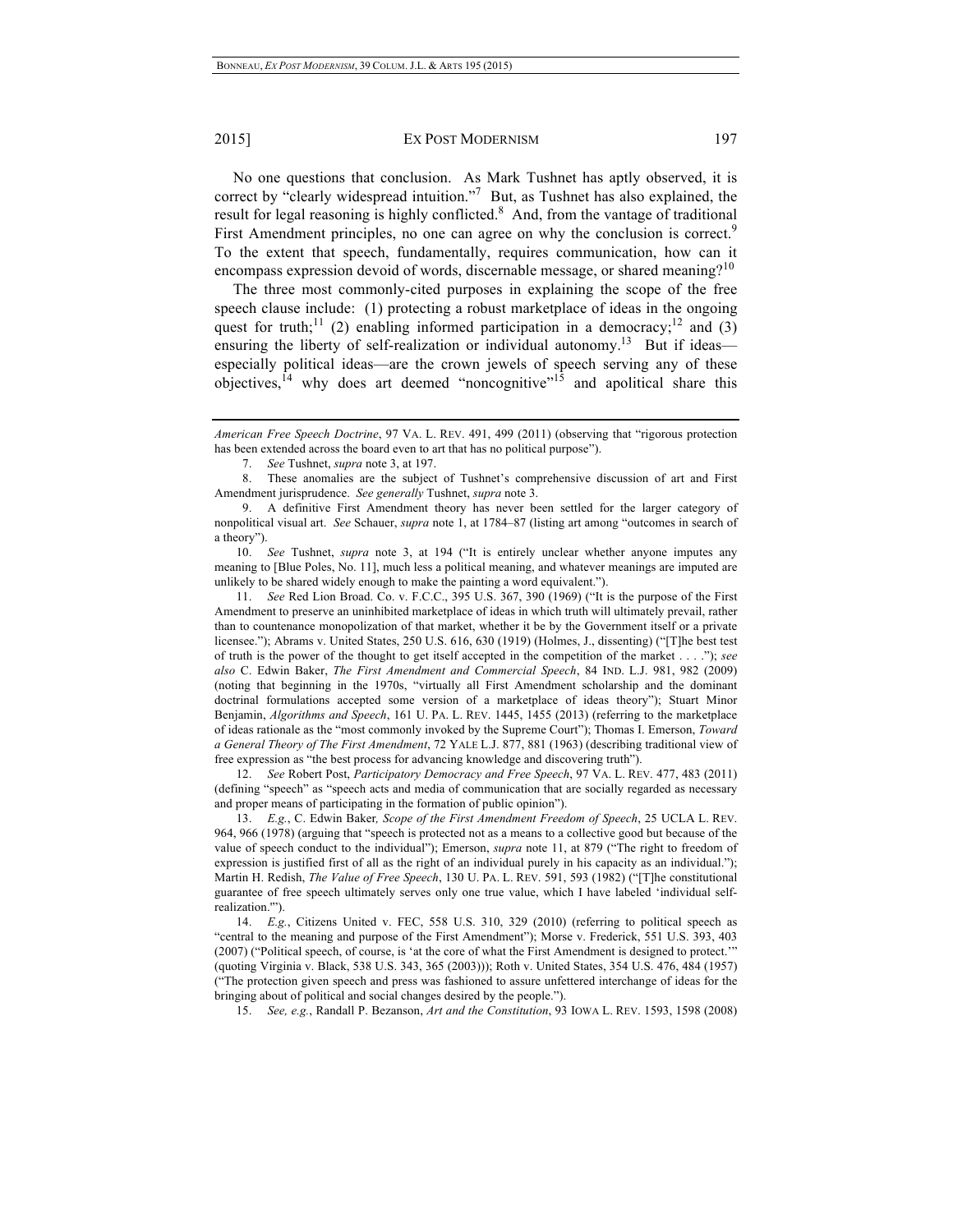constitutional eminence? The only well-theorized purpose that readily accommodates protecting nonrepresentational art as speech is self-realization as an end unto itself (rather than in service of the other two goals),  $^{16}$  a purpose that, Lee Bollinger observes, "has never achieved the widely accepted status in First Amendment jurisprudence of the other two."17 In this light, the *Hurley* Court's certainty about the First Amendment stature of Jackson Pollock's painting is striking, and no less the unanimity among legal scholars that nonrepresentational art stands among the "core cases of protected expression."<sup>18</sup>

This Article is not aimed at resolving that jurisprudential debate. Rather, this Article argues that its framework is both a cause and symptom of First Amendment law's disconnect from contemporary artistic expression. Specifically, the Supreme Court's conclusion in *Hurley* and its overwhelming approval are informed and framed by a particular art historical moment—one that no longer reflects the art world. This outdated cultural lens restricts, rather than expands, how artistic expression is conceptualized as speech. To place First Amendment law on solid footing with visual artistic expression, the law needs to open its eyes to the changes that have occurred over the past half-century.

My approach relies on art historical sources to help break through the discursive paralysis generated by a subject that law is loath to address,<sup>19</sup> yet, by exultant

16. *See* C. Edwin Baker, *Autonomy and Free Speech*, 27 CONST. COMMENT. 251, 271 (2011) (explaining First Amendment coverage of abstract art as a matter of the expressive liberty of artists and audiences); Baker, *supra* note 13.

<sup>(&</sup>quot;Art, as I use the term here, is a representation perceived not mainly through our cognitive faculties, but instead through our senses unconstrained by reason."); Nahmod, *supra* note 5, at 241 (describing nonrepresentational art as a type of "noncognitive" communication); Melvin B. Nimmer, *The Meaning of Symbolic Speech Under the First Amendment*, 21 UCLA L. REV. 29, 35 (1973) (referring to nonrepresentational art as "substantially devoid of all cognitive content"); Kevin Saunders, *Media Violence and the Obscenity Exception to the First Amendment*, 3 WM. & MARY BILL RTS. J. 107, 165 (1994) (describing nonrepresentational art as communicating noncognitive, "emotive messages"). Although I find the term "noncognitive" misplaced, I use it consistent with the conventions of legal commentary as meaning lacking a propositional idea.

<sup>17.</sup> Lee C. Bollinger & Geoffrey R. Stone, *Dialogue*, *in* ETERNALLY VIGILANT: FREE SPEECH IN THE MODERN ERA 1, 23 (Lee C. Bollinger & Geoffrey R. Stone eds., 2002) ("It is well accepted among the justices and legal scholars today that the fundamental purpose of free speech is to maximize the search for truth and to protect the democratic decisionmaking process."); *see also* Brandt v. Bd. of Educ. of Chi., 480 F.3d 460, 465 (7th Cir. 2007) ("Self-expression is not to be equated to the expression of ideas or opinions and thus to participation in the intellectual marketplace."); ROBERT C. POST, DEMOCRACY, EXPERTISE, AND ACADEMIC FREEDOM 23 (2012) (arguing that the law must distinguish between situations where a person should have autonomy and those where the person is dependent); Jed Rubenfeld, *The Freedom of Imagination: Copyright's Constitutionality*, 112 YALE L.J. 1, 4 (2002) (claiming that protecting art on the basis of individual self-realization frames art "too narcissistically"); Frederick Schauer, *Must Speech Be Special?*, 78 NW. U. L. REV. 1284, 1289–93 (1983) (canvassing reasons why autonomy-based theories are not distinguishable from general principles of personal liberty, and thus insufficient to explain the constitutional distinction afforded "speech").

<sup>18.</sup> *See* Steven L. Winter, *Re-Embodying Law*, 58 MERCER L. REV. 869, 893 (2007) (declaring that "all would agree" that nonrepresentational art is speech, "even if no one can say exactly what the message might be").

<sup>19.</sup> Judging art was famously deemed off-limits in early twentieth century law. *See* Bleistein v. Donaldson Lithographing Co., 188 U.S. 239, 251 (1903) (Holmes, J.) ("It would be a dangerous undertaking for persons trained only to the law to constitute themselves final judges of the worth of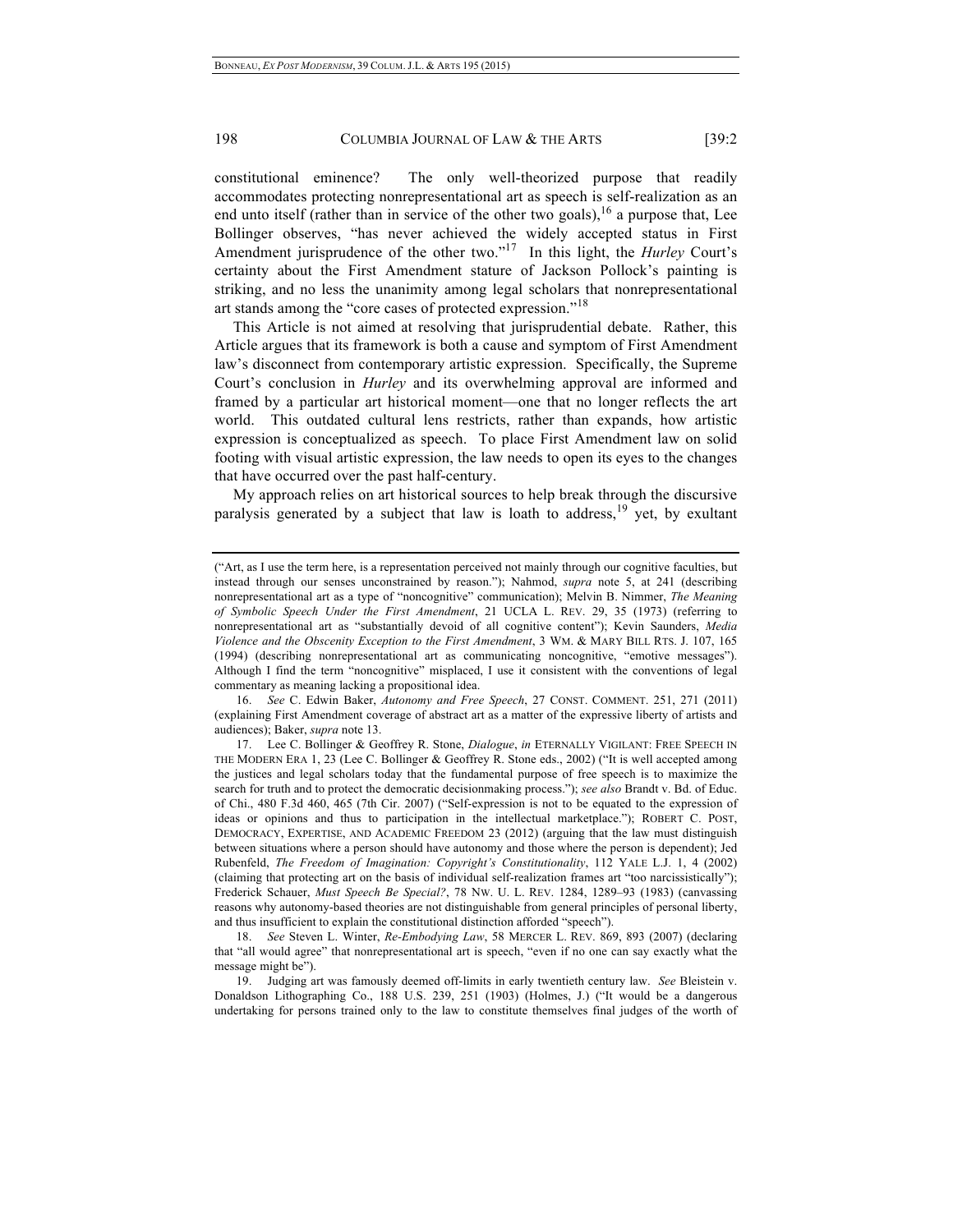refrain, "goes without saying."<sup>20</sup> I do not suggest that law should take art history into account when analyzing nonrepresentational art. Rather, it already has. Nonrepresentational art in contemporary First Amendment discourse reflects the legacy of a deeply symbolic cultural construct forged in twentieth-century modernism. The reference to Jackson Pollock's painting in *Hurley* is its anemic residue.

While Mark Tushnet has probed the analytical complexities of including Pollock's painting within the scope of the free speech clause, he, like other scholars, reasons backwards from the historical outcome of American modernism. The art historical lens established by the modernist era, however, is not a reliable means of contemplating the First Amendment's relationship to artistic expression today. Postmodernism (loosely defined) $^{21}$  challenged modernism's normative architecture and strategically engaged previously segregated forms of culture, like advertising, politics, and entertainment media. It used concept to break through the fortress of pure visuality. It tore down the romantic ideal of individual authorship by celebrating mass production and appropriation.

Postmodernism's conceptual orientation and dissolution of boundaries might First Amendment law's broadly inclusive marketplace of ideas, but instead art and law speak past one another. The result of Jackson Pollock as the exemplar of constitutionally covered visual art is not simply a matter of over- or underinclusion, but a doctrine and discourse that is reductive, anachronistic, and culturally alienated. $22$ 

In Part I, I provide background illustrating the cultural entanglement of freedom of expression with the vanguard art movement Abstract Expressionism, whose ascent to mainstream success occurred in tandem with the rise of U.S. political and economic strength in the years following World War II. In Part II, I briefly describe the postmodern insurgency against the dictates of high modernism, especially the latter's apparent isolation from social concerns and thrall to the individual genius paradigm. In Part III, I examine the migration of modernist

pictorial illustrations, outside of the narrowest and most obvious limits."). This nexus of aesthetic judgment and judicial reasoning has been probed in legal literature. *See, e.g.*, Christine Haight Farley, *Judging Art*, 79 TUL. L. REV. 805, 811–13 (2005) (arguing that despite proclaimed reluctance to engage in aesthetic judgments based on inherent subjectivity, judges do so implicitly); Richard A. Posner, *Art for Law's Sake*, 58 AM. SCHOLAR 513, 514 (1989) ("[W]hile it is possible to make objective measurements of physical properties such as weight and speed, it is not possible to make such measurements of artistic value, because people having different values and preferences do not agree and cannot be brought to agree on how to determine the presence of that attribute and even how to define it."); Alfred C. Yen, *Copyright Opinions and Aesthetic Theory*, 71 S. CAL. L. REV. 247 (1998) (arguing that judicial opinions on copyright law contain implicit views on aesthetic theory).

<sup>20.</sup> Nat'l Endowment for the Arts v. Finley, 524 U.S. 569, 602 (1998) (Souter, J., dissenting) ("It goes without saying that artistic expression lies within this First Amendment protection.").

<sup>21.</sup> This Article makes no claim to definitively characterizing postmodernism and uses the term primarily as a means of referencing artistic developments historically situated after modernism, in relation to the themes and theories discussed.

<sup>22.</sup> Although this Article doesn't delve into the intersection of free speech with the fair use doctrine, several points made here about law's dissonance with postmodern art are manifest in copyright cases involving appropriation art, a subject incisively examined in Amy Adler, *Fair Use and the Future of Art*, 91(3) N.Y.U. L. REV. (forthcoming 2016).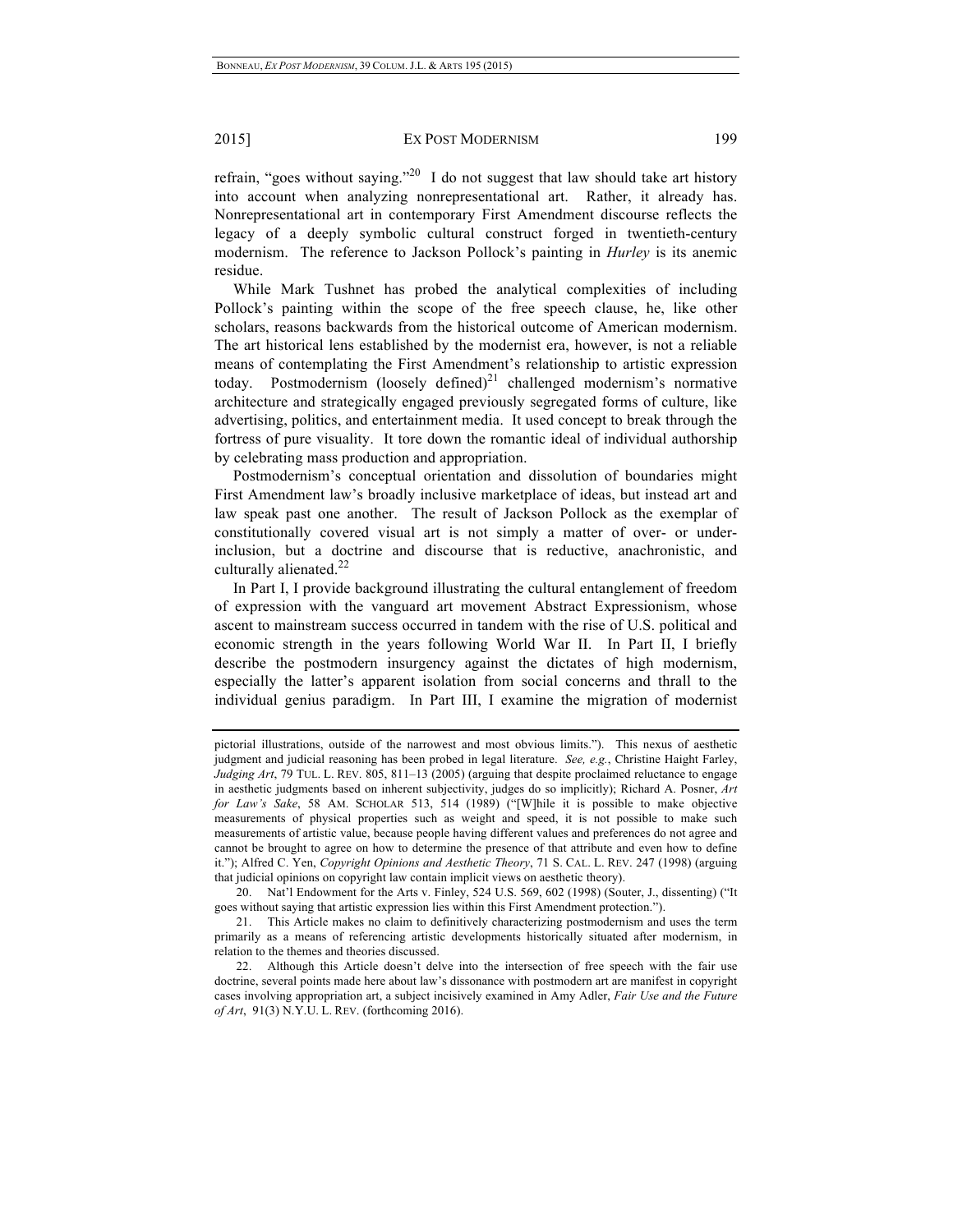culture into First Amendment case law, leading up to the Supreme Court's embrace of Jackson Pollock's painting as speech in *Hurley*, followed by its dissonant legacy in contemporary jurisprudence. In Part IV, I demonstrate the ways in which contemporary legal discourse involving nonrepresentational art remains circumscribed by the art historical vision of modernism, perpetuating law's acute misalignment with postmodern art and culture.

Rather than advancing another normative theory aimed at justifying nonrepresentational art as speech, this Article argues that modernism raised the question, and paralyzed the inquiry. Closing the culture gap requires seeing the law's invisible art museum and its implicit interpretive construct. These walls should be razed, opening up the discursive field to facilitate a more meaningful integration of art with contemporary First Amendment jurisprudence.

# **I. THE CULTURAL ALLIANCES OF MODERNISM AND FREE SPEECH**

The First Amendment is not only law, but a national identity.<sup>23</sup> Despite its pervasive cultural presence,  $24$  the law distinguishes between constitutionallyprotectable speech and regular speech.<sup>25</sup> That is, not all spoken or written expression triggers a First Amendment analysis (language susceptible to government regulation occurs, for example, in the context of contract, fraud, conspiracy, and copyright law). Frederick Schauer proposes that speech boundaries are best explained descriptively, rather than by normative theory, through the particular social and historical conditions of the First Amendment's development.<sup>26</sup> In Schauer's view, the distinction between covered and uncovered speech "is a function of largely nondoctrinal forces." Not unrelatedly, constitutional law scholars have observed that contemporary free speech discourse is a product of the twentieth century, during which time speech jurisprudence became increasingly protective.<sup>28</sup>

This section provides a descriptive account of Abstract Expressionism, the preeminent artistic outpost of modernism in post-World War II America.29 I offer

<sup>23.</sup> *See, e.g.*, STEVEN H. SHIFFRIN, THE FIRST AMENDMENT, DEMOCRACY, AND ROMANCE 5 (1990) ("America has had a romance with the first amendment.").

<sup>24.</sup> *Id.* at 87 (observing that "the first amendment plays a role in American culture that ranges beyond its legal bounds").

<sup>25.</sup> *See* POST, *supra* note 17, at 15 (referring to "vast stretches of ordinary verbal expression" that are excluded from "speech" for First Amendment purposes); Schauer, *supra* note 1, at 1777 (observing that it would be a mistake to assume that all speech beyond the defined exclusions is covered by the First Amendment). This Article uses the word "speech" to denote First Amendment speech, unless otherwise specified.

<sup>26.</sup> Schauer, *supra* note 1, at 1787 (arguing that speech boundaries are best revealed in the "political, sociological, cultural, historical, psychological, and economic milieu in which the First Amendment exists and out of which it has developed").

<sup>27.</sup> Schauer, *supra* note 1, at 1788.

<sup>28.</sup> *See* Bollinger & Stone, *supra* note 17, at 1 (observing that the contemporary First Amendment "is an invention of the twentieth century").

<sup>29.</sup> DAVID ANFAM, ABSTRACT EXPRESSIONISM 7 (1990) (describing Abstract Expressionism as "a landmark in the general history of art and of modern art in particular"). I refer to "Abstract Expressionism" in relation to the artists and abstract work most associated with this name in post-World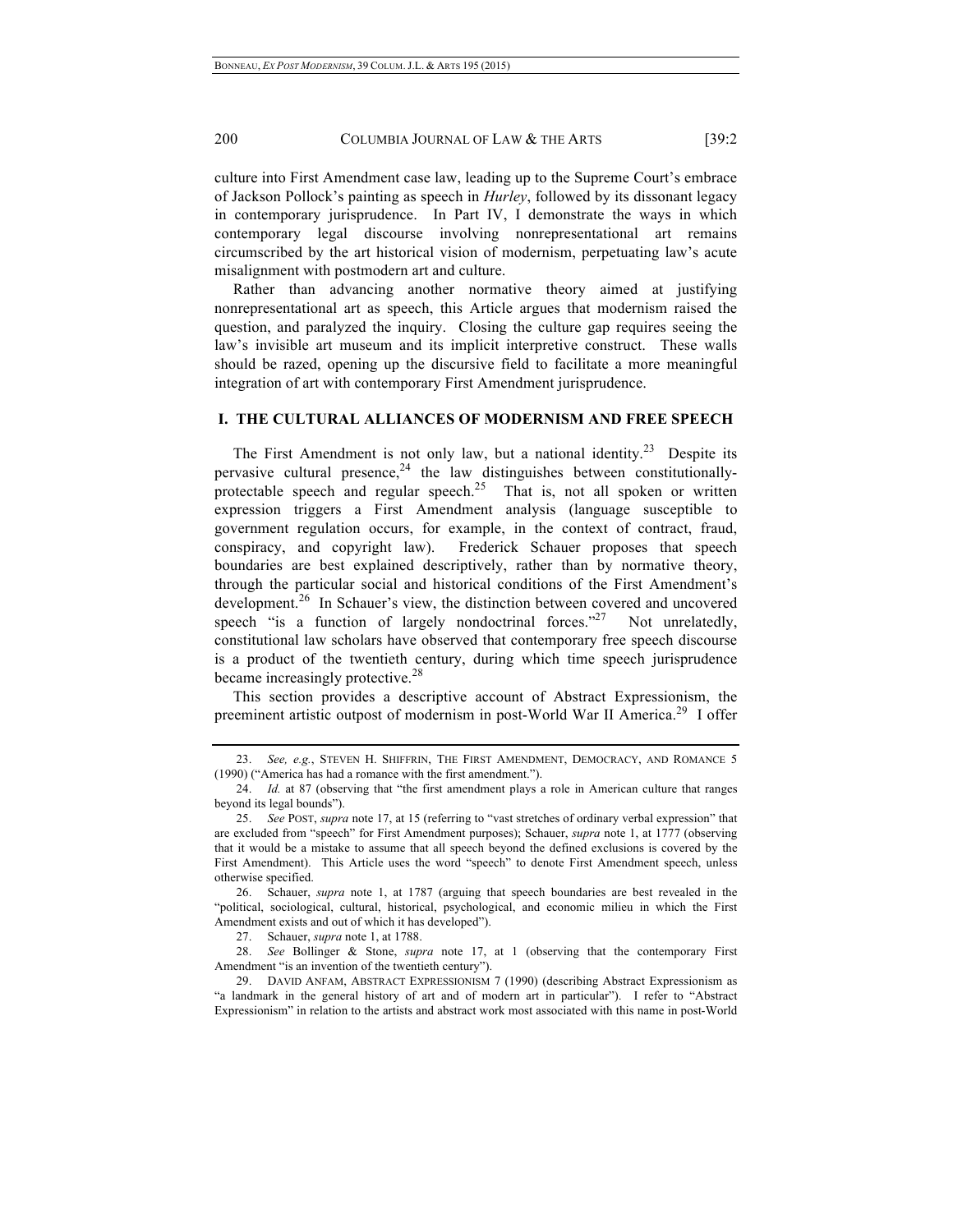it as backstory to the widespread assumption—a foregone conclusion in *Hurley* that nonrepresentational art belongs within the scope of the free speech clause. The notoriously indecipherable, apolitical, and nonrepresentational work of the Abstract Expressionists acquired a unique First Amendment salience in the 1950s, in culture rather than in legal doctrine.<sup>30</sup> This symbolic alliance was fortified by particular historical, social, and political conditions, yet, as will be explained, preconditioned on the irrelevance of these same influences.

I divide this selective overview of Abstract Expressionism into two parts, broadly reflecting relevant shifts in associated public perceptions and rhetoric.<sup>31</sup>

#### **A. THE POLITICS OF MODERNISM**

In the early twentieth century, modern art—in the form of abstraction—was European. America's art historical tradition was seeded and cultivated in realism, a style reflecting this country's Puritan roots and, art historians have suggested, a defiance of societal perceptions that art was an "unmanly," dishonest, and fanciful pursuit.<sup>32</sup> In the 1930s, realist art was both explicitly and implicitly influenced by political and economic conditions, and often avowedly nationalistic, as under New Deal art programs like the Federal Art Project.<sup>33</sup> Thomas Hart Benton's regionalist paintings and murals, for example, captured this liberal-democratic spirit through an idealized iconography of social reform and American progress.<sup>34</sup> Even less idealized paintings of labor by American social realists, like Ben Shahn, were consistent with the idea of a distinctly American art predicated on literal representation—accessibility was itself a democratic principle.<sup>35</sup>

First generation Abstract Expressionists, including Jackson Pollock and Willem de Kooning, became acquainted through New Deal art programs in the 1930s,

33. *See* PAUL WOOD ET AL., MODERNISM IN DISPUTE: ART SINCE THE FORTIES 12–16 (1993) (detailing political activism of artists in the 1930s and social agenda of Federal Art Project).

34. Benton's narrative-based depictions of American life, along with his preference for publiclyaccessible murals, were tied to political and social reform, including disavowal of New York's elitist art world. *See* Erika Doss, *The Art of Cultural Politics: From Regionalism to Abstract Expressionism*, *in* RECASTING AMERICA: CULTURE AND POLITICS IN THE AGE OF COLD WAR 195, 200 (Lary May ed., 1989).

War II America, especially Jackson Pollock and Willem de Kooning. Abstract Expressionism was not actually a movement, in the sense of a shared intent or mission, but the degree of unanimity among the artists does not significantly impact the thesis of this Article.

<sup>30.</sup> *See generally* Ann Gibson, *Abstract Expressionism's Evasion of Language*, 47 ART J. 208 (1988) (discussing major art historical theories explaining the Abstract Expressionists' defiance of verbal translation).

<sup>31.</sup> This organization should not be construed as linear in a temporal sense; conflicting theories and interpretations intersected at all stages.

<sup>32.</sup> IRVING SANDLER, THE TRIUMPH OF AMERICAN PAINTING 7 (1970) ("In a society whose business was business, artistic creation was suspect as an unmanly and frivolous evasion of reality."); LEO STEINBERG, *Other Criteria*, *in* OTHER CRITERIA: CONFRONTATIONS WITH TWENTIETH-CENTURY ART 55, 56–58 (1972) (discussing realist Thomas Eakins as the quintessential "American artist" because he attempted to assimilate the role of the painter with the Puritan work ethic: devoid of sentiment, efficient, and honest).

<sup>35.</sup> *See* Jane de Hart Mathews, *Art and Politics in Cold War America*, 81 AM. HIST. REV. 762, 782 (1976).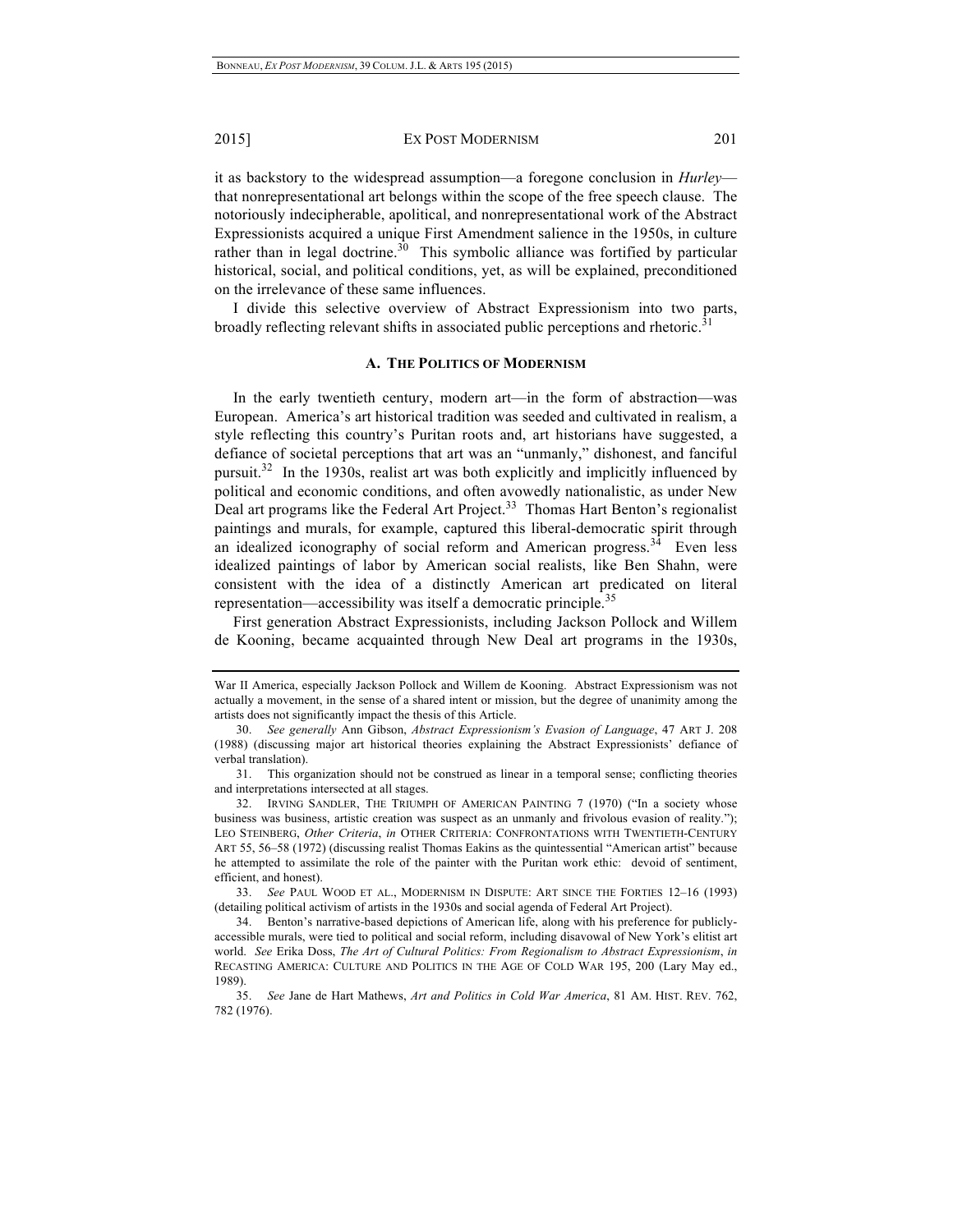working in a generally realistic style.<sup>36</sup> These New York-based artists looked to new sources in the 1940s, including European abstraction and surrealism,  $37$ becoming an avant-garde art movement (also referred to as the "New York School"), whose ascent dramatically steepened in the years following World War II.

Clement Greenberg, the art critic credited with the greatest influence in shaping the cultural reception and legacy of Abstract Expressionism, is renowned for his post-war aesthetic theory of formalism. Formalist artistic critique, broadly stated, assesses the art object as autonomous and self-justifying by its surface qualities of form and color. But Greenberg originally developed formalist art theory in conjunction with specific social and political concerns. In *Avant-Garde and Kitsch*, from 1939, he explained mass culture ("kitsch") as the inexpensive means by which "totalitarian regimes seek to ingratiate themselves with their subjects," which avant-garde painters could refute by divesting representation from the picture plane.<sup>38</sup> The artist's "search of the "absolute,"<sup>39</sup> inherently rejecting bourgeois society and capitalism, would clear the path to social revolution by preserving genuine culture, which unlike kitsch, resisted exploitation.<sup>40</sup>

Abstract art was not rejected by fascists and Stalinists as too critical of government, Greenberg claimed, but rather, unlike mass culture, "too innocent . . . too difficult to inject effective propaganda into  $\dots$  .  $\cdot$ <sup>41</sup> Greenberg continued to fine-tune his theory, offering an art historical trajectory toward abstraction that began after Romanticism, when "the avant-garde saw the necessity of an escape from ideas, which were infecting the arts with the ideological struggles of society."<sup>42</sup> Manet, for example, was transformative in this move away from representational content to a more socially impenetrable focus on the material essence of painting: acknowledgment of the flat picture plane.<sup>43</sup>

Post-war society, however, complicated Greenberg's revolutionary social lens, and the socialist leanings of other New York intellectuals. Indeed, the deeply subjective, inward turn of Abstract Expressionist painting paralleled a systemic

<sup>36.</sup> Pollock trained under Thomas Hart Benton in the 1930s.

<sup>37.</sup> One key channel was New York's Museum of Modern Art. *See* Susan Noyes Platt, *Modernism, Formalism, and Politics: The "Cubism and Abstract Art" Exhibition of 1936 at the Museum of Modern Art*, 47 ART J. 284 (1988). Moreover, by the mid-1940s, émigrés from Europe had entered the New York art world, including French surrealists (Yves Tanguy, Andre Masson, Andre Breton), abstract artists Josef Albers and Hans Hofmann from Germany, and Dutch artist Piet Mondrian. *See* de Hart Mathews, *supra* note 35, at 773–74 (noting that the émigré community in New York included the leaders of nearly every twentieth-century non-realistic art movement).

<sup>38.</sup> CLEMENT GREENBERG, AVANT-GARDE AND KITSCH (1939), *reprinted in* CLEMENT GREENBERG, ART AND CULTURE: CRITICAL ESSAYS 3, 19 (1961).

<sup>39</sup>*. Id.* at 5.

<sup>40.</sup> *See id.* at 10–12, 19 (discussing mass culture in connection with urbanization, industrialization, and commodification of "genuine culture"); *see also* T.J. Clark, *In Defense of Abstract Expressionism*, OCTOBER 22, 41 (Summer 1994) (contrasting Greenberg's early "Trotskyite" use of the term kitsch, having class connotations, with mid-1950s formalist concerns).

<sup>41.</sup> GREENBERG, *supra* note 38, at 19.

<sup>42.</sup> Clement Greenberg, *Towards a Newer Laocoon*, 7 PARTISAN REV. 296, 301 (1940).

<sup>43.</sup> *Id.* at 302, 308.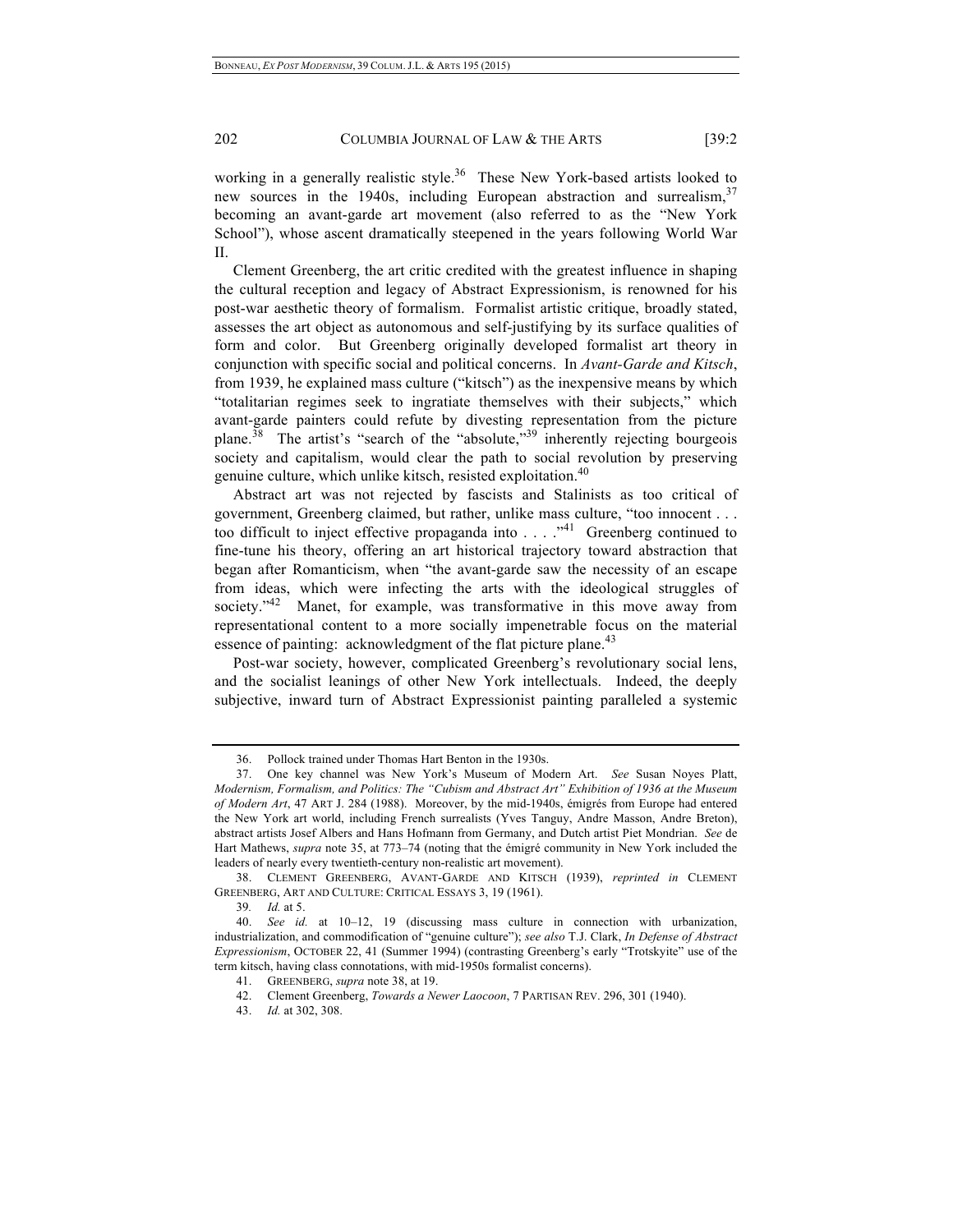disillusionment with and withdrawal from socio-economic theories of society toward individualism and psychological motives.<sup>44</sup> As the Romantic author paradigm of individual genius flourished, $45$  the painters' work increasingly resisted verbal interpretation.46 And as conventional iconographic systems of communication receded from the picture plane and became entirely unintelligible, extrinsic theories of meaning proliferated, colored by post-war themes of the individual unconscious, Jungian psychology, antirationalism, and the primitive.<sup>47</sup>

Although the growing censorial impulse toward art in general may have initially targeted the "un-American" messages of certain realist works, abstract art was not immune from political interpretation.<sup>48</sup> In the incipient climate of fear leading into McCarthyism, Michigan Congressman George Dondero became the dominant voice of communist accusations in  $art<sup>49</sup>$ . Although he did not hesitate to decry the apparent communist messages in naturalistic art,  $50$  he directed his sharpest vitriol at European abstraction or "modern art."<sup>51</sup> Seizing on the widespread paranoia of communist infiltration, Dondero highlighted nonrepresentational art's foreign roots, its apparent pictorial disorder, and its elitist disavowal of public comprehension to press one message: abstract form was inherently threatening to American values

45. For a discussion of how these social trends influenced copyright law, see Peter Jaszi, *Is There Such a Thing as a Postmodern Copyright?*, 12 TUL. J. TECH. & INTELL. PROP. 105 (2009).

46. Gibson, *supra* note 30, at 208.

48. *See* de Hart Mathews, *supra* note 35, at 763.

49. *See* de Hart Mathews, *supra* note 35, at 776.

50. One of the most prominent controversies involved a government-funded mural project at San Francisco's Rincon Post Office Annex, unveiled in 1949. The murals, depicting the history of San Francisco, were painted in a stylized realism by Russian-born artist Anton Refregier. The artist's background and leftist activities had already made him suspect, but critics also denounced the elongated style and claimed the content disproportionately emphasized violence, racial hatred, and class struggle. In 1953, Dondero appointed a subcommittee of the Committee on Public Works to consider their removal, describing the murals as "an insult to every loyal American." de Hart Mathews, *supra* note 35, at 765–66.

51. In 1949, Dondero made an oft-quoted speech:

Picasso, who is also a Dadaist, an abstractionist, or a surrealist, as unstable fancy dictates, is the hero of all the crackpots in so-called modern art . . . . The evidence of evil design is everywhere

The question is, what have we, the plain American people, done to deserve this sore affliction that has been visited upon us so direly; who has brought down this curse upon us; who has let into our homeland this horde of germ-carrying art vermin?

95 CONG. REC. 11, 584–85 (1949) (statement of Rep. Dondero). Dondero was also hostile to museums, particularly the Museum of Modern Art. He singles out Paul J. Sachs, an honorary trustee, explaining that as head of the Fogg Museum, Sachs "accepted, nurtured, and exalted the whole school of so-called modern and contemporary art, but more catastrophic than that, the Fogg Museum . . . trained many of its effeminate elect to be directors of museums throughout our land." *Id.* at 11, 586.

<sup>44.</sup> *See* MICHAEL LEJA, REFRAMING ABSTRACT EXPRESSIONISM: SUBJECTIVITY AND PAINTING IN THE 1940S 194–202 (1993) (discussing psychological bent of Jackson Pollock's work in relation to broad social trends); *see also* David John Frank & John W. Meyer, *The Profusion of Individual Roles and Identities in the Postwar Period*, 20 SOC. THEORY 88 (2002) (discussing "dramatic rise in the cultural centrality of individual rights" during Cold War).

<sup>47.</sup> Gibson, *supra* note 30, at 209–10; ANN EDEN GIBSON, ABSTRACT EXPRESSIONISM: OTHER POLITICS 18–19 (1997) (describing impact of post-war "age of anxiety" in response to Abstract Expressionism).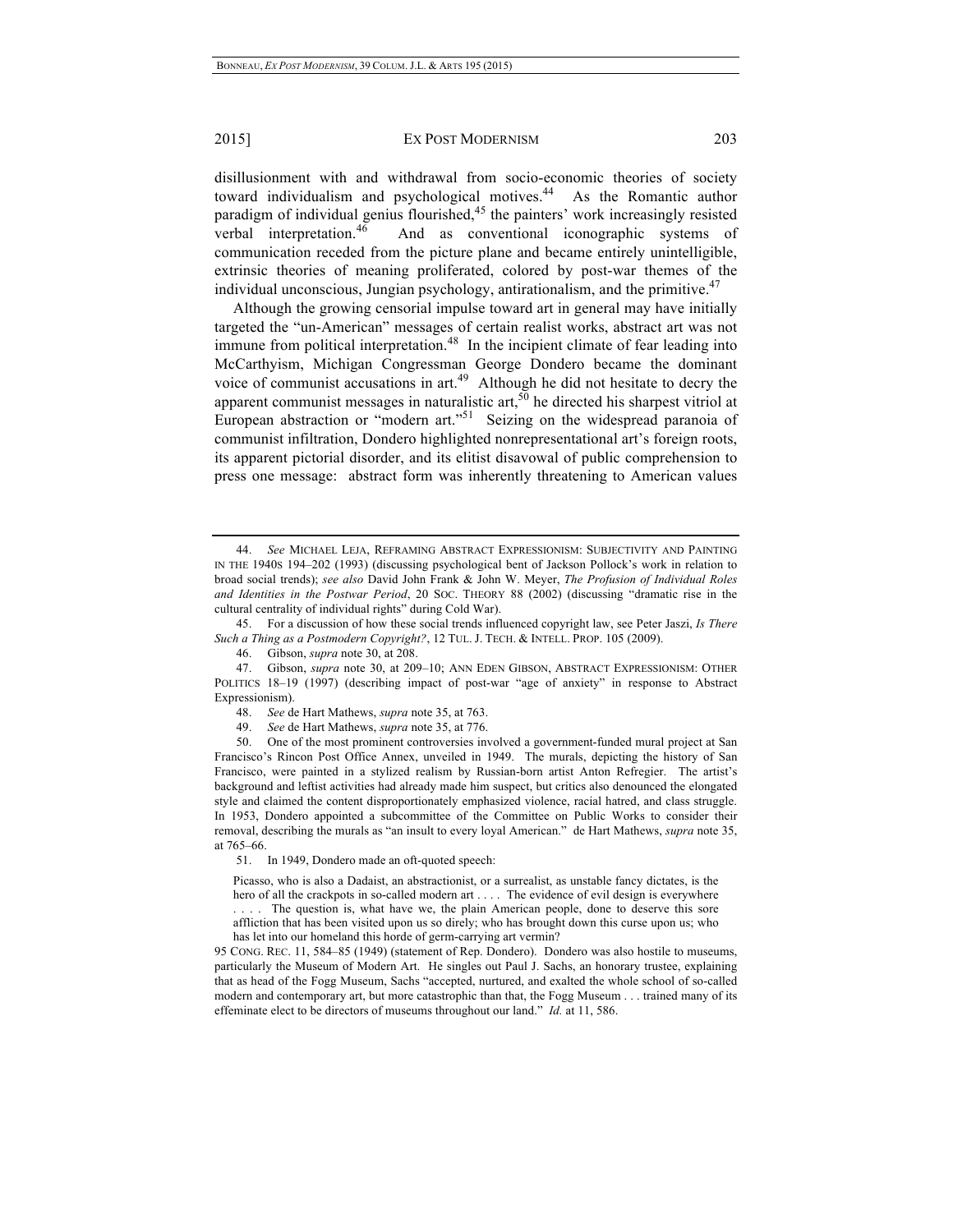and ideals.<sup>52</sup>

The contradiction—Stalin endorsed dramatic battlefield victories and romantic pastoral scenes, not abstraction—did not necessarily go unnoticed.<sup>53</sup> But Dondero's arguments struck a chord with fellow conservatives and intersected with an intra-cultural battle between realism and abstraction playing out in artistic circles.54 Artists who had achieved lucrative commissions working in the realistic tradition viewed the rise of abstraction with some concern, and were not averse to assisting in Dondero's political attacks.<sup>55</sup>

Although the extent of Dondero's influence is unknown, his scaremongering prompted several protests of government-sponsored art exhibitions (often joined by traditional academic artists and illustrators),<sup>56</sup> the first being the State Department's exhibition, *Advancing American Art*. 57 The exhibition, slated to travel Europe and Latin America as part of a cultural exchange program,<sup>58</sup> was ultimately cancelled upon report by the House Committee on un-American Activities that over twenty of the artists selected were "definitely New Deal in various shades of communism."<sup>59</sup> The exhibit was declared "as foreign to the American way as is the Moscow radio."60 Other than citing Jackson Pollock and two other Abstract Expressionists among the alleged subversives,  $61$  however, Dondero never precipitated direct censorship of these artists.<sup>62</sup> Censorial controversies like the

54. ARTHUR C. DANTO, AFTER THE END OF ART 120 (1995) (discussing "almost theological intensity" of division between abstraction and realism); Bradford Collins, *Life Magazine and the Abstract Expressionists, 1948–51: A Historiographic Study of a Late Bohemian Enterprise*, 73 ART BULL. 283, 285 (1991) (discussing polarization among critics supporting abstraction versus realism); Aline B. Louchheim, *The ABC (or XYZ) of Abstract Art*, N.Y. TIMES, July 11, 1948, at SM16.

55. *See* de Hart Mathews, *supra* note 35, at 775–77.

56. de Hart Mathews, *supra* note 35.

57. *See* Hauptman, *supra* note 52, at 49 (quoting accusations that works selected for exhibition were products of "left-wing painters who are members of Red fascist organizations"); Louis Menand, *Unpopular Front: American Art and the Cold War*, NEW YORKER 174, 175 (Oct. 17, 2005) (book review) (discussing attack on exhibition by conservative artist organization).

58. The State Department regularly sponsored traveling exhibitions pursuant to a Cultural Cooperation Program initiated in 1938. *See* Hauptman, *supra* note 52, at 48.

59. *See* 93 CONG. REC. 5,220 (1947) (statement of Rep. Busbey) (referring to the art exhibit as a "disgrace to the United States" and having "sinister aspects").

60. *Id.* at 5,221.

61. *See* 95 CONG. REC. 11,585 (1949) (statement of Rep. Dondero) (including abstract artists Jackson Pollock, Robert Motherwell, and William Baziotes as "American satellites" of other subversives).

62. Notably, the State Department exhibition from 1947 did not include Abstract Expressionist work, but other American artists experimenting with abstraction, e.g., Milton Avery, Stuart Davis, Georgia O'Keefe, etc.

<sup>52.</sup> de Hart Mathews, *supra* note 35, at 772, 776; *see also* William Hauptman, *The Suppression of Art in the McCarthy Decade*, ARTFORUM, 48, 48 (Oct. 1973).

<sup>53.</sup> *See* Howard Devree, *Modernism Under Fire: Newest Attack is Full of Contradictions*, N.Y. TIMES, Sept. 11, 1949, at X6 (countering that "it is the sturdy individualism, the refusal of modernism to become propaganda or to cater to the anecdotal and the illustrative that have led to its suppression under totalitarian governments"); *see also* 95 CONG. REC. 12,099 (1949) (statement of Rep. Javits) ("The very point which distinguishes our forum of free expression from communism is the fact that modern art can live and flourish here without state authority or censorship and be accepted by Americans who think well of it.").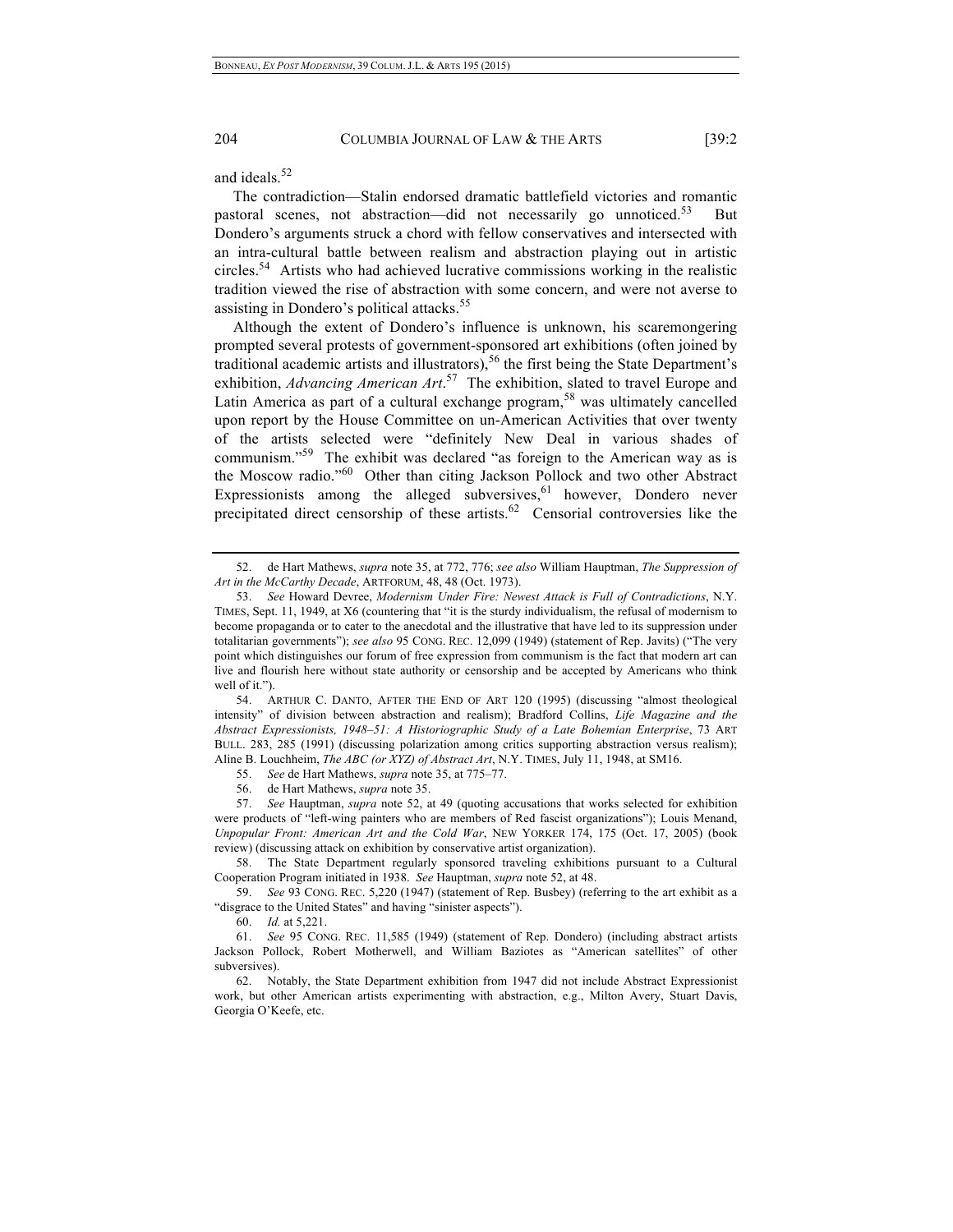State Department's cancelled exhibition, however, offered content to the rhetoric of "freedom of expression" adopted by the art community.<sup>63</sup>

Moreover, in response to Dondero's charges that modernism constituted a vast communist conspiracy, a counteroffensive was launched. The aesthetic thesis was laid out by Alfred Barr, Director of The Museum of Modern Art, in, *Is Modern Art Communistic?*, a letter published in *The New York Times*. 64 Barr argued, essentially, that political involvement led to bad art (realism), and a lack of political intervention resulted in high quality art (abstraction). "Let's look at the record in Russia and Germany," he instructed readers, contrasting photographic reproductions of bland historical paintings "admired and honored" in Soviet Russia and Nazi Germany with works by Van Gogh and Chagall, "hated and feared" under those regimes.<sup>65</sup> Equating abstraction with communist ideology was merely a false accusation, Barr claimed, leveled by "resentful academic artists and their political mouthpieces in Congress and elsewhere."<sup>66</sup> Politics had to be purged from art for the sake of artistic quality.

#### **B. THE APOLITICAL ART OF AMERICAN DEMOCRACY**

*"[F]reedom of the arts is a basic freedom, one of the pillars of liberty in our land . . . . But, my friends, how different it is in tyranny. When artists are made the slaves and the tools of the state; when artists become the chief propagandists of a cause, progress is arrested and creation and genius are destroyed."*<sup>67</sup>

– Dwight D. Eisenhower

The counteroffensive of art as both apolitical and American was wildly successful. In the 1950s, Abstract Expressionism was recoded as an American avant-garde art movement. The artists were cast as a blend of Romantic artists and rugged, archetypically male frontiersmen; as described by one art historian, their image was "100 percent heterosexual masculinity."<sup>68</sup> They were rebels, innovators, and, most prominently, "action painters."<sup>69</sup> The robust, gestural brushstrokes of their outsized canvases came to embody "the heroic pathos of

<sup>63.</sup> *See* Edward Alden Jewell, *Federal Convention—Shows of the Week*, N.Y. TIMES, June 1, 1947, at X6 (describing symposium hosted by American Federation of Arts, "Freedom of Expression for Artists," as a vital issue in light of attacks on State Department's permanent collection and cancellation of traveling exhibitions).

<sup>64.</sup> Alfred H. Barr, Jr., *Is Modern Art Communistic?*, N.Y. TIMES, Dec. 14, 1952, at SM22.

<sup>65.</sup> *Id.*

<sup>66</sup>*. Id.*

<sup>67.</sup> Statement of Dwight D. Eisenhower at the 25th Anniversary of the Museum of Modern Art (Oct. 19, 1954), http://www.moma.org/momaorg/shared/pdfs/docs/press\_archives/1874/releases/ MOMA\_1954\_0095\_89.pdf?2010 [http://perma.cc/8DTJ-27ED].

<sup>68.</sup> Gibson, *supra* note 30, at 2.

<sup>69.</sup> The name "action painters" was coined by art critic Harold Rosenberg, who described the painter's canvas as an arena and the act of painting a transcendent, physical drama. *See* Harold Rosenberg, *The American Action Painters*, ARTNEWS, Jan. 1952, at 22, 48 ("The American vanguard painter took to the white expanse of the canvas as Melville's Ishmael took to the sea.").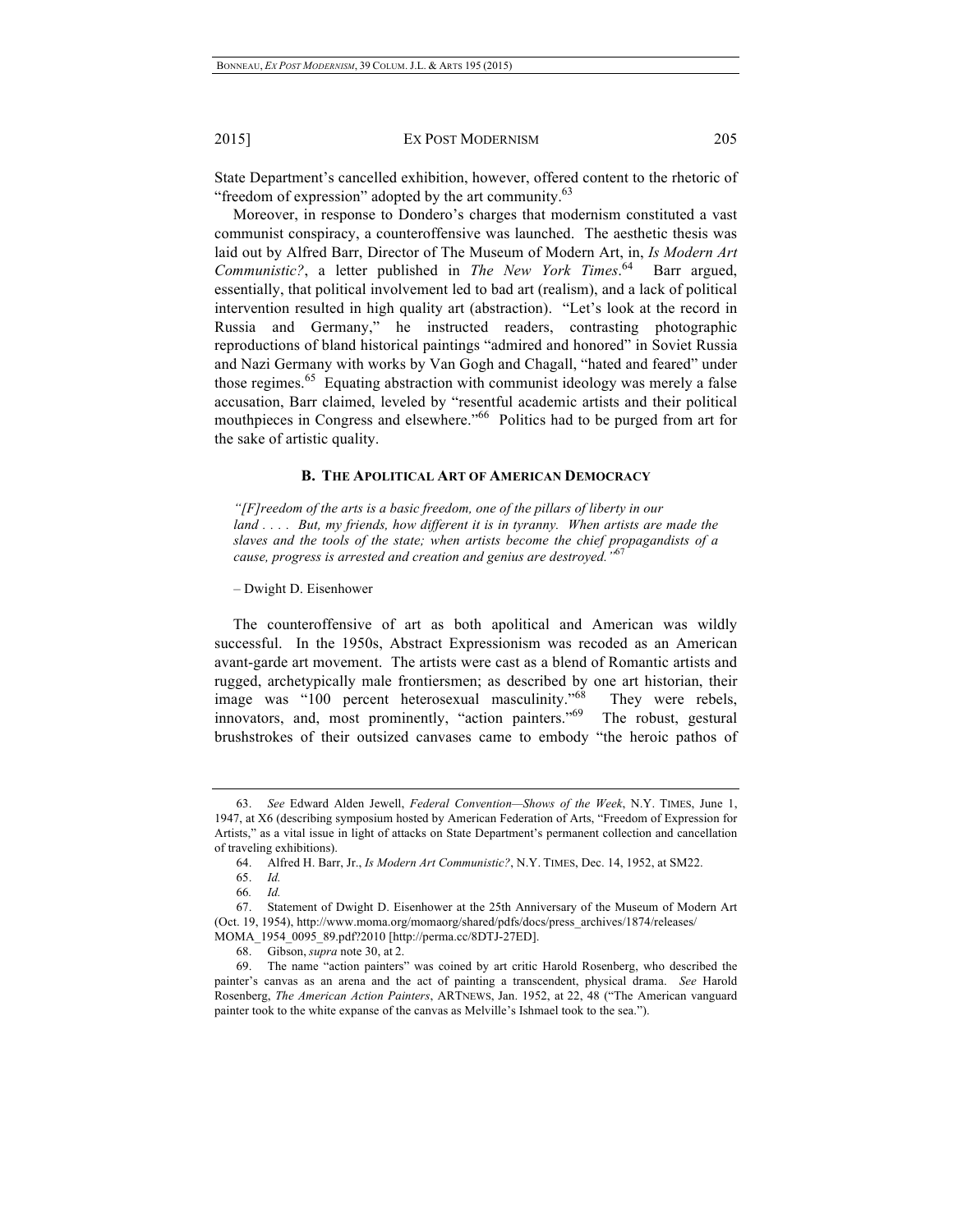existential authenticity"<sup>70</sup> (see figures 1 and 2). The branding was reinforced by the artists' public personae of bohemian antagonism toward social conventions.<sup>71</sup>

[*image reproduced in print version only*]

**Figure 1.** Jackson Pollock, *Autumn Rhythm (Number 30)* © The Pollock-Krasner Foundation / Artists Rights Society (ARS), New York

[*image reproduced in print version only*]

**Figure 2.** Willem de Kooning, *Easter Monday* © 2015 The Willem de Kooning Foundation / Artists Rights Society (ARS), New York

<sup>70.</sup> Gibson, *supra* note 30, at 30.

<sup>71.</sup> *See* Collins, *supra* note 54, at 292–94 (discussing popular myth of societal antagonism and analyzing photograph accompanying story published by *Life* magazine in 1951, in which fifteen Abstract Expressionist artists solemnly glare at the camera with folded arms).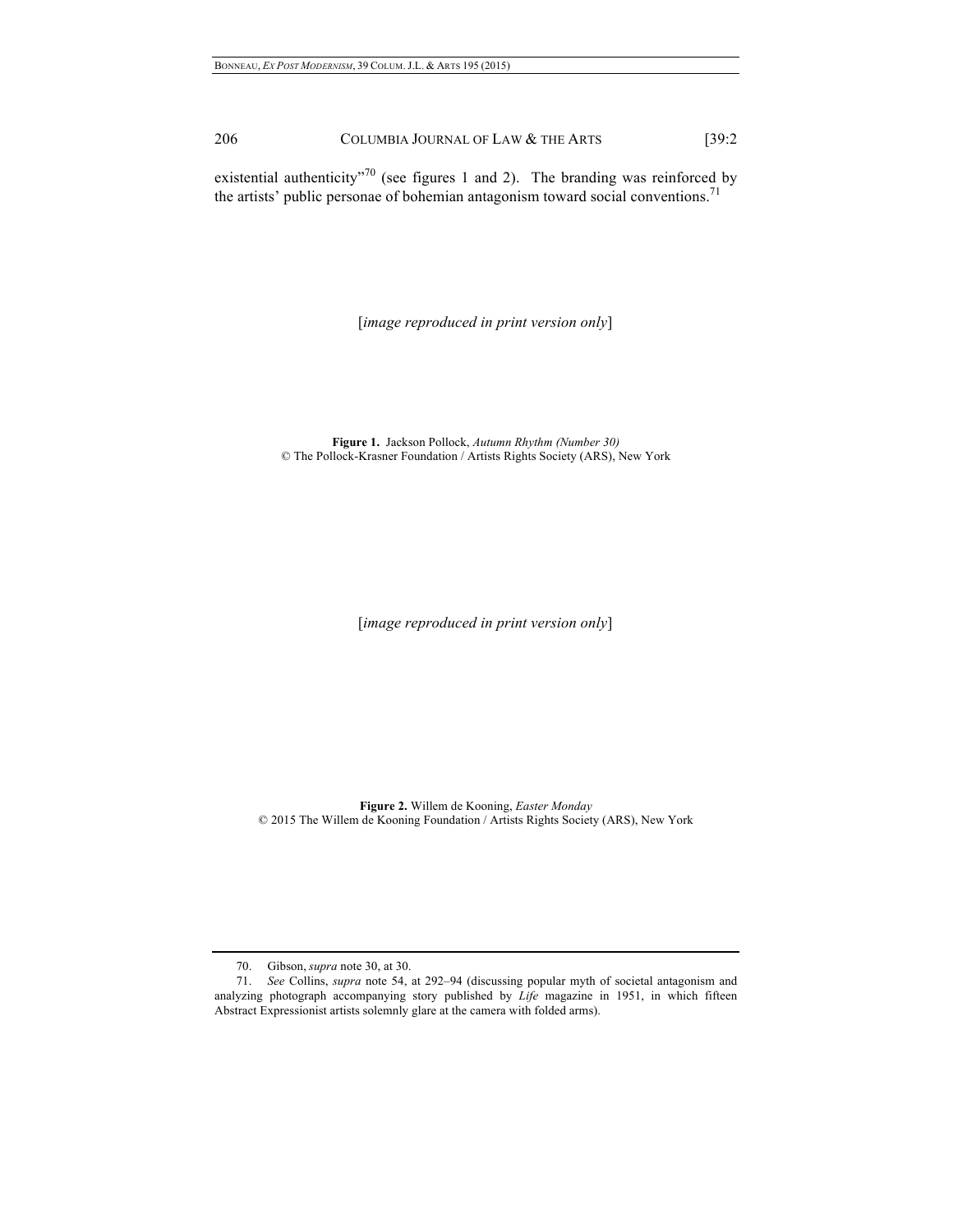The artist who captivated the attention of the popular press most was Jackson Pollock, dubbed "Jack the Dripper," for his poured paint technique<sup>72</sup> (figure 3). Pollock, the emotionally-tortured, hard-drinking artist from Cody, Wyoming, has been described as the first American "artist-celebrity."73 He was twice profiled in *Life* magazine, with stories celebrating both his self-destructive personal traits and his incomprehensible, enigmatic painting.<sup>74</sup> In 1951, Pollock's signature drip paintings served as backdrops for fashion shoots featured in *Vogue*. 75

[*image reproduced in print version only*]

**Figure 3.** Photo © Martha Holmes / The LIFE Picture Collection / Getty Images

Art critics—especially Greenberg—championed Abstract Expressionist painting as a uniquely American shake-up of the Western history of art.<sup>76</sup> At the same time, Greenberg sought to overcome the "lurking provincial fate" of American  $art^{77}$  by emphasizing its European pedigree.<sup>78</sup> Greenberg's art theory, formalism, was now divested of prior social goals and focused exclusively on the self-contained, physical properties of the work as an end unto itself.<sup>79</sup> Greenberg presented his

<sup>72.</sup> *See* Collins, *supra* note 54, at 289.

<sup>73.</sup> *See* Collins, *supra* note 54, at 298.

<sup>74.</sup> Gibson, *supra* note 30, at 2; *see also* Collins, *supra* note 54, at 289–90 (discussing Pollock's media attention following *Life* magazine article from 1949, entitled, *Jackson Pollock: Is he the greatest living painter in the United States?*); *cf*. ANFAM, *supra* note 29, at 16 (calling Abstract Expressionists "the last artistic generation to internalize romantic stereotypes").

<sup>75.</sup> *See* Thomas Crow, *Fashioning the New York School*, *in* MODERN ART IN THE COMMON CULTURE 39, 39–41 (1996).

<sup>76.</sup> *See, e.g.*, CLEMENT GREENBERG, AMERICAN-TYPE PAINTING (1955/1958), *reprinted in* ART AND CULTURE: CRITICAL ESSAYS, *supra* note 38, at 209 (asserting that Abstract Expressionist works "constitute the first manifestation of American art to draw a standing protest at home as well as serious attention from Europe"); Rosenberg, *supra* note 69, at 23 (repeatedly referring to Abstract Expressionism as "American" painting).

<sup>77.</sup> GREENBERG, *supra* note 76, at 228 (observing that until now, "[t]his country had not yet made a single contribution to the mainstream of painting or sculpture").

<sup>78.</sup> *See* GREENBERG, *supra* note 76, at 211 (championing the Abstract Expressionists while noting that "every one of them started from French art").

<sup>79.</sup> *See* Thomas Crow, *The Practice of Art History in America*, 135 DAEDALUS 70, 79 (2006)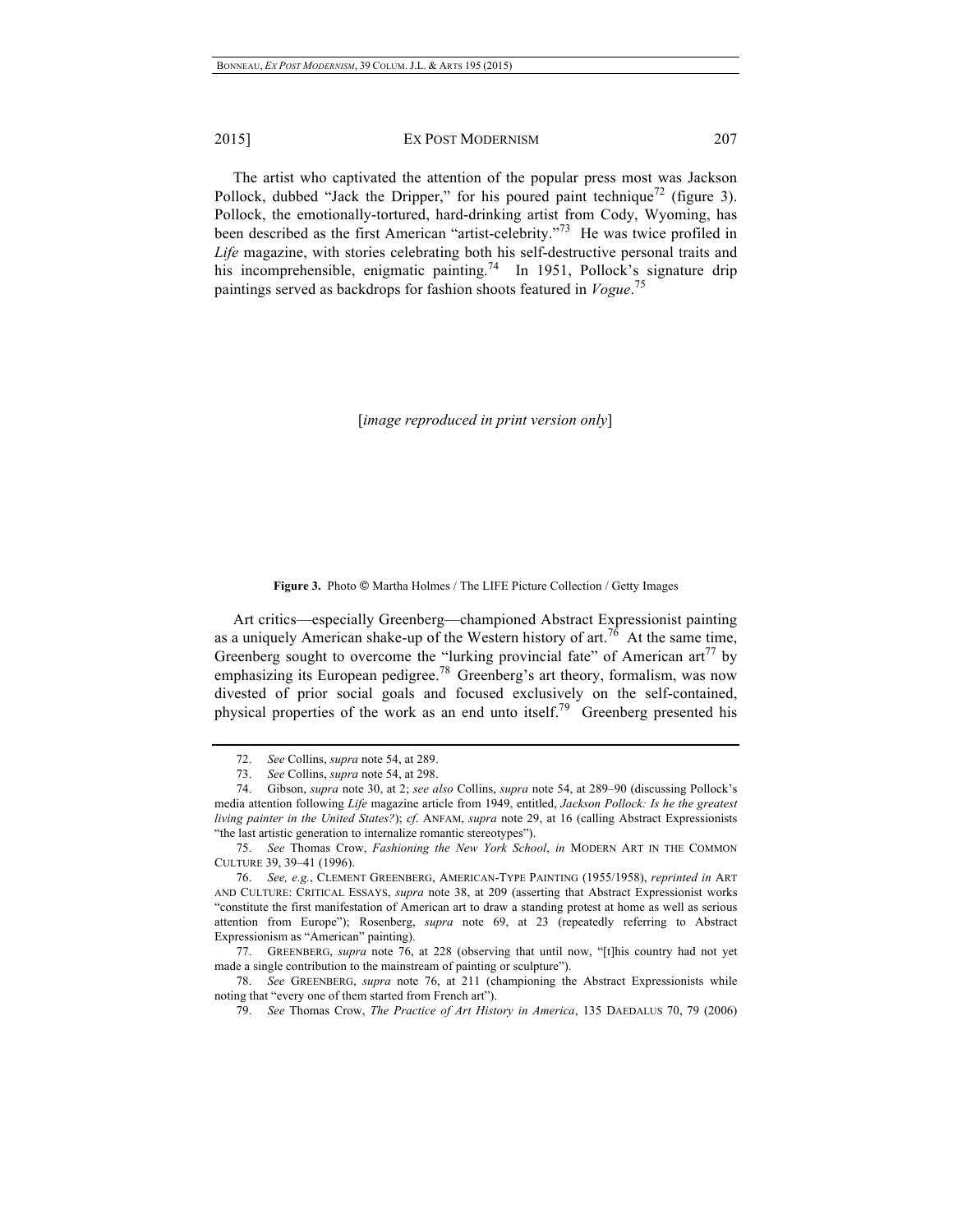discriminating eye as an objective account of artistic quality, discernable by the object's visual properties, alone.<sup>80</sup> Although claiming not to favor a particular style, Greenberg persistently viewed realism as inferior, disqualifying American social realist painters like Ben Shahn from the ranks of greatness alongside Stalin's artistic henchmen.<sup>81</sup>

In Greenberg's quasi-Kantian theory of visual development, artists steadily rejected representational illusion for a purer, self-referential idiom.<sup>82</sup> The Museum of Modern Art echoed this logic in Barr's exhibition layout: European modernism unfolded as a genealogical progression of increasingly abstract form, moving from Impressionism, to Cubism, and ultimately, to Abstract Expressionism.<sup>83</sup> Greenberg's devotion to the purity of painting and its attendant imperative of increasing abstraction could not accommodate Cubism's contemporaries like Surrealism, which depicted the subconscious through naturalistic form and pictorial illusion (despite its interplay with Abstract Expressionist themes). Nor could it house the conceptual antics of artist Marcel Duchamp, who later configured his aesthetics in opposition to the physicality of painting. As Duchamp would explain, "I was interested in ideas—not merely in visual products."<sup>84</sup>

Liberal intellectuals viewed Abstract Expressionism as contrary to American materialism and mass culture, and thus deeply moral and humanistic. The influential art historian Meyer Schapiro said at the time, "[p]ainting and sculptures, let us observe, are the last hand-made personal objects within our culture.<sup>85</sup> Yet, as suggested, the Abstract Expressionists enacted mainstream values and participated in popular culture.<sup>86</sup> Their apparent rejection of society paradoxically

82. Clement Greenberg, *Modernist Painting*, *in* ARTS YEARBOOK 4 103, 103 (Hilton Kramer ed., 1961) (identifying Kant as the source of modernism's "self-critical tendency" and pursuit of purity). Modernism, in broader terms, is associated with eighteenth-century Enlightenment philosophers "in their efforts to develop objective science, universal morality and law, and autonomous art according to their inner logic." (quoting Jürgen Habermas, *Modernity—an Incomplete Project*, *in* THE ANTI-AESTHETIC: ESSAYS ON POSTMODERN CULTURE 3, 9 (Hal Foster ed., 1983)).

83. *See* HAROLD ROSENBERG, THE ANXIOUS OBJECT 232 (1964) (critiquing formalism as a public relations approach to art, reflected in "Mr. Barr's pamphlet, intellectually typical of this sort of art appreciation and scholarship, [which] educates its readers to be amateur art historians and to admire paintings and sculptures as contributions to the evolution of forms").

84. MARCEL DUCHAMP, "PAINTING . . . AT THE SERVICE OF THE MIND" (1946), *reprinted in* HERSCHEL B. CHIPP, THEORIES OF MODERN ART 392, 394 (1968).

86. *See supra* notes 68–75 and accompanying text.; *see also* LEJA, *supra* note 44, at 4 ("Abstract Expressionism had much more in common with the mainstream culture than some of its aggressively

<sup>(&</sup>quot;The new power of American abstract painting in the postwar period seemed to confirm criteria of value that required no justification outside the formal character of any individual work . . . .").

<sup>80.</sup> *See* CLEMENT GREENBERG, ABSTRACT, REPRESENTATIONAL, AND SO FORTH (1954), *reprinted in* ART AND CULTURE: CRITICAL ESSAYS, *supra* note 38, at 133 ("Art is a matter strictly of experience, not of principles, and what counts first and last is quality; all other things are secondary.").

<sup>81.</sup> *See id.* at 135 (asserting that "representational painting and sculpture have rarely achieved more than minor quality in recent years, [while] major quality gravitates more and more toward the nonrepresentational"); GREENBERG, *supra* note 76, at 229 ("At the Biennale in Venice in 1954, I saw how de Kooning's exhibition put to shame not only the neighboring one of Ben Shahn [a social realist painter], but that of every other painter his age or under in the other pavilions.").

<sup>85.</sup> *See* Meyer Shapiro, *Recent Abstract Painting* (1957), *reprinted in* MODERN ART: 19TH AND 20TH CENTURIES 213, 217 (1979).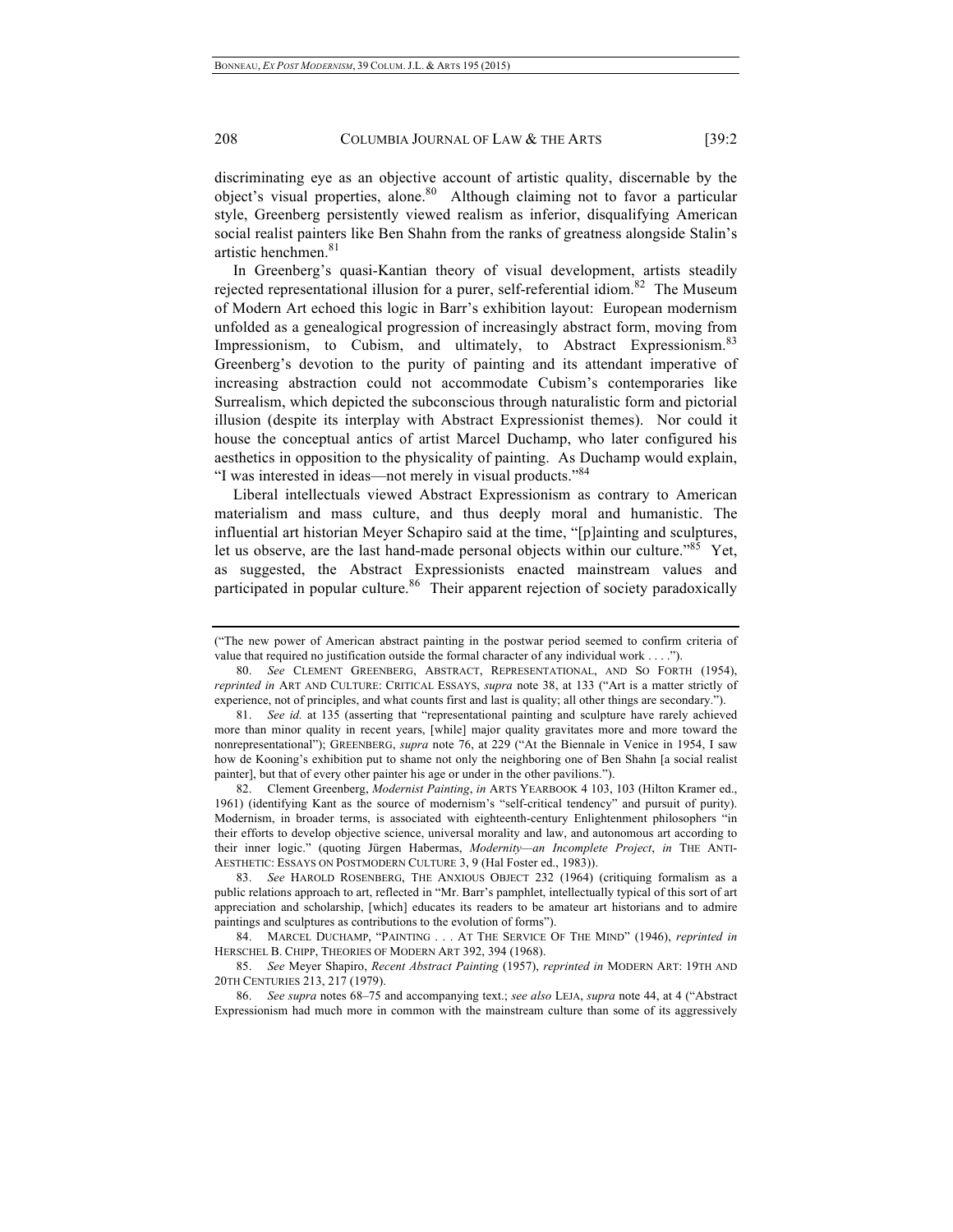dovetailed with prevailing cultural myths. $87$  Despite the apparent obstruction of audience communication, nonrepresentational art's elusive meaning was legible within a particular social structure, as intellectually challenging and "high brow," where easily-accessible realism was "middle brow," and mass culture "low brow."<sup>88</sup>

On the crest of international success, Abstract Expressionism embodied the ideals of freedom of expression in the United States. As the quotation from President Eisenhower above reflects, modernism was America's art, spawned by democracy and the ideal of individual liberty. During this period, President Eisenhower implemented a dedicated program of "cultural warfare," in which attributes of American culture were systematically disseminated in Western Europe, showcasing the fruits of capitalism against the barren landscape of communism.89 The government's self-advertised policy of non-intervention, ironically, contradicted the paradigm it purported to represent. The apolitical paintings of Abstract Expressionism became a flagship symbol of a political system. Despite efforts to abstain from official sponsorship of art exhibitions abroad, the United States was perceived by many as having an "official style," Abstract Expressionism.90

If, as some have claimed, the government was either funding or promoting a particular type of art, the gleam of contrast to Soviet nationalistic art further tarnishes. $91$  The refusal to censor art had itself become a political message. In

89. Max Kozloff, *American Painting During the Cold War*, ARTFORUM, May 1973, at 43, 44 (noting that although Abstract Expressionism was not a "conscious mouthpiece" for any agency, it lent itself to treatment as "benevolent propaganda"). For general information on this "cultural battlefield," especially movies, see ANDREW J. FALK, UPSTAGING THE COLD WAR: AMERICAN DISSENT AND CULTURAL DIPLOMACY, 1940–1960 178–211 (2010); *see also* Kenneth Osgood, *Hearts and Minds: The Unconventional Cold War*, 4 J. COLD WAR STUD. 85 (2002) (review essay); Thomas W. Braden, *I'm Glad the CIA is Immoral*, SATURDAY EVENING POST, May 20, 1967, at 10 (referring to Cold War as a war fought with ideas).

91. For the leading proponents of the theory that Abstract Expressionism was "promoted" by the U.S. government, see SERGE GUILBAULT, HOW NEW YORK STOLE THE IDEA OF MODERN ART (Arthur

elitist defenders would allow.").

<sup>87.</sup> Gibson, *supra* note 30, at 30; LEJA, *supra* note 44, at 113–14 (suggesting that "noir-ish" presentation in media "was often more influential in the culture's absorption of the New York School artists than was their work").

<sup>88.</sup> Collins, *supra* note 54, at 290–91 (discussing 1949 article in *Life* magazine featuring illustration of three men, each looking at a picture: the intellectual elite "high-brow" stands before a Picasso painting, the "conservative and stable upper middle-brow" is presented studying a Grant Wood reproduction, and the low-brow man "enjoys calendar art") (quoting Winthrop Sergeant, *High-Brow, Low-Brow, Middle-Brow*, LIFE, Apr. 11, 1949, at 99); PAUL DIMAGGIO, SOCIAL STRUCTURE, INSTITUTIONS, AND CULTURAL GOODS: THE CASE OF THE UNITED STATES (1991), *reprinted in* THE POLITICS OF CULTURE 38, 47 (Gigi Bradford et al. eds., 2000) (explaining symbolic boundaries of post-World War II culture as divided between fine art and mass culture).

<sup>90.</sup> *See* DANTO, *supra* note 54, at 127. Between 1954 and 1962, the U.S. pavilion at the Venice Biennale was owned by The Museum of Modern Art, the only privately owned pavilion. At a 1954 international exhibition of modern art held in Mexico City, all 39 countries officially sponsored their respective exhibits of "avant-garde" art, with the exception of the United States, which was sponsored by The Museum of Modern Art. *See* Aline B. Louchheim, *Cultural Diplomacy: An Art We Neglect*, N.Y. TIMES, Jan. 3, 1954, at SM16 (asserting that lack of official presence reinforced view of Americans as "cultural barbarians interested only in dollars and materialism").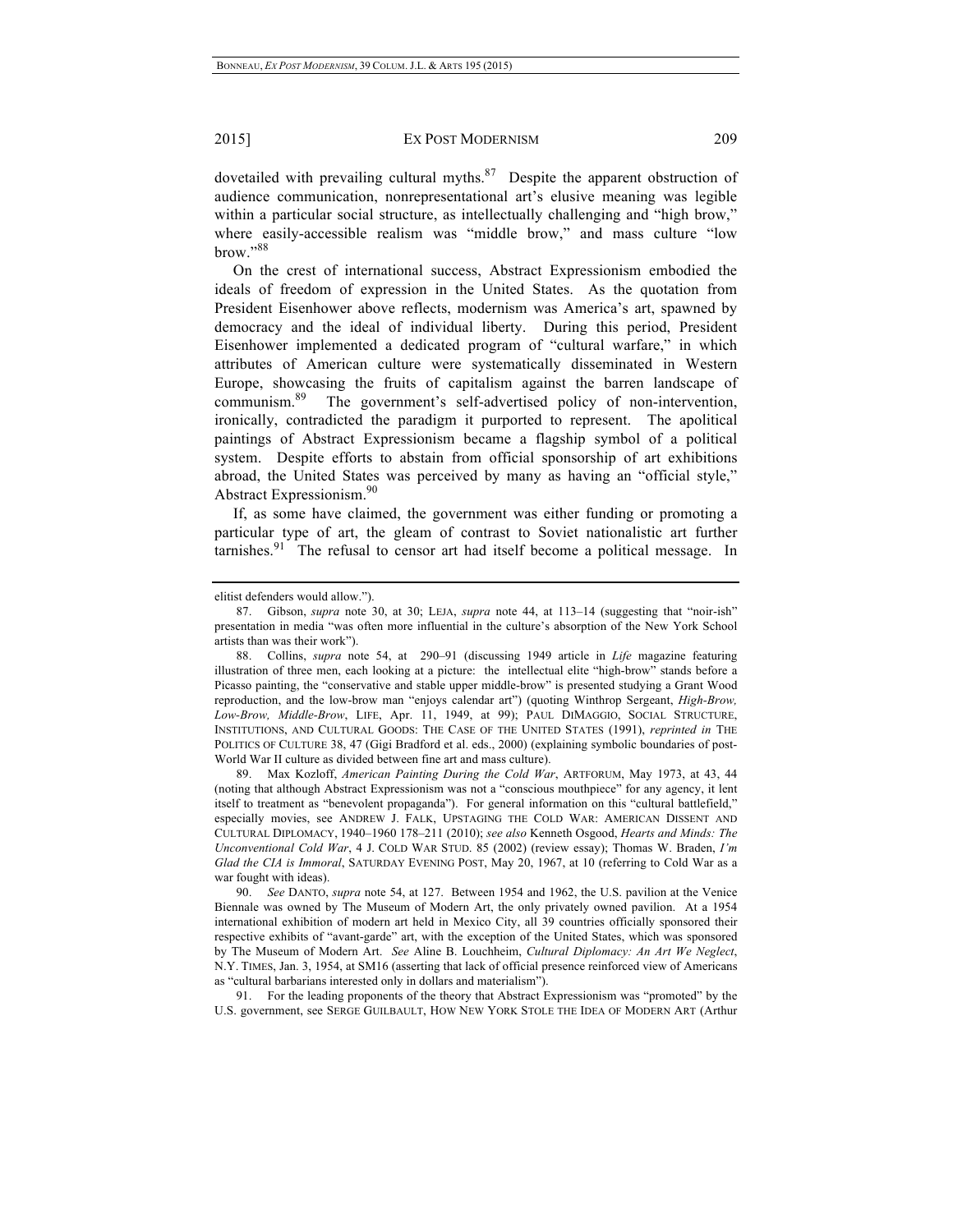response to charges of communist affiliations among artists selected for a Moscowbound exhibition of art in 1959, one congressman argued, "I believe that it is the Soviet Union which has lost face by attempting political censorship of its artists. We do not want to get ourselves into that situation."<sup>92</sup> Nonrepresentational art dovetailed with this schema: it said nothing and told a great story about democracy.

Historically, the Abstract Expressionists were credited with overthrowing Paris and moving modernism's command center to New York.<sup>93</sup> Clement Greenberg's formalist theory would account for that success by objectively-measurable advances in artistic quality. However, many critics have observed, with broader acknowledgment of cultural influences, that the rhetoric of individualism and freedom accompanying Abstract Expressionism paralleled that of the United States government during a period of unprecedented economic success and global power.<sup>94</sup>

In the words of art historian Michael Leja, Abstract Expressionism achieved recognition as "the quintessential artistic embodiment of the qualities and ideals that the nation's mainstream, middle-class culture holds dearest: individual freedom, boldness, ingenuity, grand ambition, expansiveness, confidence, power."95 Jackson Pollock's career (including his sensational death in 1956, in an automobile accident), offered "rich and convincing substantiation to some of the myths of the artist most deeply cherished [in] U.S. culture.<sup>"96</sup>

## **II. POSTMODERN IDEAS, MESSAGES, AND POLITICS**

*"The Modernist artist's isolation from sociopolitical practice has been framed and* 

93. *See, e.g.*, Kozloff, *supra* note 89, at 44 (noting that the United States had previously "exerted no earlier genuine leadership . . . in visual art"); ROBERT ROSENBLUM, *American Painting Since the Second World War*, *in* ON MODERN AMERICAN ART 62, 62 (1999) ("[I]t could well be contended that not since the invention of Cubism in Paris has Western painting undergone such fundamental reorientations as it has in the hands of some half-dozen Americans working recently in New York.").

94. Kozloff, *supra* note 89, at 44 ("The most concerted accomplishments of American art occurred during precisely the same period as the burgeoning claims of American world hegemony."); LEJA, *supra* note 44, at 5 (describing abstract expressionism as "a high-cultural correlate of the country's military, economic, and technological rise to preeminence in the Western Hemisphere during and after World War II").

96. LEJA, *supra* note 44, at 202.

Goldhammer trans., 1983); Eva Cockcroft, *Abstract Expressionism, Weapon of the Cold War*, ARTFORUM, June 1974, at 39. For statements that the U.S. government used covert funding mechanisms for cultural endeavors abroad, see Braden, *supra* note 89 (defending CIA strategy of making undercover payments to cultural organizations and tours, including the Boston Symphony Orchestra performing in Paris and even an English magazine, *Encounter*, "dedicated to the proposition that cultural achievement and political freedom were independent"). One organization frequently implicated in discussions about government cooperation with cultural organizations in the 1950s is The International Council of the Museum of Modern Art, where the author worked in the early 1990s.

<sup>92.</sup> 105 CONG. REC. 9814 (1959) (statement of Sen. Hart); *cf.* Eric A. Posner, *Symbols, Signals, and Social Norms in Politics and the Law*, 27 J. LEGAL STUD. 765, 788 (1998) (noting that political behavior has high symbolic content).

<sup>95.</sup> LEJA, *supra* note 44, at 5.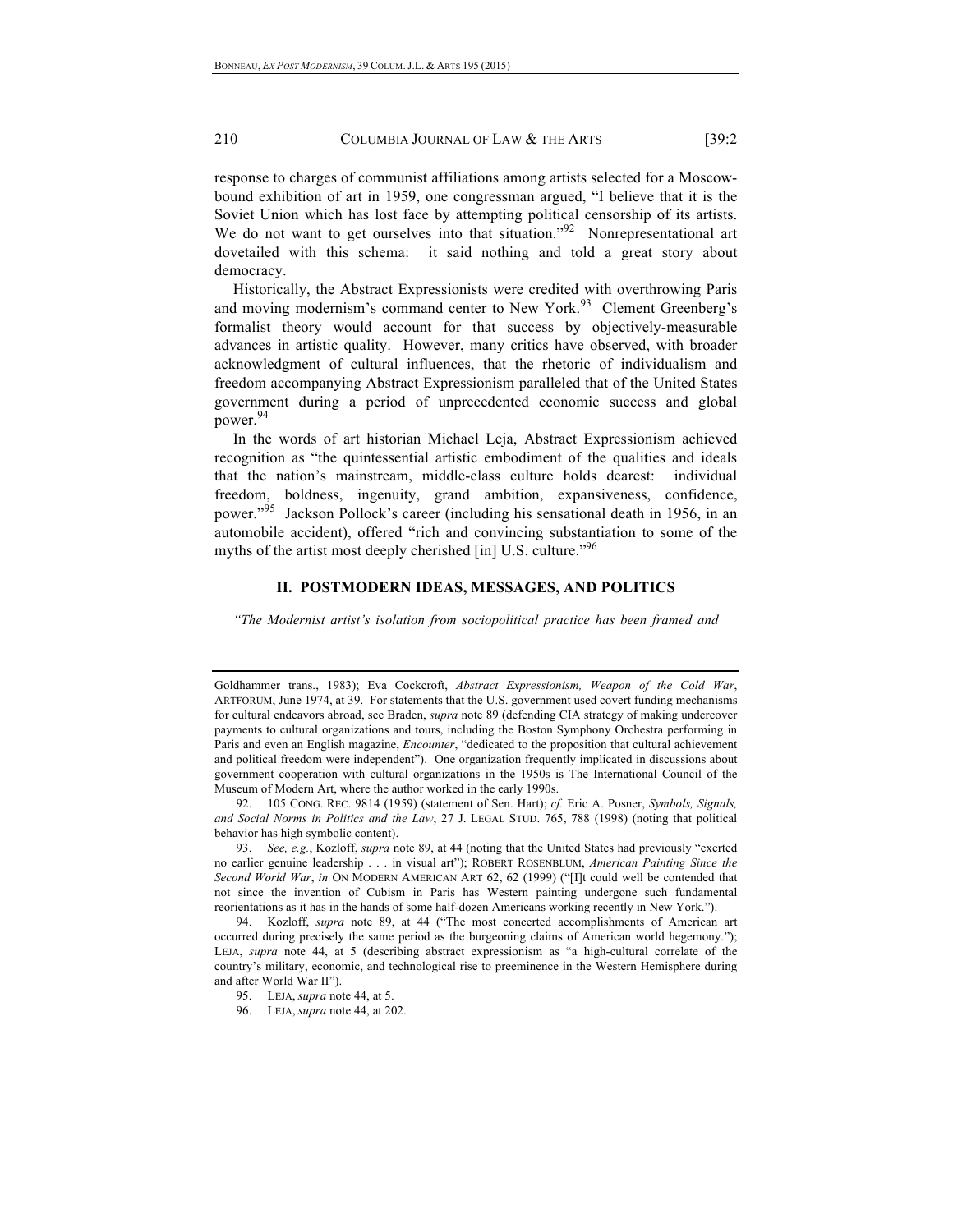*legitimized in such ideological concepts as aesthetic autonomy and formalism."*<sup>97</sup>

– Benjamin H.D. Buchloch

By the end of the 1960s, the proliferation of abstract painting and the hermetically self-referential, apolitical mandate of formalism defined the era of high modernism.<sup>98</sup> Artists and art critics had already begun dismantling modernist tenets,<sup>99</sup> but the hegemony of high modernism spirited a more concerted, multilayered rebellion. Because fragmentation was a prominent feature of postmodernism, this section selects from a multitude of postmodern themes, critical strategies, and artists.

On an aesthetic level, Greenberg's teleology of increasing abstraction toward "flatness" had a self-contained endpoint: the surface of the canvas as such.<sup>100</sup> More broadly, modernism symbolized the end of the line for the entire Western project of art as representation and the demise of its authoritative logic.<sup>101</sup> Postmodern critics like Douglas Crimp viewed museums as complicit in modernist aesthetic theory by institutionalizing a particular cultural order built upon the fetishized high art object.<sup>102</sup>

Reversing the internalized, existential crises reflected in Abstract Expressionism's indecipherable iconography, postmodern artists depicted banal objects of American consumption—things familiar to everyone. Most famously, Andy Warhol silk-screened Campbell's soup cans and replicated Brillo boxes virtually indistinguishable from those on supermarket shelves (see figure 7). Media previously associated with "low culture" entertainment, like photography, video, and performance art, competed for the primacy and intellectual stature of painting.<sup>103</sup>

Further challenging the centrality of the unique art object, conceptual art established a stronghold in the 1960s, critiquing the former's status as property. In the artistic community, Marcel Duchamp's idea-based aesthetics replaced the celebrated giants of abstract painting, like Pablo Picasso, as the key site of influence. As described by postmodern critic Benjamin Buchloh: "[b]ecause the

<sup>97.</sup> BENJAMIN H.D. BUCHLOH, PARODY AND APPROPRIATION IN FRANCIS PICABIA, POP AND SIGMAR POLKE (1982), *reprinted in* APPROPRIATION: DOCUMENTS OF CONTEMPORARY ART 178 (David Evans ed., 2009).

<sup>98.</sup> *See* SANDLER, *supra* note 32, at 1 (criticizing "formalist writers on art, whose point of view came to dominate art criticism during the 1960's").

<sup>99.</sup> Artist Robert Rauschenberg, for example, responded to Willem de Kooning's behemoth status by erasing one of de Kooning's works and exhibiting it as his own, *Erased de Kooning Drawing*, 1953.

<sup>100.</sup> Frederic Jameson, *Postmodernism and Consumer Society*, *in* THE ANTI-AESTHETIC, *supra* note 82, at 112 (discussing view of formal innovation as no longer possible, leaving only the possibility of imitating dead styles of the past).

<sup>101.</sup> Jameson, *supra* note 100, at 115.

<sup>102.</sup> Douglas Crimp, *On the Museum's Ruins*, OCTOBER 41, 50 (Summer 1980) (arguing that postmodern practices challenged the museum's claims to represent art coherently).

<sup>103.</sup> *See* Douglas Crimp, *Appropriating Appropriation*, *in* APPROPRIATION 191 (David Evans ed., 2009) (discussing centrality of photography to postmodernism); *cf*. Rosalind Krauss, *Video: The Aesthetics of Narcissism*, OCTOBER 50 (Spring 1976) (discussing video work of Vito Acconci, Bruce Nauman, and Lynda Benglis).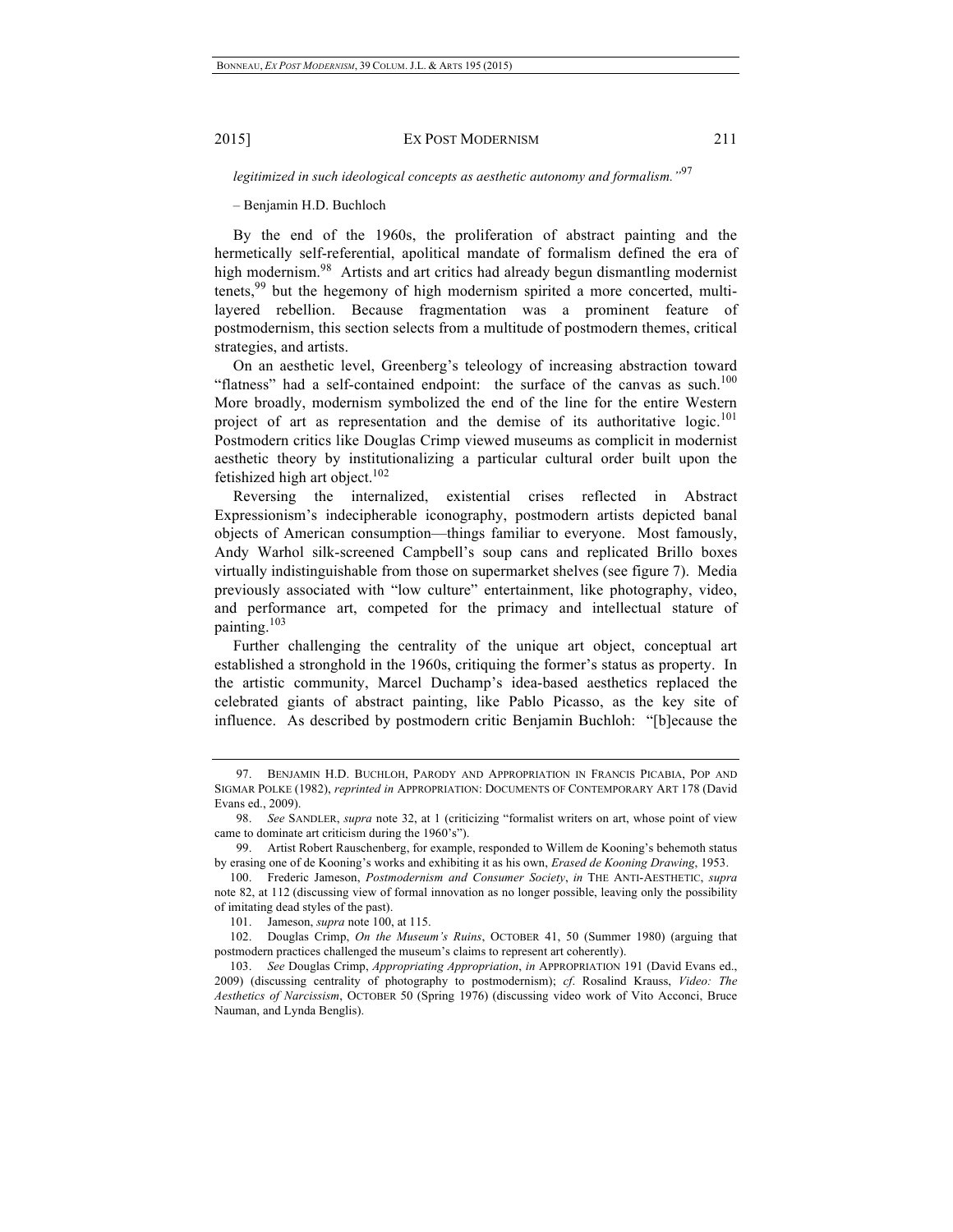proposal inherent in Conceptual Art was to replace the object of spatial and perceptual experience by linguistic definition alone (the work as analytic proposition), it thus constituted the most consequential assault on the status of that object: its visuality, its commodity status, and its form of distribution."<sup>104</sup>

Postmodernists also challenged the formalist mantra of art for art's sake and its pretense of universal aesthetic standards, often directly engaging in current social and political issues.<sup>105</sup> James Rosenquist incorporated wartime imagery in his "F-111" installation,<sup>106</sup> while Jasper Johns embarked on his now-signature flag paintings. Hans Haacke challenged and exposed existing social systems, including an exhibit consisting of maps of Manhattan detailing the real estate holdings and illegal activities of their owners; the exhibition was cancelled by the Guggenheim Museum, New York.<sup>107</sup>

Painting continued, but it no longer possessed moral or aesthetic superiority, and no particular style or school approached the monolithic dominance of Abstract Expressionism. The latter became historicized in the canon, a point of commentary and quotation. Among notable examples, Roy Lichtenstein offered cartoon-like renditions of exalted, emotionally-charged brushstrokes that evoked de Kooning's painterly style (figure 4), and Mark Tansey created the mock-allegorical painting, "The Triumph of the New York School," 1984.<sup>108</sup> Tansey's painting features a military surrender in which the losing army wears French military uniforms, and the victors, American World War II khakis. Clement Greenberg is the commander, flanked by Jackson Pollock and Willem de Kooning, among others, while Andre Breton, a leader of the French surrealist school, accepts defeat. The deliberately dated, illustrative style of Tansey's painting, philosopher Arthur C. Danto said, reflected the deeply pluralistic nature of art since the  $1970s$ .<sup>109</sup> Jackson Pollock as "action painter" (figure 3) was redone in Bosco syrup, in a photograph by artist Vik Muniz (figure 5). $110$ 

<sup>104.</sup> Benjamin Buchloh, *Conceptual Art 1962–1969: From the Aesthetic of Administration to the Critique of Institutions*, OCTOBER 105, 107 (Winter 1990).

<sup>105.</sup> THE ANTI-AESTHETIC, *supra* note 82, at xv.

<sup>106.</sup> WOOD, *supra* note 33, at 114–15.

<sup>107.</sup> *See* WOOD, *supra* note 33, at 119–124. In addition, "identity politics" came to the fore, with artists addressing gender, race, and multiculturalism—issues that lay dormant in 1950s culture. Deeper discussion of these important topics is beyond the scope of this Article.

<sup>108.</sup> Even Norman Rockwell offered visual commentary in *The Connoisseur*, 1961, the featured cover illustration for *The Saturday Evening Post* dated January 13, 1962. *See* NORMAN ROCKWELL MUSEUM, http://www.nrm.org/thinglink/text/Connoisseur.html [http://perma.cc/2D9D-DZ45] (noting that Rockwell constructed the abstract painting featured in his own painting by emulating Jackson Pollock's process).

<sup>109.</sup> *See* Arthur C. Danto, *Flag-Waving at the Whitney*, THE NATION, Nov. 29, 1999, at 47 (describing the Tansey painting and observing that "from the seventies on, American art became more and more deeply pluralistic, to the point that artists were no longer constrained to work in any given style"); *see also* Howard N. Fox, *The Right to be Wrong*, *in* COLLECTING THE NEW 15, 24 (Bruce Altshuler ed., 2005) (noting the absence of any single "school of thought" that dominates a core group of artists, like Abstract Expressionism).

<sup>110.</sup> My knowledge of this image and Michael Mandiberg's piece, *infra* note 118, owes to Alexandra Perloff-Giles's panel presentation, *Prince v. Cariou: Towards a Jurisprudence of the Digital Age,* at the 2015 Association for the Study of Law, Culture and Humanities Annual Conference.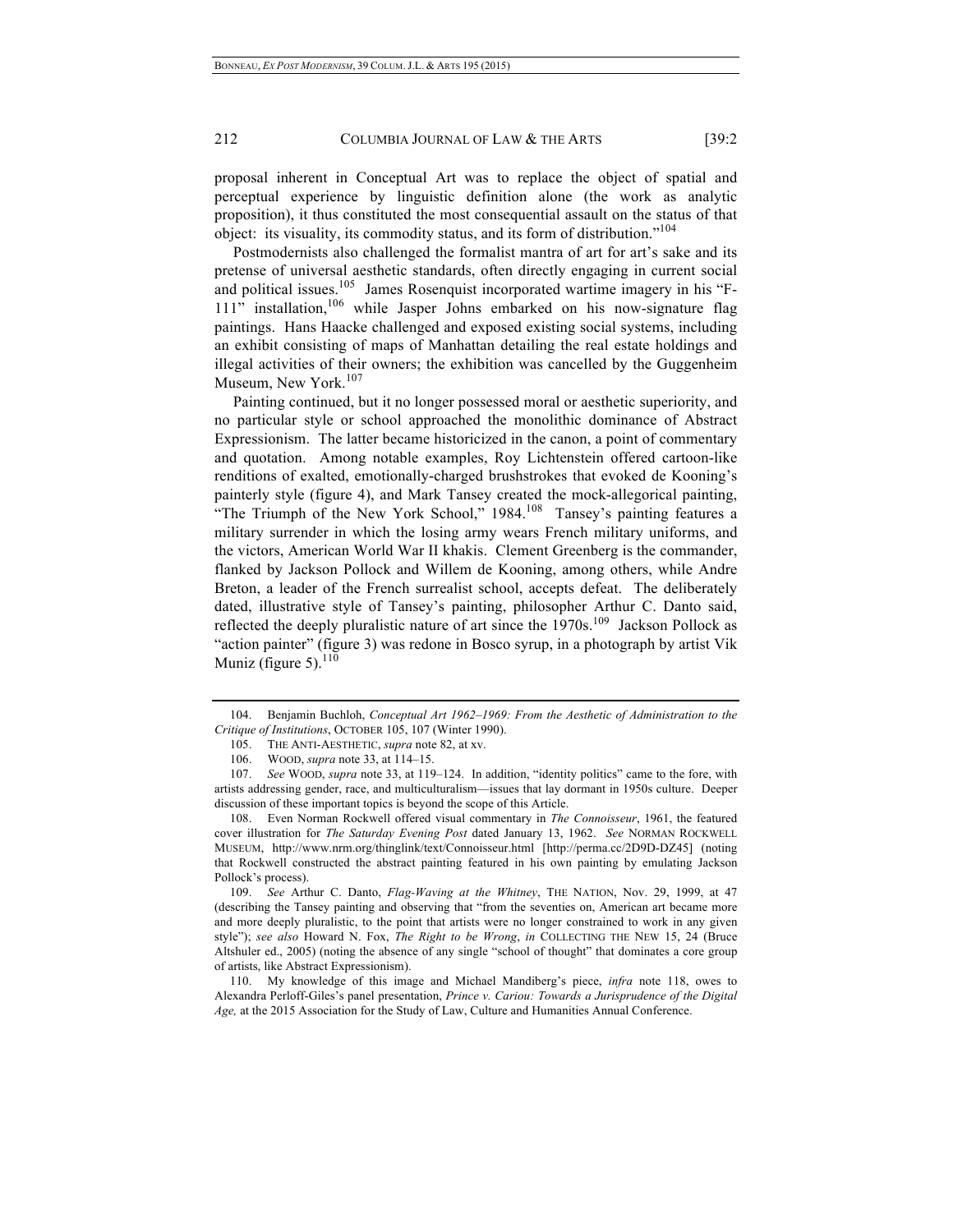[*image reproduced in print version only*]

**Figure 4.** Roy Lichtenstein, *Little big painting* (1965), Whitney Museum of American Art © Estate of Roy Lichtenstein

[*image reproduced in print version only*]

**Figure 5.** Recreation of photograph of Jackson Pollock in Bosco syrup. Art © Vik Muniz / Licensed by VAGA, New York, NY.

For postmodernists, authenticity and original authorship became sites of critique rather than veneration.<sup>111</sup> Sherrie Levine, for example, re-photographed Sherrie Levine, for example, re-photographed photographs by Walker Evans from an exhibition catalog and exhibited them, unchanged, as her own in 1979. Jeff Koons entered the art scene in 1989 with his "Banality" exhibit, a show featuring larger-than-life sculptures based on "kitschy" Hummel figurines. Another emergent postmodernist, Richard Prince, rephotographed advertisements (see figure 6). Today, following mainstream success, Koons and Prince continue to appropriate images, but, inevitably, with less

<sup>111.</sup> John Tehranian, *Towards a Critical IP Theory: Copyright, Consecration, and Control*, 2012 BYU L. REV. 1237, 1255 (2012) (noting that Dada and Surrealist artists "rejected notions of originality and authorial genius and challenged the rights of exclusion that might go with such constructs").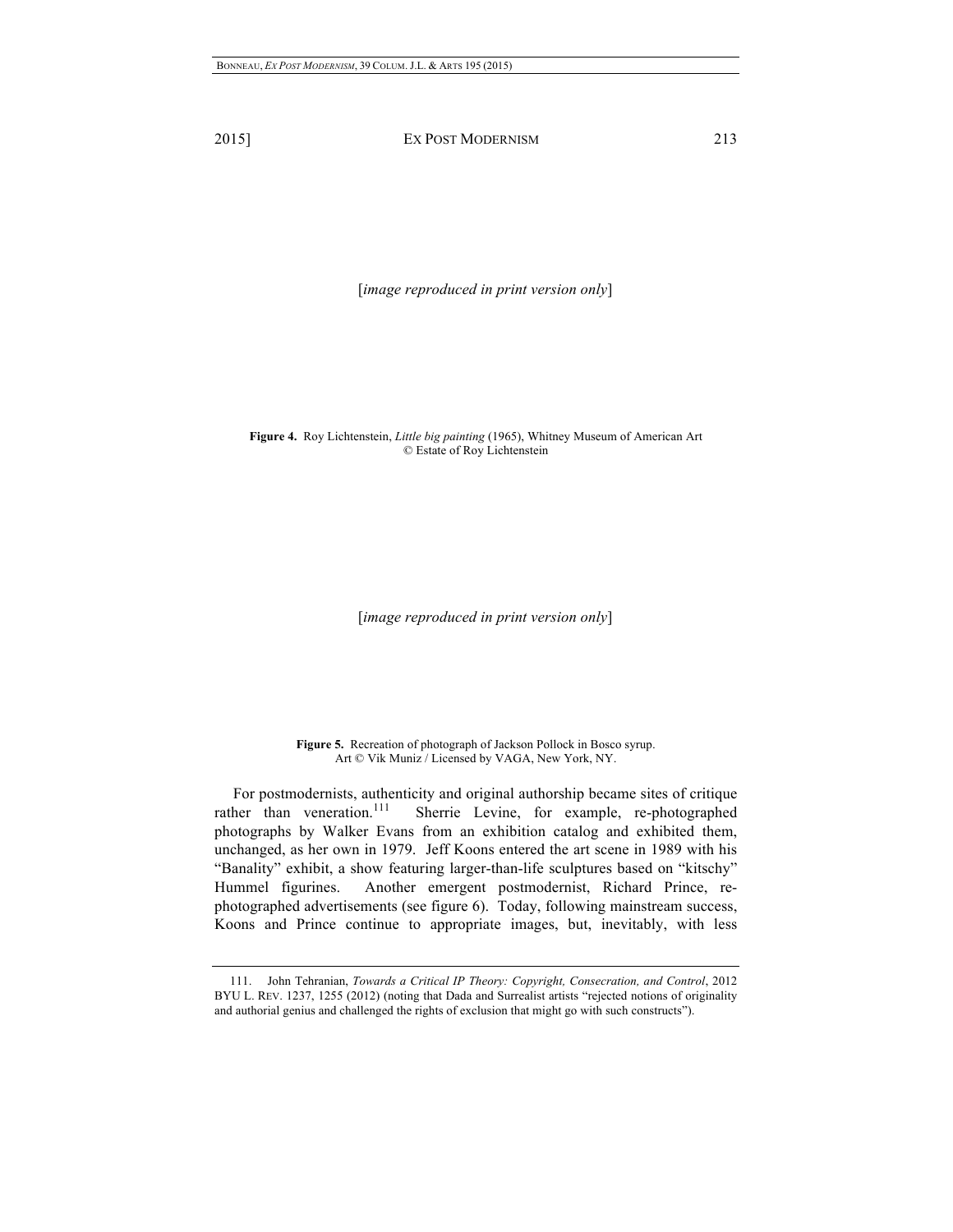transgressive associations<sup>112</sup>—and a spate of copyright litigation.<sup>113</sup> Prince's recent gallery exhibition, comprised of thirty-eight Instagrams pulled from the internet, is the latest to elicit divisive reaction,  $^{114}$  legal action,  $^{115}$  and counter-appropriation.<sup>116</sup>

[*image reproduced in print version only*]

#### **Figure 6.** Richard Prince, *Untitled (Cowboy)*, 1989 (Chromogenic print) The Metropolitan Museum of Art, © Richard Prince

Danto suggests that artists winning the "freedom to do anything" also marked the end of art, at least from a philosophical vantage.<sup>117</sup> Today, artists have not ceased creating, often self-consciously addressing art commerce (including law), art history, and all aspects of society, politics, and culture. In the internet era, images are easily replicated, re-used, transformed, and copied, and meaning is always in flux.<sup>118</sup> In this era of pluralism, new media, and unstable meanings, art

114. *See, e.g*., Katie Sola, *Artist Richard Prince Sells Instagram Photos That Aren't His for \$90K*, HUFFINGTON POST (May 27, 2015, 8:59 PM), http://www.huffingtonpost.com/2015/05/27/richardprince-instagram\_n\_7452634.html [http://perma.cc/4H9E-JQ26].

115. Hrag Vartanian, *Photographer Sends Cease and Desist Letters to Richard Prince and Gagosian*, HYPERALLERGIC (Feb. 15, 2015), http://hyperallergic.com/183036/photographer-sendscease-and-desist-letters-to-richard-prince-and-gagosian/ [http://perma.cc/F2ZY-DK8N].

<sup>112.</sup> Koons is one of the biggest artist-celebrities working today. *See, e.g., Jeff Koons: A Retrospective*, WHITNEY MUSEUM OF AMERICAN ART, http://whitney.org/Exhibitions/JeffKoons [http://perma.cc/ZR6S-VMZK] (last visited July 9, 2015) (describing Koons as an artist who "pioneered new approaches to the readymade, tested the boundaries between advanced art and mass culture, challenged the limits of industrial fabrication, and transformed the relationship of artists to the cult of celebrity and the global market").

<sup>113.</sup> *See* Cariou v. Prince, 714 F.3d 694 (2d Cir. 2013); Blanch v. Koons, 467 F.3d 244 (2d Cir. 2006). For a more extensive discussion of photography's conflicted position in the context of copyright law, see Rebecca Tushnet, *Worth a Thousand Words: The Images of Copyright*, 125 HARV. L. REV. 684, 714–15 (2012), and for additional art historical background, see Sergio Muñoz Sarmiento & Lauren van Haaften-Schick, *Cariou v. Prince: Toward A Theory of Aesthetic-Judicial Judgments*, 1 TEX. A&M L. REV. 941 (2014).

<sup>116.</sup> *See* Daniel McDermon, *You Can Now Buy a \$90,000 Richard Prince Instagram Work or a \$90 'Copy*', N.Y. TIMES (May 27, 2015, 6:43 PM), http://artsbeat.blogs.nytimes.com/2015/05/27/youcan-now-buy-a-90000-richard-prince-instagram-work-or-a-90-copy/?ref=topics&\_r=0 [http://perma.cc/ 8W6N-68EY] (discussing offer by website owner, whose images became source material in Prince's work, to sell identical copies of Prince's work for \$90).

<sup>117.</sup> Danto, *supra* note 109; *see also* DANTO, *supra* note 54, at 130 (identifying Pop as the point where art ended).

<sup>118.</sup> For one example of art reflecting its historical consciousness through reference and re-use,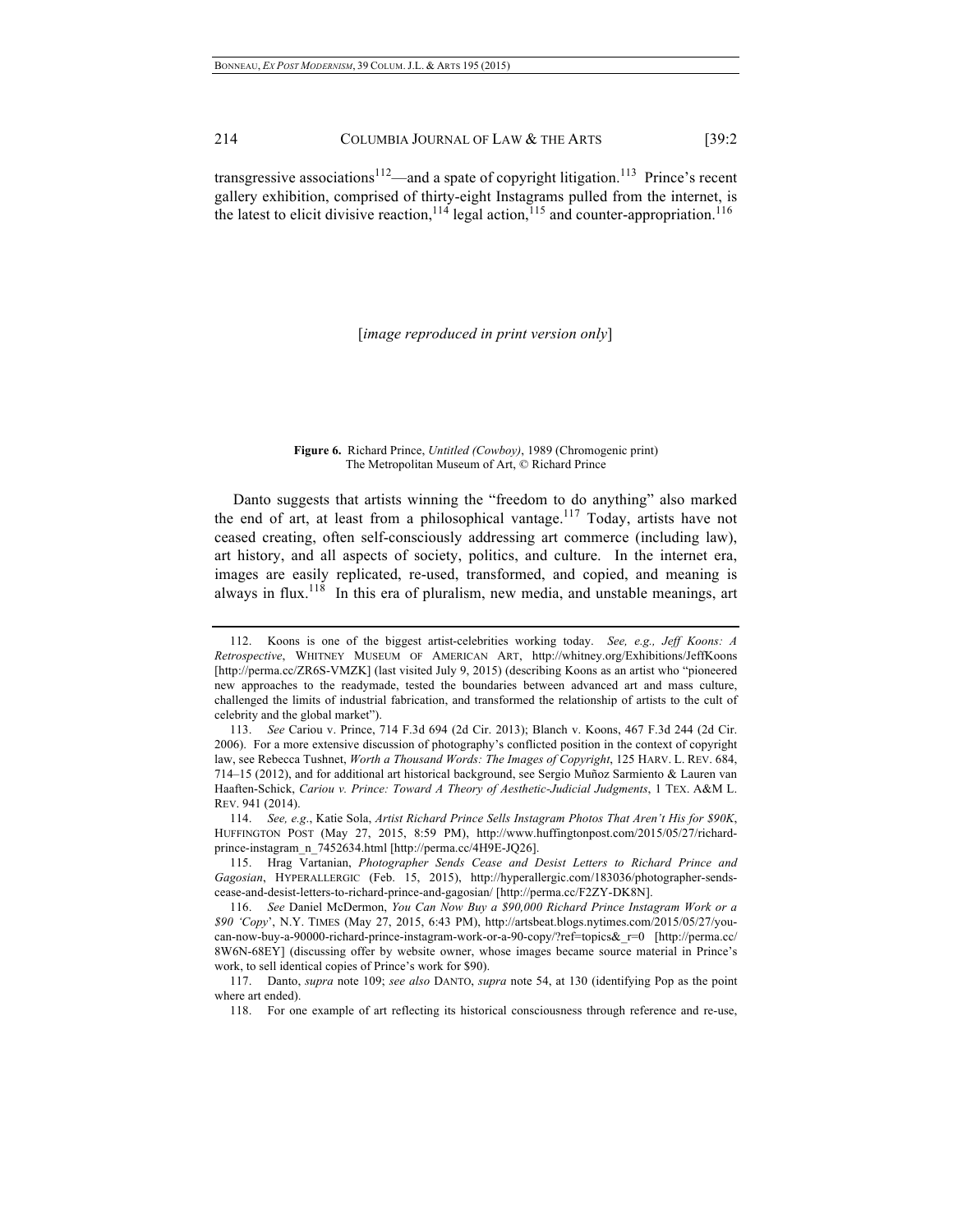can be anything—pushing the limits of authorship or legality, $119$  incorporating digital culture,<sup>120</sup> confronting social issues,<sup>121</sup> and utilizing all mediums,<sup>122</sup> even painting. But not everything is art. It can't be, or the category is meaningless.

## **III. MODERNISM IN THE COURT: A BREAKDOWN**

In the aftermath of World War II, Abstract Expressionism and freedom of expression acquired a symbolic alliance in a particular socio-political context paradoxically contingent upon the former's apolitical status.<sup>123</sup> While deeply entangled with the idea of free expression, abstract art did not occasion either direct holding or explicit recognition as speech by the Supreme Court.<sup>124</sup> That occurred in *Hurley v. Irish-American Gay, Lesbian & Bisexual Group of Boston*, in 1995, when Jackson Pollock's painting was deemed "unquestionably shielded" by the First Amendment.<sup>125</sup>

Although a time gap between culture and law hardly seems remarkable, neither is it sufficient, by itself, to explain the *Hurley* Court's remark and its implications. If we apply Frederick Schauer's descriptive, historically-situated account of the scope of speech, $126$  Jackson Pollock's painting did not simply surface in First Amendment doctrine in the 1990s, with its 1950s meanings intact, but was rendered salient by contemporaneous social influences as a symbol, at a particular site of contested interests. In short, the *Hurley* case was itself a context and a cultural participant—in a culture that was not modernism.

This Part offers doctrinal background related to artistic expression chronologically, beginning with the modernist era described in Part I. It then unpacks the *Hurley* decision as a cultural intersection, whereby the iconic art of

see Michael Mandiberg's AFTERSHERRIELEVINE.COM, http://www.aftersherrielevine.com/ [http:// perma.cc/UR8F-J9UX] (last visited Aug. 4, 2015).

<sup>119.</sup> *See* Kyle Vanhemert, *This Open Source Graffiti Drone Will Give Cops Nightmares*, WIRED (Apr. 16, 2014, 6:30 AM), http://www.wired.com/2014/04/a-nightmare-for-cops-a-drone-that-paintsgraffiti/?mbid=social\_twitter#slide-id-720331 [http://perma.cc/UR8F-J9UX] (discussing graffiti artist Katsu, who has used a spray-paint-wielding drone to execute his work).

<sup>120.</sup> *See supra* notes 113 and 117.

<sup>121.</sup> *See* Julia Michalska, *African-American artists respond to racial injustice in the US*, ART NEWSPAPER (June 18, 2015), http://theartnewspaper.com/reports/157020/ [http://perma.cc/AP5C-BM78] (discussing greater presence of works addressing race relations at international art fair Art Basel).

<sup>122.</sup> Artist Janine Antoni, for example, has created sculpture that includes a piece described as 600 lbs. of lard, gnawed by the artist. *See* BROOKLYN MUSEUM, http://www.brooklynmuseum.org/eascfa/ feminist art base/gallery/janineantoni.php?i=642 [https://perma.cc/3DPT-8LF2] (last visited July 9, 2015).

<sup>123.</sup> *See supra* Part I.

<sup>124.</sup> Abstract art was arguably rendered copyrightable expression at the time. *See* Mazer v. Stein, 347 U.S. 201, 214 (1954) (referring to copyrightable expression "by modernistic form or color"). If so, it would not be amenable to speech protection as an idea, pursuant to the "idea-expression dichotomy," a distinction reflected in the language of 17 U.S.C. § 102(b) and that remains unresolved for abstract art. *See* Patricia Krieg, *Copyright, Free Speech, and the Visual Arts*, 93 YALE L.J. 1565, 1570–71 (1984) ("The idea-expression dichotomy proves more difficult to apply to non-representational art.").

<sup>125.</sup> 515 U.S. 557, 569 (1995).

<sup>126.</sup> *See supra* notes 26–27 and accompanying text.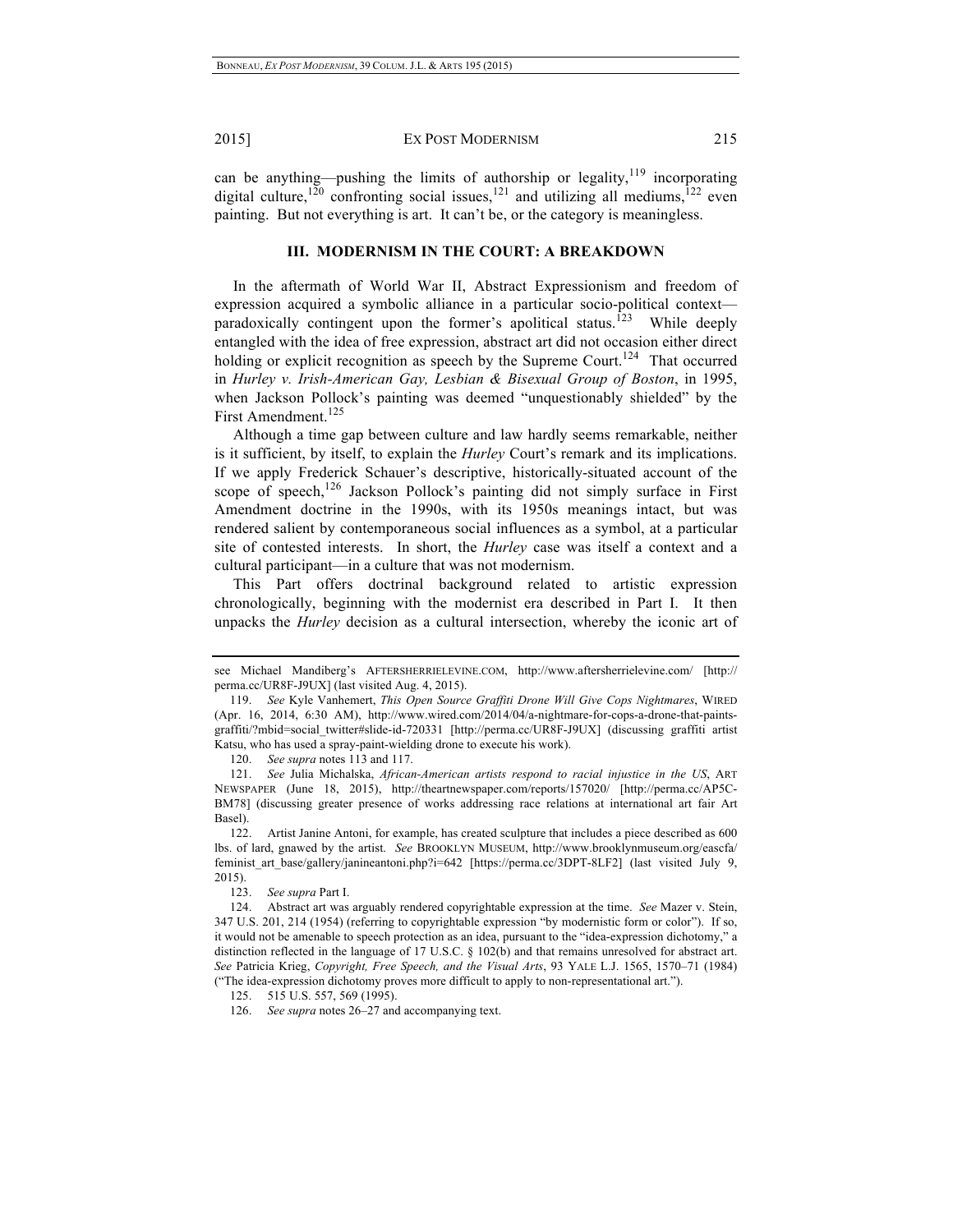modernism acquired the Constitution's protective shelter in the midst of postmodern art's political maelstrom. Finally, it introduces modernism's misplaced sovereignty in contemporary First Amendment law, as a set of ossified aesthetic values employed to govern an incongruous artistic environment.

#### **A. THE ARTISTIC EXPRESSION CATEGORY: POLITICS TO FORMALISM**

"Artistic expression" was realized as an official speech category in 1952, when the Supreme Court pronounced motion pictures a speech medium.<sup>127</sup> Movies, the Court explained, "may affect public attitudes and behavior in a variety of ways, ranging from direct espousal of a political or social doctrine to the subtle shaping of thought which characterizes all artistic expression."128 This outward expansion of speech aligned with the socio-political culture of communist fears that had infiltrated the arts.<sup>129</sup> The opinion, however, also emphasizes the film's narrative features.<sup>130</sup>

Popular entertainment magazines had acquired speech status a few years earlier, with overt references to the politics of arts regulation. The Supreme Court, for example, found a constitutional violation in the postmaster's revocation of a postage subsidy to *Esquire* magazine, on grounds of poor taste.131 Justice Douglas asserted, "a requirement that literature or art conform to some norm prescribed by an official smacks of an ideology foreign to our system."132 In *Winters v. New York*, the Court held that the First Amendment embraced violent crime stories, warranting the same constitutional protection as "the best of literature."<sup>133</sup> "Everyone is familiar with instances of propaganda through fiction," the Court

<sup>127.</sup> *See* Joseph Burstyn, Inc. v. Wilson, 343 U.S. 495, 501 (1952) (referring to motion pictures as a "significant medium for the communication of ideas"). Notably, the category was created in the uniquely disfavored context of a prior restraint on speech. *See id.* at 502 ("If there be capacity for evil it may be relevant in determining the permissible scope of community control, but it does not authorize substantially unbridled censorship such as we have here."); *see also* RANDALL P. BEZANSON, ART AND FREEDOM OF SPEECH 251 (2009) (suggesting that the disfavored prior restraint context somewhat diminishes the case's significance for "artistic expression").

<sup>128.</sup> *Burstyn*, 343 U.S. at 501.

<sup>129.</sup> The screening of Roberto Rossellini's film, *The Miracle* (the expression at stake in the *Burstyn* case), had been picketed by protestors carrying signs like, "Don't be a Communist—all the Communists are inside." *See* Marjorie Heins, *The Miracle: Film Censorship and the Entanglement of Church and State*, FREE EXPRESSION POLICY PROJECT, http://www.fepproject.org/commentaries/ themiracle.html#twentythree [http://perma.cc/22ZG-CCBN].

<sup>130.</sup> *Burstyn*, 343 U.S. at 502 (holding that expressive value of motion pictures was not undermined by the entertainment purpose, as in fiction, or by the profit motive of distributors, just like "books, newspapers, and magazines"). The Court effectively overruled *Mutual Film Corp. v. Industrial Commission of Ohio*, 236 U.S. 230 (1915), a case involving silent film, stating, "[i]t is not without significance that talking pictures were first produced in 1926, eleven years after the *Mutual* decision." *Id.* at 502 n.12.

<sup>131.</sup> Hannegan v. Esquire, Inc*.*, 327 U.S. 146, 148–49 (1946). The Court was not concerned about Congress instituting standards of taste, but found that the postmaster had exceeded his statutory authority. *Id.* at 157–58.

<sup>132.</sup> *Id.* at 158.

<sup>133.</sup> Winters v. New York, 333 U.S. 507, 510 (1948).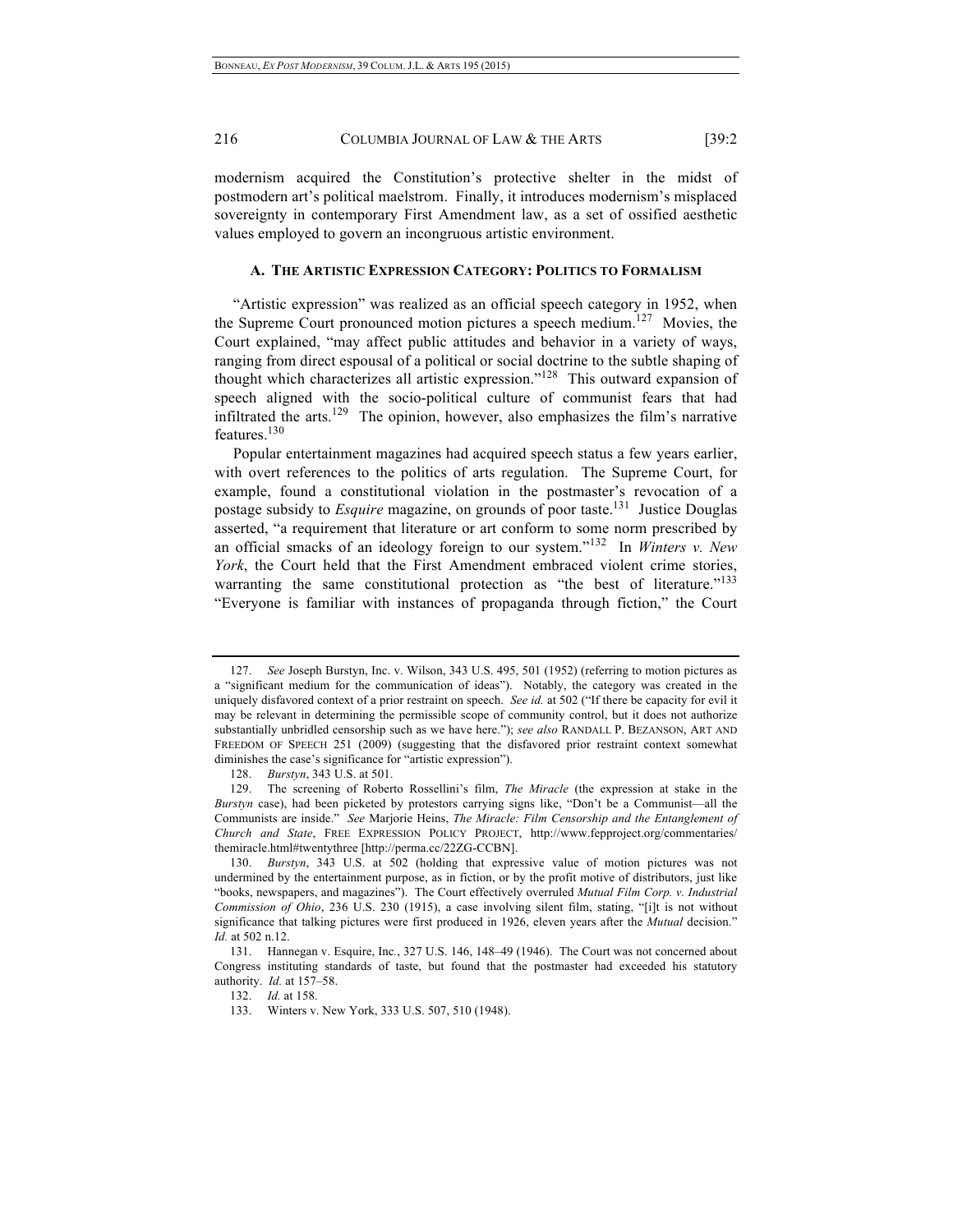stated.<sup>134</sup>

Visual art's constitutional parentage occurred a generation later, through obscenity law. In 1973, the Supreme Court decided *Miller v. California*, establishing "serious" artistic value as an exception to obscene speech otherwise excluded from First Amendment protection.<sup>135</sup> As Amy Adler has convincingly argued, the "serious" artistic expression exception reflects the art historical environment of the early 1970s, the tail end of high modernism.<sup>136</sup> Formalism dominated the popular understanding of art, while the term "serious" invoked modernist ideals of sincerity, originality, and authenticity.<sup>137</sup>

Echoes of Clement Greenberg's formalist aesthetic theory had materialized in a predecessor obscenity case, in Justice Stewart's self-fashioned obscenity test: "I know it when I see it . . . ."138 The *Miller* opinion channels this spirit by inviting classification of artistic value through the subject's autonomous visual qualities, $139$ pinning the choice as between art for art's sake or "hard-core sexual conduct for its own sake."140 According to Randall Bezanson, the *Miller* test "abruptly shortcircuited the interpretive process,"<sup>141</sup> while another scholar notes its Kantian "preoccupation with the *essence* of challenged material."<sup>142</sup>

As discussed, formalist aesthetic theory measured quality exclusively by the self-referential, surface properties of the art object.<sup>143</sup> Applying the obscenity test, Christine Haight Farley has observed, "forces courts to evaluate works for their artistic qualities."144 If so, lurking in the background of obscenity law is an affront to a fundamental tenet of First Amendment reasoning: excluding consideration of

136. *See* Amy M. Adler, *Post-Modern Art and the Death of Obscenity Law*, 99 YALE L.J. 1359, 1364 (1990).

137. *Id.* at 1366; *see also* Haight Farley, *supra* note 19, at 848 (discussing same).

138. Jacobellis v. Ohio, 378 U.S. 184, 197 (1964) (Stewart, J., concurring).

139. Haight Farley, *supra* note 19, at 847 ("Any case in which a court must resolve whether an object is art or obscenity necessarily employs the aesthetic theory of formalism.").

140. Miller v. California, 413 U.S. 15, 35 (1973). In the language of *Miller*, political value is a separate category from artistic value. *See id.* at 24.

141. Randall P. Bezanson, *The Quality of First Amendment Speech*, 20 HASTINGS COMM. & ENT. L.J. 275, 292 (1998) (arguing that the *Miller* test permits "all elements but the audience and the community and cultural forces working on it to be cut out of the assignment of meaning").

143. *See supra* notes 78–81 and accompanying text.

144. Haight Farley, *supra* note 19, at 831.

<sup>134.</sup> *Id.* ("The line between the informing and the entertaining is too elusive for the protection of [a free press.")

<sup>135.</sup> Miller v. California, 413 U.S. 15, 23 (1973). Notably, images were still viewed as holding a second-tier status to words. *See* Kaplan v. California, 413 U.S. 115, 119 (1973) (stating that words have a "different and preferred place in our hierarchy of values"); Close v. Lederle, 424 F.2d 988, 990 (1st Cir. 1970) (finding precedent involving verbal communications unavailing to protect plaintiff's paintings of nudes because oral speech and text were "entitled to greater protection").

<sup>142.</sup> Anita Bernstein, *The Representational Dialectic (With Illustrations From Obscenity, Forfeiture, and Accident Law)*, 87 CALIF. L. REV. 305, 323–24 (1999). In a companion case decided the same day as *Miller*, the Court echoes this essentialist presumption by dismissing the need for experts. *See* Paris Adult Theatre I v. Slaton, 413 U.S. 49, 56 (1973) (asserting that "[t]he films, obviously, are the best evidence of what they represent"). Years later, in the only case placing a museum director on trial for obscenity, an Ohio court rejected the relevance of context in assessing whether Robert Mapplethorpe's photographs were obscene under *Miller*, because "the pictures speak for themselves." *See* City of Cincinnati v. Contemporary Arts Ctr., 566 N.E.2d 214, 217 (Ohio Misc. 2d 1990).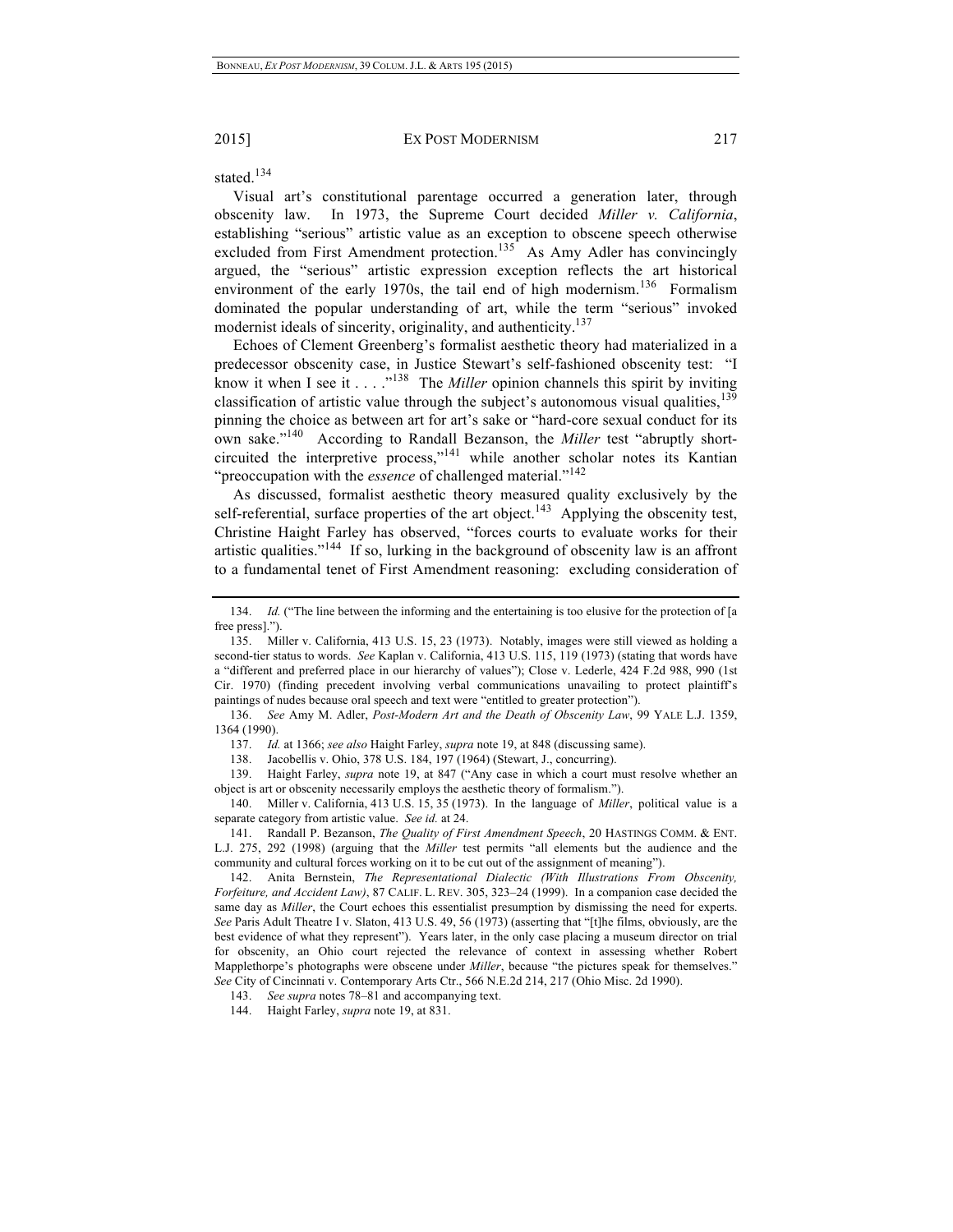artistic quality.<sup>145</sup>

Notably, nonrepresentational art appears in academic commentary in the early 1970s as well, described by Melvin Nimmer as noncognitive, yet "unquestionably within the First Amendment's scope."<sup>146</sup> Years later, in 1990, nonrepresentational art became a benchmark of aesthetic value in a concurring opinion authored by Judge Posner, explaining the expressive value of nude dancers at the Kitty Kat Lounge in South Bend, Indiana. $147$  Pronouncing the show devoid of ideas, Judge Posner likened its cognitive emptiness to Titian's "Venus with a Mirror," a painting that, he stated, nonetheless "expresses," in the same manner as nonrepresentational painting:

There is pattern, design, harmony, and color in abstract painting, and these attributes evoke pleasure and other emotions in an appreciative viewer. But there is no story, no articulable idea, no verbal meaning. The notion that all art worthy of the name has a "message" is philistine, and leads to the weird conclusion that nonrepresentational art and nonprogrammatic, non-vocal music are entitled to less protection under the First Amendment than striptease dancing because the latter has a more distinct, articulable message.<sup>148</sup>

For Judge Posner, the expectation of narrative is, as Clement Greenberg would certainly have agreed, "philistine."149 At the same time, Judge Posner extinguishes Greenberg's high and low culture dichotomy by extending equal value to a striptease, as speech (the striptease appears to have greater value as a message). By funneling high modernist art theory through First Amendment egalitarianism, Judge Posner both enforces and undoes formalism's defining principles.

## **B. JACKSON POLLOCK'S PAINTING AS SPEECH, 1995**

The Supreme Court affirmatively endorsed Jackson Pollock's painting as speech

147. Miller v. Civil City of S. Bend, 904 F.2d 1081, 1094 (7th Cir. 1990) (Posner, J., concurring), *rev'd sub nom*. Barnes v. Glen Theatre, Inc., 501 U.S. 560, 566 (1991) (concluding that barroom dancing was protected expression, but "only marginally so").

<sup>145.</sup> *See* Bezanson*, supra* note 141, at 277 ("It is axiomatic that the quality of speech—its goodness or badness from a literary, artistic, or aesthetic perspective, or its effectiveness in communicating to an audience—should bear no relationship to its protection under the First Amendment."); *see also* Brown v. Entm't Merchs. Ass'n, 131 S. Ct. 2729, 2737 n.4 (2011) ("Crudely violent video games, tawdry TV shows, and cheap novels and magazines are no less forms of speech than The Divine Comedy."); United States v. Playboy Entm't Grp., Inc., 529 U.S. 803, 818 (2000) ("[E]sthetic and moral judgments about art and literature . . . are for the individual to make, not for the Government to decree, even with the mandate or approval of a majority."); Cohen v. California, 403 U.S. 15, 25 (1971) ("Indeed, we think it is largely because governmental officials cannot make principled distinctions in this area that the Constitution leaves matters of taste and style so largely to the individual.").

<sup>146.</sup> Nimmer, *supra* note 15, at 35.

<sup>148.</sup> *Id.*

<sup>149.</sup> *See id*. Posner's assertion that late Renaissance mythological painting is devoid of narrative content seems questionable, but in keeping with the modernist purview he expresses elsewhere. *See* Piarowski v. Ill. Cmty. Coll. Dist., 759 F.2d 625, 628 (7th Cir. 1985) (Posner, J.) (describing artist's stained glass windows as racially offensive and sexually explicit while pronouncing them "art for art's sake" and not politically-motivated).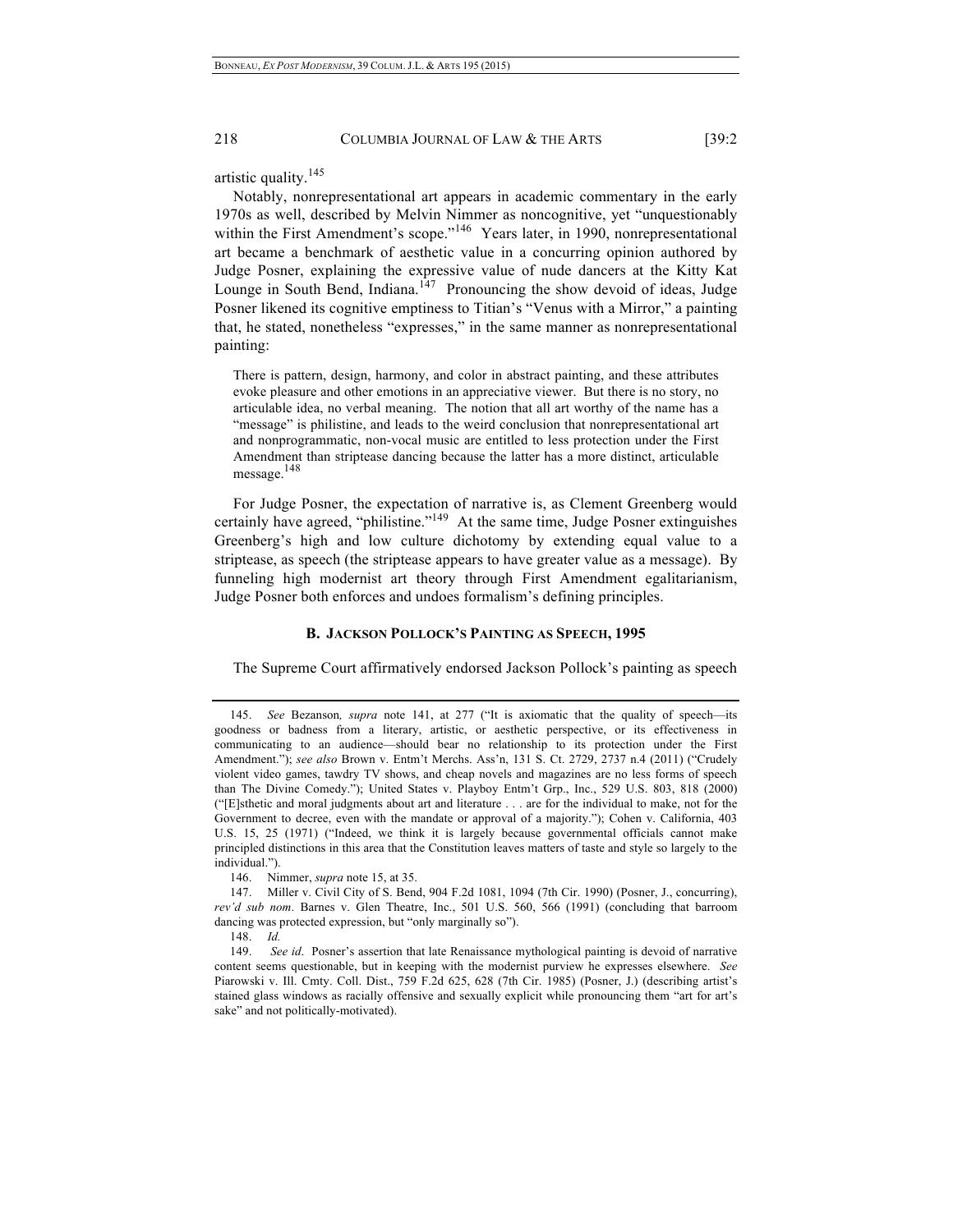in  $1995$ ,<sup>150</sup> outside the legal domain of obscenity law and the high modernist era surrounding the *Miller* decision.<sup>151</sup> Rather, high modernism's artistic values originality, the high vs. low cultural binary, and sincerity—were under assault by postmodern art. $152$  Further widening this chasm was art's "turn toward the political," sparking controversy on the frontlines of the 1990s Culture Wars.<sup>153</sup> The *Hurley* case unfolded in the wake of the Corcoran Gallery of Art's decision to cancel an exhibition of Robert Mapplethorpe's homoerotic photographs, among other censorship disputes prompted by art that challenged entrenched social norms.<sup>154</sup>

Political speech may stand as the premiere target of First Amendment protection, but not when a connection to the National Endowment for the Arts (the "NEA") can be identified. Only a few years after the *Hurley* decision, the Court decided *National Endowment for the Arts v. Finley*, upholding a statutory provision enabling the NEA to consider "general standards of decency and respect for the diverse beliefs and values of the American public" as factors in awarding grants.<sup>155</sup> The Supreme Court's enshrinement of apolitical nonrepresentational art as speech, in this context, missed the point entirely. In effect, the First Amendment's alliance with Abstract Expressionist art was indoctrinated at its point of rupture with politically charged postmodern art.

Although visual art was not the subject of the *Hurley* case, the cultural juxtaposition of Mapplethorpe's homoerotic photographs against nonrepresentational art by modernism's rugged, American hero, Jackson Pollock, is relevant because the *Hurley* case was a Culture Wars case. The Court analyzed whether the Boston St. Patrick's Day parade was private speech belonging to its sponsor, a Veterans' group; if so, the sponsor had a First Amendment right to exclude an Irish LGBT organization from participating in the march under a selfidentifying banner.<sup>156</sup> The Court offered a litany of "symbolic speech" precedent

<sup>150.</sup> Hurley v. Irish-Am. Gay, Lesbian & Bisexual Grp. of Bos., 515 U.S. 557, 569 (1995).

<sup>151.</sup> *See supra* notes 136–137 and accompanying text.

<sup>152.</sup> Adler, *supra* note 136, at 1365–69.

<sup>153.</sup> *See* Amy Adler, *What's Left?: Hate Speech, Pornography, and the Problem for Artistic Expression*, 84 CALIF. L. REV. 1499, 1502 (1996) (referring to political art as "intricately bound up with the 'culture wars' of the past seven years, both responding to and provoking an escalating series of rightwing attacks on artistic expression").

<sup>154.</sup> The Mapplethorpe exhibition, "The Perfect Moment," was canceled by the Corcoran Gallery of Art in Washington D.C., before its scheduled opening in 1989 (the show had been previously exhibited in Philadelphia and Chicago without complaint). At a subsequent venue, the Contemporary Arts Center in Cincinnati, Ohio, the museum and its director, Dennis Barrie, were indicted under a state obscenity law. The trial court was instructed to apply the obscenity test established under *Miller v. California*, 413 U.S. 15 (1973), to each of the selected Mapplethorpe photographs, rather than viewing the exhibition as a whole. *See* City of Cincinnati v. Contemporary Arts Ctr., 566 N.E.2d 214, 215 (Ohio Misc. 2d 1990). Barrie and the museum were acquitted by an Ohio jury. *See* Isabel Wilkerson, *Cincinnati Jury Acquits Museum in Mapplethorpe Obscenity Case*, N.Y. TIMES, Oct. 6, 1990, at 1. The sexually explicit work of multi-media artist David Wojnarowicz, aimed at AIDS awareness, was similarly targeted in a sustained attack on NEA funding by conservative members of Congress and rightwing organizations. *See, e.g.*, Wojnarowicz v. Am. Family Ass'n, 745 F. Supp. 130 (S.D.N.Y. 1990).

<sup>155.</sup> *See* Nat'l Endowment for the Arts v. Finley, 524 U.S. 569, 569 (1998).

<sup>156.</sup> *See* Hurley v. Irish-Am. Gay, Lesbian & Bisexual Grp. of Bos., 515 U.S. 557, 569 (1995).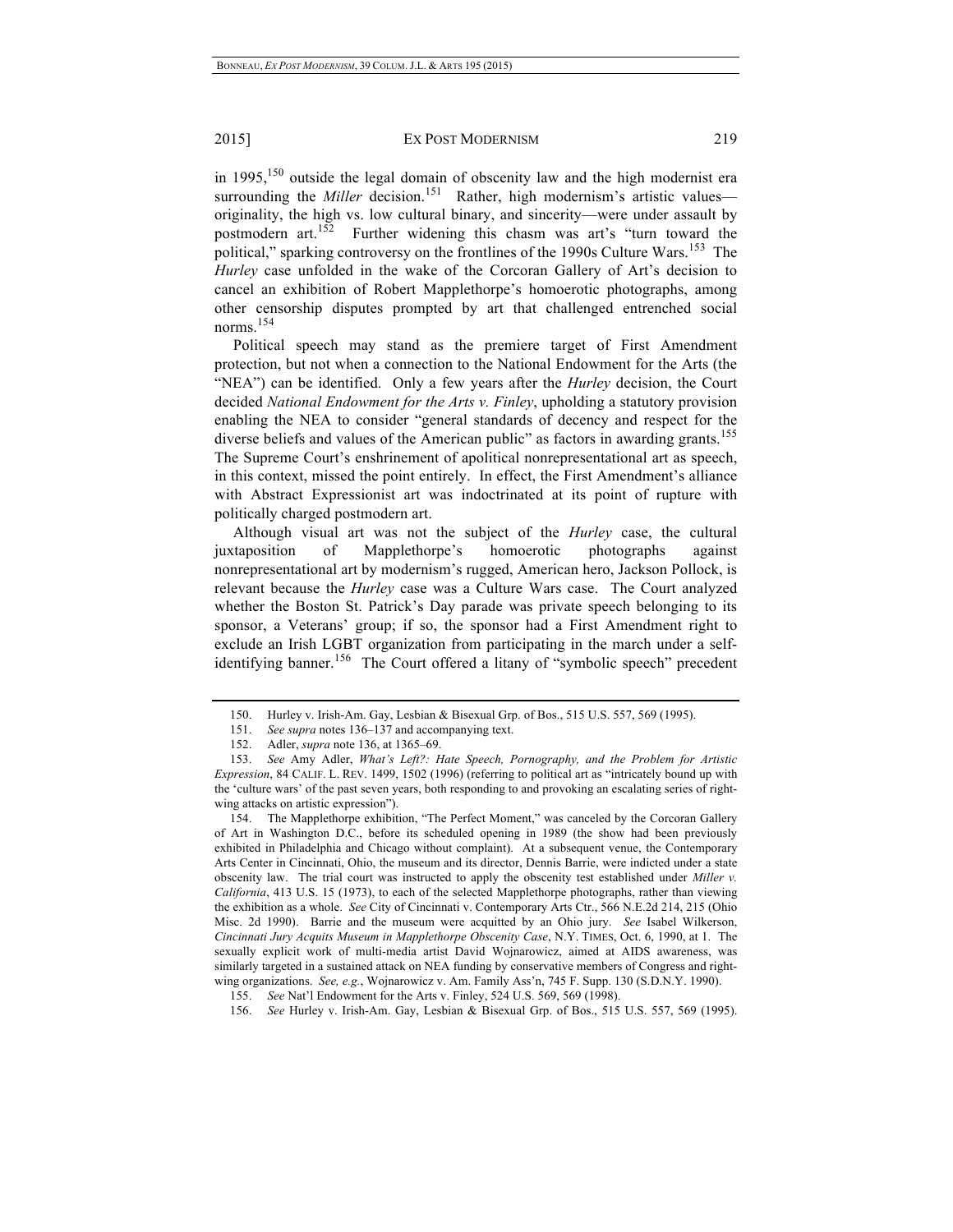(speech arising from nonverbal conduct, often involving the use of a symbol, like the flag), querying whether the parade's lack of a "particularized message" precluded constitutional coverage.<sup>157</sup> It could not, the Court reasoned, lest Jackson Pollock's paintings stand unprotected.<sup>158</sup>

As Madhavi Sunder has insightfully discussed, the *Hurley* opinion, steeped in a romantic rhetoric of individual autonomy, enshrined a propertized view of speech.<sup>159</sup> By recognizing the parade as the sponsor's private speech, the Court granted a right to exclude a voice of dissent from its discursive space, thereby reinforcing the cultural status quo.<sup>160</sup> Pollock's work may not have been dispositive of the holding,<sup>161</sup> but it was aligned with the sponsor's declared interest in protecting family values—mainstream convention dressed in the rights of artistic expression.<sup>162</sup>

Notably, the *Hurley* Court's approach to assessing the expressive value of the parade departed from symbolic speech precedent, which had manifestly utilized context to divine the presence of a communicated message, e.g., flag desecration aimed at high-profile political events.<sup>163</sup> Instead of considering social context as a

158*. Hurley,* 515 U.S. at 569 (citing Spence v. Washington, 418 U.S. 405, 411 (1974) (reversing defendant's conviction for upside-down flag display with peace sign affixed, given defendant's intent to convey a "particularized message")).

159. Madhavi Sunder, *Authorship and Autonomy as Rites of Exclusion: The Intellectual Propertization of Free Speech in* Hurley v. Irish-American Gay, Lesbian and Bisexual Group of Boston, 49 STAN. L. REV. 143, 145 (1996) (discussing the "dual tendency within the First Amendment toward a formalistic, reified (or propertized) view of speech and toward a romantic view of speaker autonomy"). 160*. Id.*

161. *Cf*. Tushnet, *supra* note 3, at 204 (asserting that if Pollock's work was not protected, the argument in *Hurley* about the parade's expressiveness would require reconstruction).

162. *See* Sunder, *supra* note 159, at 153–56 (critiquing the *Hurley* Court's formalistic application of autonomy theory); *cf*. Owen M. Fiss, *Free Speech and Social Structure*, 71 IOWA L. REV. 1405, 1409–10 (1986) (arguing that the Kantian idea of intrinsic value is reflected in the over-valuation of autonomy as an end goal in free speech jurisprudence).

163. In *Spence v. Washington*, the case which the *Hurley* Court was quoted as requiring a "particularized message", the Court found that the speaker's intent was communicated given the great likelihood an audience would understand the altered flag as a protest of the concurrent Cambodian incursion and Kent State killings of students. 418 U.S. 405, 409–10 (1974) (finding that "the nature of appellant's activity, combined with the factual context and environment in which it was undertaken," rendered his conduct a form of protected expression); *see also* Texas v. Johnson, 491 U.S. 397, 405–06 (1989) (finding speech because the "expressive, overtly political nature of [burning a flag] was both intentional and overwhelmingly apparent," performed during the Republican National Convention in

The case was approached as compelled speech. In the Court's analysis, if the parade was sufficiently expressive, it constituted private speech owned by the sponsor. And if the Irish-American Gay, Lesbian and Bisexual Group of Boston (employing the acronym "GLIB") was expressing an inconsistent message by marching under a banner identifying the group's name, the sponsor could not be compelled to publish that message. *Id.* at 561. The Court noted that although the Veterans' group had been "rather lenient in admitting participants" over the years, this did not forfeit speech protection. *Id.* at 569. The sponsor was thus found exempt from complying with a public accommodations law that prevented discrimination on the basis of sex. *Id.* at 570.

<sup>157.</sup> *Id.* at 569 (citing W. Va. Bd. of Educ. v. Barnette, 319 U.S. 624, 632 (1943) (First Amendment shields refusal to salute flag); Nat'l Socialist Party of Am. v. Skokie, 432 U.S. 43 (1977) (marching with Nazi swastika); Tinker v. Des Moines Indep. Comm. Sch. Dist., 393 U.S. 503 (1969) (protecting wearing armbands to protest Vietnam war); Stromberg v. California, 51 S. Ct. 532 (1931) (display of Communist flag)).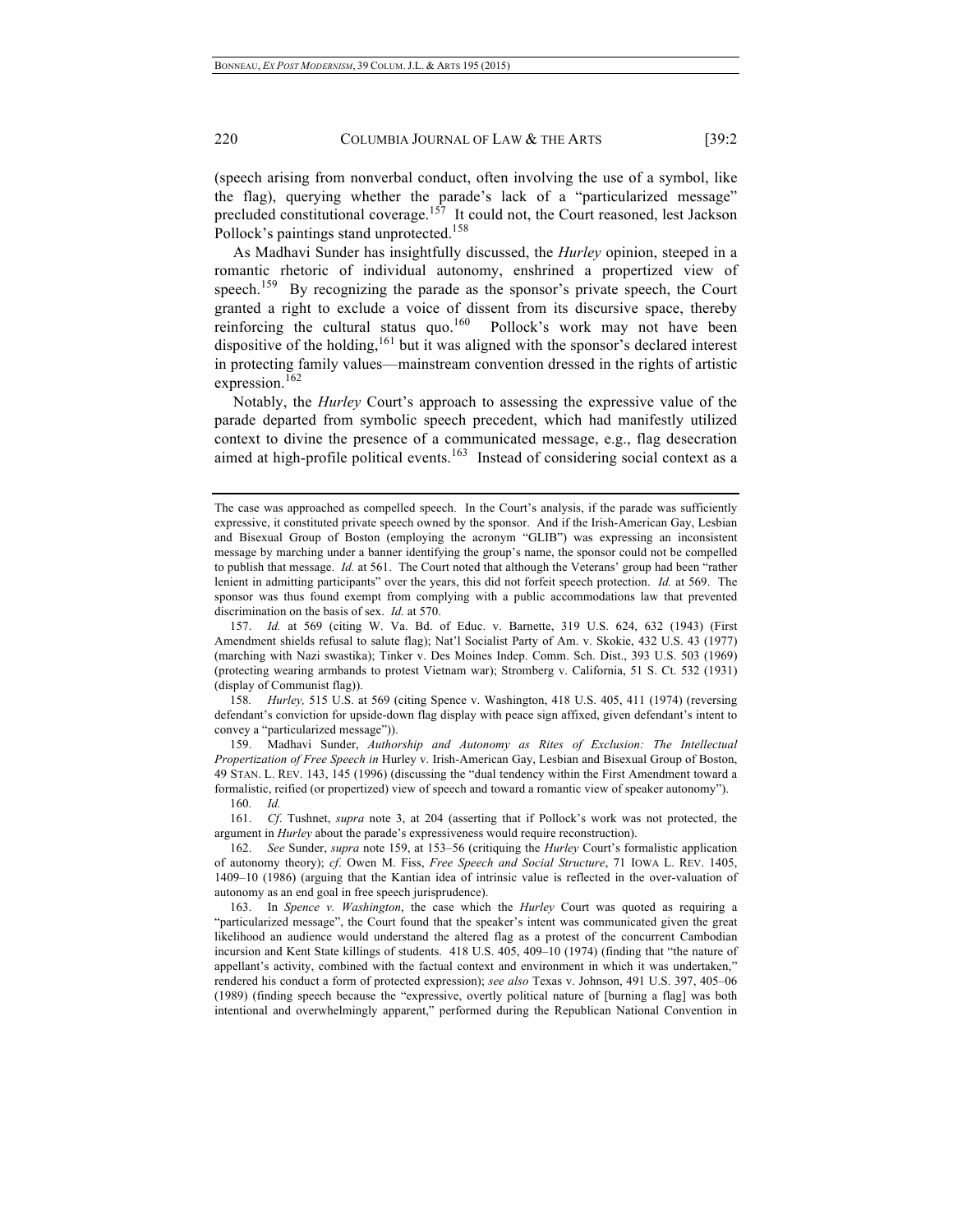source of meaning,<sup>164</sup> the *Hurley* opinion offers a florid description of the social role of parades in nineteenth-century Philadelphia.<sup>165</sup> Using this displaced aesthetic metric,<sup>166</sup> Justice Souter, speaking for a unanimous Court, concludes that the "inherent expressiveness of marching to make a point" is sufficient for constitutional status.<sup>167</sup> The would-be marchers were thus excluded from a canvas stretching over Boston's public sidewalks.

## **C. EX POST HURLEY: DISORDER IN THE MARKETPLACE**

Following the *Hurley* opinion, Jackson Pollock's painting has become a legal principle, cited when courts must determine whether a given instance of expression—typically nonverbal—constitutes speech. While legal literature addressing the scope of speech often focuses on over- or under-inclusion,  $^{168}$  I concentrate on the doctrinal disorder arising from this narrow site of cultural misalignment. Jackson Pollock's painting operates like a broken compass, steering courts in an endless loop of anachronistic assumptions that make no sense in a postmodern landscape.

That modernism has any effect on contemporary speech boundaries is not an obvious proposition. Indeed, postmodernism's dissolution of modernism's rigid hierarchies arguably serves the First Amendment's egalitarian purposes better than the elite connotations of Jackson Pollock's paintings. Recent Supreme Court decisions are not merely welcoming of visual media, but have situated it on the highest rung of speech protection, triggering strict scrutiny of any form of government regulation.<sup>169</sup>

Any image, it seems, is speech under the absolutist rhetoric deployed in *United* 

Dallas).

<sup>164.</sup> *See Spence*, 418 U.S. at 410 (reasoning that the speaker's conduct addressed "issues of great public moment" and that the same flag display "today might be interpreted as nothing more than bizarre behavior"); *see also* Peter Meijes Tiersma, *Nonverbal Conduct and the Freedom of "Speech"*, 1993 WIS. L. REV. 1525, 1538 (1993) (observing that "[c]ontext was critical" to the *Spence* decision). *But see* Joseph Blocher, *Nonsense and the Freedom of Speech: What Meaning Means for the First Amendment*, 63 DUKE L.J. 1423, 1471–72 (2014) (describing the *Spence* approach as "relatively, if not entirely, acontextual"); Robert Post, *Recuperating First Amendment Doctrine*, 47 STAN. L. REV. 1249, 1252 (1995) (criticizing *Spence* test for its abstraction and disregard of social context).

<sup>165.</sup> *See* Hurley v. Irish-Am. Gay, Lesbian & Bisexual Grp. of Bos., 515 U.S. 557, 568 (1995) (describing nineteenth century parades as "public dramas of social relations" in which "performers define who can be a social actor and what subjects and ideas are available for communication and consideration") (internal citations omitted).

<sup>166.</sup> *See* R. George Wright, *What Counts As "Speech" in the First Place?: Determining the Scope of the Free Speech Clause*, 37 PEPP. L. REV. 1217, 1243 (2010) (describing the *Hurley* Court's "apparent backtracking" from consideration of context).

<sup>167.</sup> *Hurley*, 515 U.S. at 568. The Court added that this "inherent expressiveness" explained its earlier protest march cases. *Id.* (citing Gregory v. Chicago, 394 U.S. 111 (1969); Edwards v. South Carolina, 372 U.S. 229 (1963); Shuttlesworth v. Birmingham, 394 U.S. 147 (1969)).

<sup>168.</sup> *See* Wright, *supra* note 166, at 1242 ("But if we define speech either too narrowly or too broadly, in light of our basic reasons for protecting speech in the first place, we again risk either repression on the one hand, or dilution and trivialization on the other.").

<sup>169.</sup> *See* Brown v. Entm't Merchs. Ass'n, 131 S. Ct. 2729, 2738 (2011) (applying strict scrutiny to legislation restricting sale or rental of violent video games to minors).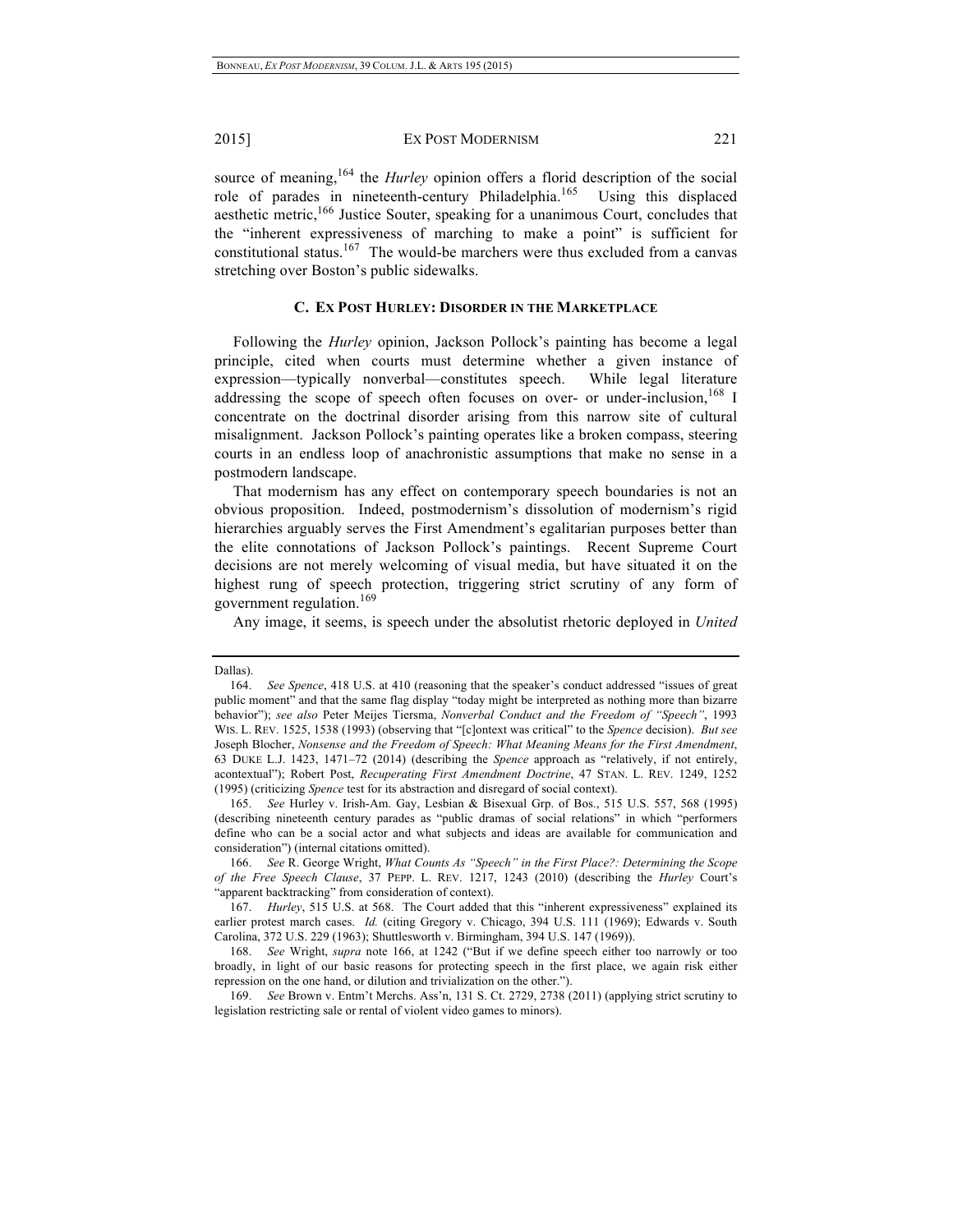*States v. Stevens*, which invalidated a statute aimed at restricting the commercial trade in animal crush videos.<sup>170</sup> Unless falling within an established categorical proscription,<sup>171</sup> the Court states, all speech has full protection, regardless of social or artistic value.172 Other decisions have also emphasized that the romantic notion of individual authorship is dispensable; media corporations are entitled to the same rights of expressive autonomy.173 And, consistent with First Amendment tradition, original content is not required for protection.<sup>174</sup>

However, the edges of speech are blurrier than the rhetoric suggests; as Justice Scalia reminds us, "the Amendment has no application when what is restricted is not protected speech."175 In this light, the *Stevens* decision becomes less boundless. The Court invalidated a statute criminalizing the commercial trade in visual and auditory "depictions of animal cruelty, $v^{176}$  but its reasoning focused less on whether the dogfight videos at issue constituted speech<sup>177</sup> than on the repugnant proposition of designating a new class of categorically unprotected speech.<sup>178</sup> The Court found the statute facially overbroad, meaning unconstitutional for all the speech it *might* include.<sup>179</sup> Implicitly, then, images that are "not protected speech" are still subject to regulation, and the criteria for speech status remain unknown.

Further complicating the status of visual art, speech subcategories often establish the level of constitutional protection afforded.<sup>180</sup> In particular, commercial speech, wholly unprotected in the mid-twentieth century, is now entitled to protection of a "lesser" degree than noncommercial speech.<sup>181</sup> The question of what constitutes speech and how to categorize it thus remains vital in a

173. *See* Citizens United v. FEC, 558 U.S. 310, 342–43 (2010); *see also* Jim Chen, *Conduit-Based Regulation of Speech*, 54 DUKE L.J. 1359, 1419 (2005) ("In media markets, speakers deviate substantially from the romantic.").

174. *See* N.Y. Times Co. v. Sullivan, 376 U.S. 254, 266 (1964) (finding newspaper's publication of paid advertisement was not occluded from speech protection).

175. Nevada Comm'n on Ethics v. Carrigan, 131 S. Ct. 2343, 2347 (2011); *see also* Wright, *supra* note 166, at 1218 ("One can be a free speech absolutist, certainly, only if not everything counts as speech.").

176. *Stevens*, 559 U.S. at 464, 468.

177. *Id.* at 481–82 ("We therefore need not and do not decide whether a statute limited to crush videos or other depictions of extreme animal cruelty would be constitutional.").

178. *Id*. at 472.

179. *Id.* at 483 (Alito, J., dissenting) (arguing that the case should have been vacated and remanded for the lower court to decide whether the videos sold by the defendant were constitutionally protected).

180. Daniel A. Farber, *The Categorical Approach to Protecting Speech in American Constitutional Law*, 84 IND. L.J. 917, 918–19 (2009) (observing that despite proscription on content-based distinctions, "some message types are treated with reverence while others are treated as suspiciously profane").

181. Cent. Hudson Gas & Elec. Corp. v. Pub. Serv. Comm'n, 447 U.S. 557, 562–63 (1980); *see also* Zauderer v. Office of Disciplinary Counsel of Supreme Court of Ohio, 471 U.S. 626, 637 (1985) (finding protection of commercial speech "less extensive than that afforded 'noncommercial speech'").

<sup>170.</sup> United States v. Stevens, 559 U.S. 460, 470 (2010).

<sup>171.</sup> *See* Chaplinsky v. New Hampshire, 315 U.S. 568, 571–72 (1942) (referring to "certain welldefined and narrowly limited classes of speech" that are not within the scope of the First Amendment).

<sup>172.</sup> *Stevens*, 559 U.S. at 470 (finding the idea of balancing the value of protecting animal cruelty videos against its societal costs "startling and dangerous"); *see also* Ronald K.L. Collins, *Exceptional Freedom: The Roberts Court, the First Amendment, and the New Absolutism*, 76 ALB. L. REV. 409, 428 (2013) (describing speech protection under *Stevens* as "a virtually impossible bar for the government to overcome").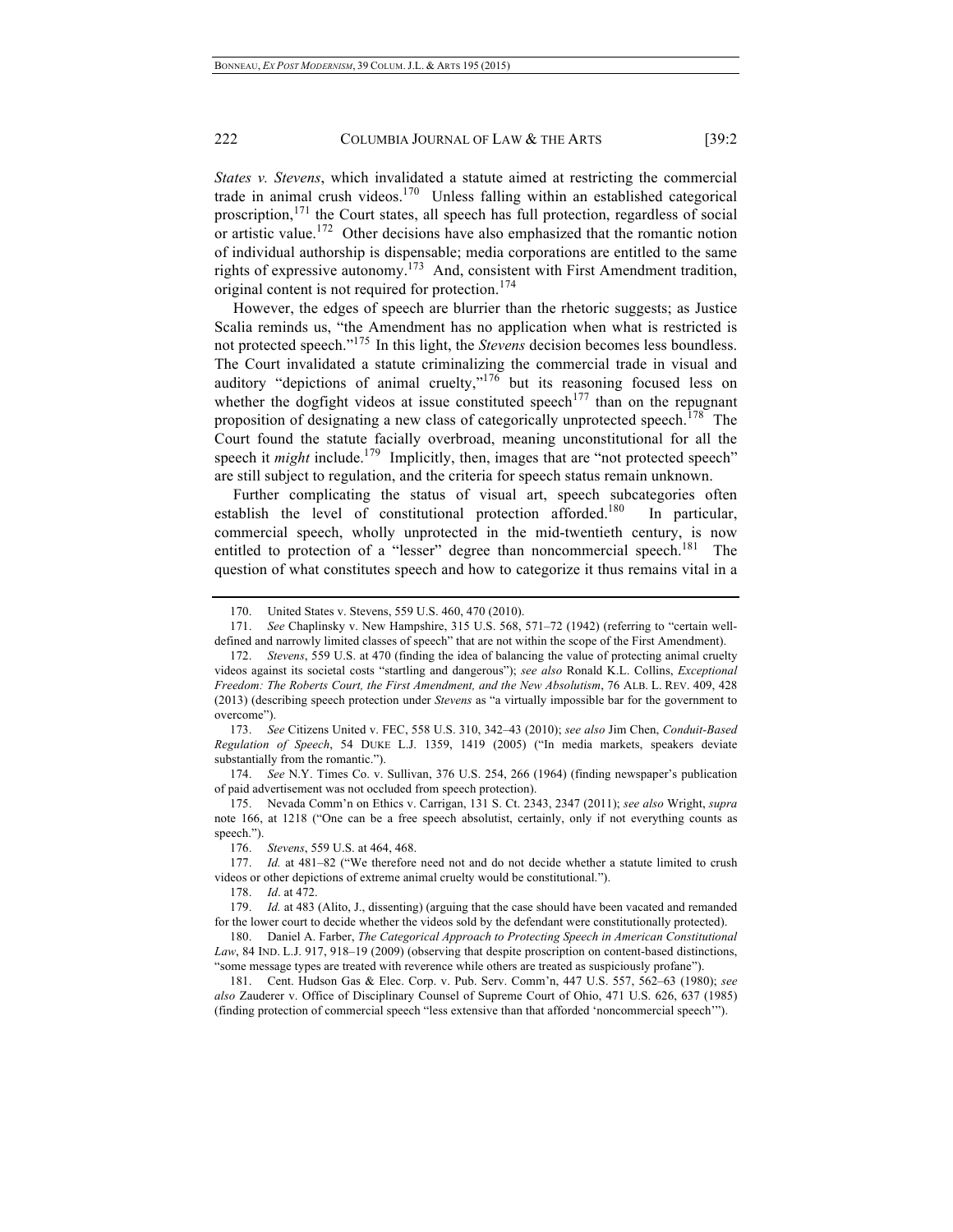regime of absolutism.

There is nothing new about the challenges of speech classification at the margins, as the commercial speech doctrine has demonstrated.<sup>182</sup> Yet artistic expression precedent is more helpful to some types of media than others. Motion pictures, as discussed, arrived with venerable Constitutional grounding: words and presumptive politics.183 This hardware resurfaces in *Brown v. Entertainment Merchants Association*, where the Court unqualifiedly embraces video games, noting their use of "familiar literary devices, $v^{184}$  a feature that catapults video games to the ranks of *The Divine Comedy*. 185 Justice Scalia, who authored the opinion, also imports the political presumptions of mid-century entertainment cases like *Winters*, side-stepping any need for judicial interpretation.<sup>186</sup>

However, such connections are scarce when the subject claims protection as visual art—already a non grata topic in judicial reasoning. First, nonverbal expression has a less fortunate lineage as speech, with the Court considerably more attentive to the need for boundaries by requiring indicia of communication.<sup>187</sup> At the same time, art's doctrinal presence rests largely on the formalistic predicate of not being obscene, despite its inescapable associations of aesthetic quality.<sup>188</sup> Added to this mix is the *Hurley* decision, instructing that nonverbal, nonrepresentational art does not require a communicated message to receive full protection.<sup>189</sup> The sum of these premises makes for a perplexing set of "boundary" criteria" to guide courts when First Amendment protection is invoked.<sup>190</sup>

186. *Id*. at 2733 ("Everyone is familiar with instances of propaganda through fiction." (quoting Winters v. New York, 333 U.S. 507, 510 (1948) and explaining that asking courts to distinguish between politics and entertainment would be "dangerous to try")); *see also supra* notes 132–133 and accompanying text. For a discussion of distinguishing entertainment and politics in relation to the *Brown* decision, see R. George Wright, *Judicial Line-Drawing and the Broader Culture: The Case of Politics and Entertainment*, 49 SAN DIEGO L. REV. 341 (2012).

187. *See* Spence v. Washington, 418 U.S. 405, 409 (1974) (cautioning that "an apparently limitless variety of conduct can be labeled 'speech' whenever the person engaging in the conduct intends thereby to express an idea" (quoting United States v. O'Brien, 391 U.S. 367, 376 (1968))). A similar sentiment was later articulated with respect to recreational dancing. *See* City of Dallas v. Stanglin, 490 U.S. 19, 25 (1989) ("It is possible to find some kernel of expression in almost every activity a person undertakes for example, walking down the street or meeting one's friends at a shopping mall—but such a kernel is not sufficient to bring the activity within the protection of the First Amendment.").

188. *See supra* notes 142–144 and accompanying text.

189. *See, e.g.*, Comedy III Prods., Inc. v. Gary Saderup, Inc*.*, 21 P.3d 797, 804 (Cal. 2001) (citing *Hurley* in noting that "the United States Supreme Court has made it clear that a work of art is protected by the First Amendment even if it conveys no discernable message").

190. *See* Post, *supra* note 164, at 1250 ("In order to determine which path of analysis a court should pursue, we must have boundary criteria for deciding when First Amendment standards shall be

<sup>182.</sup> *See Zauderer*, 471 U.S. at 637 (noting that although commercial speech was unquestionably within the First Amendment's ambit, "the precise bounds of the category of expression that may be termed commercial speech" were "[m]ore subject to doubt").

<sup>183.</sup> *See* Joseph Burstyn, Inc. v. Wilson, 343 U.S. 495, 501 (1952); *see also supra* notes 126–129.

<sup>184.</sup> Brown v. Entm't Merchs. Ass'n, 131 S. Ct. 2729, 2733 (referring to "characters, dialogue, plot, and music"); *see also* Am. Amusement Mach. Assoc. v. Kendrick, 244 F.3d 572, 579 (7th Cir. 2001) (finding video games protected speech due to "literary" nature and story lines).

<sup>185.</sup> *Brown*, 131 S. Ct. at 2737 n.4 ("Reading Dante is unquestionably more cultured and intellectually edifying than playing Mortal Kombat. But these cultural and intellectual differences are not *constitutional* ones.").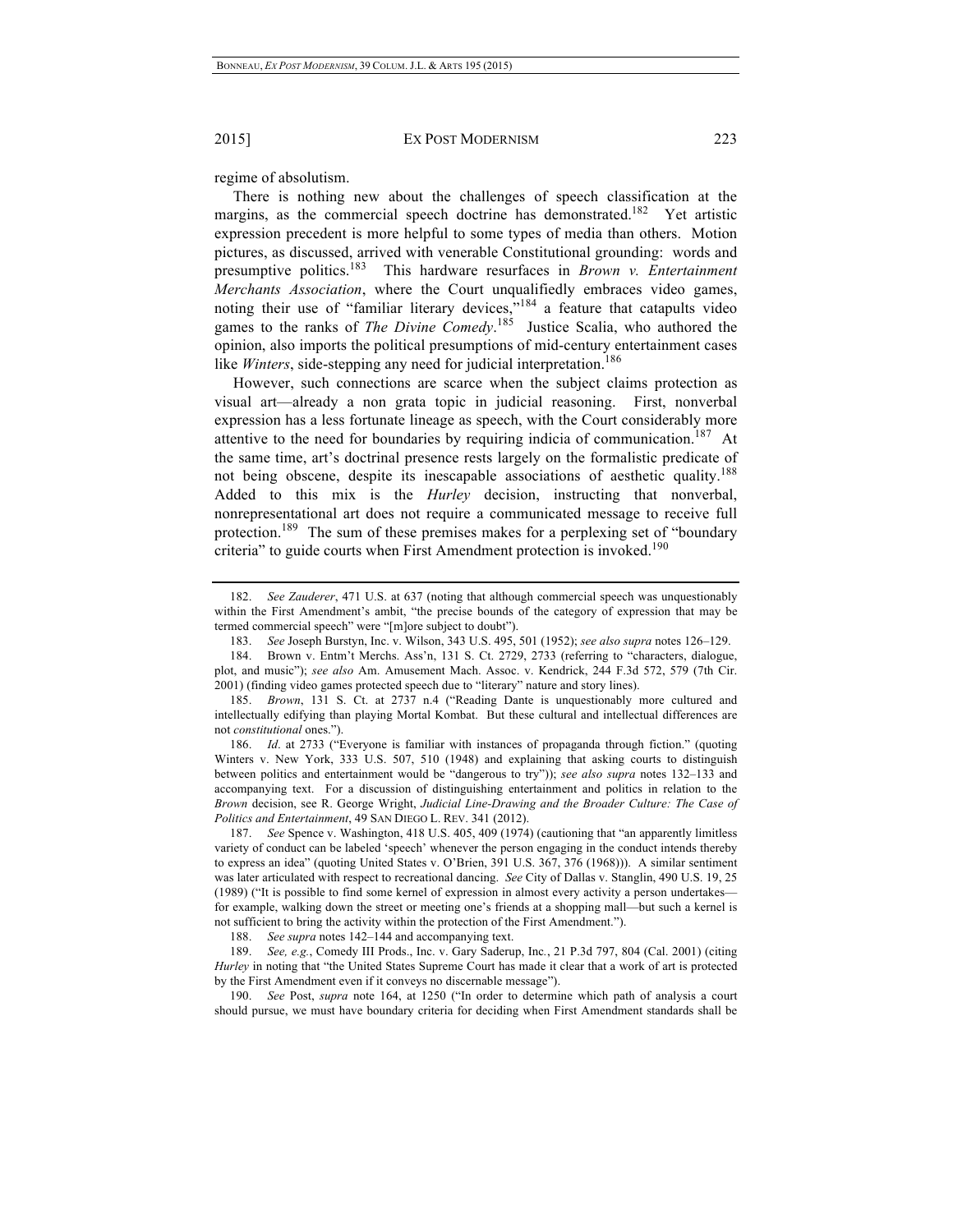What else, courts must ascertain, belongs in a category that includes noncognitive, apolitical paintings by Jackson Pollock, but which cannot be tested by content, artistic quality, or original, individual authorship?191 The *Hurley* remark was rendered in a noncommercial context, yet Jackson Pollock's painting repeatedly surfaces in commercial settings; in such cases, courts must differentiate an art object (speech) from a mere object (merchandise).<sup>192</sup> And how might a court distinguish an advertisement, receiving less extensive First Amendment protection, from a re-photographed advertisement by Richard Prince?<sup>193</sup> In the modernist era, a broadly recognized demarcation stood between high and low culture. Postmodernism's dissolution of cultural borderlines, however, has complicated the judicial endeavor.

Two cases that rely on the *Hurley* Court's conclusion about Jackson Pollock's painting illustrate key features of a deep misalignment. In *Kleinman v. City of San Marcos*, the Fifth Circuit Court of Appeals endeavored to classify, for First Amendment purposes, a colorfully-painted, wrecked automobile used as a cactus planter, which stood outside the owner's novelty store in public view. While the owner claimed a right to artistic expression, the court disagreed, deciding that "the car-planter is a utilitarian device, an advertisement, and ultimately a 'junked vehicle'"; the piece was thus subject to a state ordinance against the public display of junked vehicles.194 The court opined that the *Hurley* decision "refers solely to great works of art,"<sup>195</sup> a conclusion in dubious compliance with the First Amendment's excision of quality considerations.<sup>196</sup>

In *White v. City of Sparks*, a Ninth Circuit court exempted an artist's sale of original paintings of nature from the city's prohibition of selling merchandise in public parks. Citing *Hurley*, the court rejected the city's argument that a message was required for First Amendment protection.<sup>197</sup> Although full constitutional protection does not otherwise demand original authorship, the *White* court reasoned that the sale of *original* paintings does "more than propose a commercial

brought into play."

<sup>191.</sup> *See* ETW Corp. v. Jireh Publ'g, 332 F.3d 915, 925 (6th Cir. 2003) (protecting copies of art image as speech and observing that publishers disseminating the work of others receive full First Amendment protection).

<sup>192.</sup> Unlike mere merchandise, the sale of speech is fully protected under the First Amendment. *See* Joseph Burstyn, Inc. v. Wilson, 343 U.S. 495, 501 (1952) ("That books, newspapers, and magazines are published and sold for profit does not prevent them from being a form of expression whose liberty is safeguarded by the First Amendment."); *cf*. Mastrovincenzo v. City of New York, 435 F.3d 78, 92 (2d Cir. 2006) (deciding whether hand-painted articles of clothing constituted art).

<sup>193.</sup> For a discussion of an example hinging on the distinction between art and advertising, see Megan Carpenter, *Art and(or) Outdoor Advertising in Marfa, Texas*, MADISONIAN.NET (Aug. 30, 2013), http://madisonian.net/2013/08/30/art-andor-outdoor-advertising-in-marfa-texas/ [http://perma.cc/4LSN-T5CU] (discussing dispute as to whether neon-lit Playboy bunny sign outside Marfa, Texas was sculpture or advertisement).

<sup>194.</sup> Kleinman v. City of San Marcos, 597 F.3d 323, 327 (5th Cir. 2010).

<sup>195.</sup> *Id.* at 326.

<sup>196.</sup> *Cf*. Bezanson, *supra* note 141, at 392 (arguing that judgments about quality tend to intervene at speech boundaries).

<sup>197.</sup> White v. City of Sparks, 500 F.3d 953, 956 (9th Cir. 2007).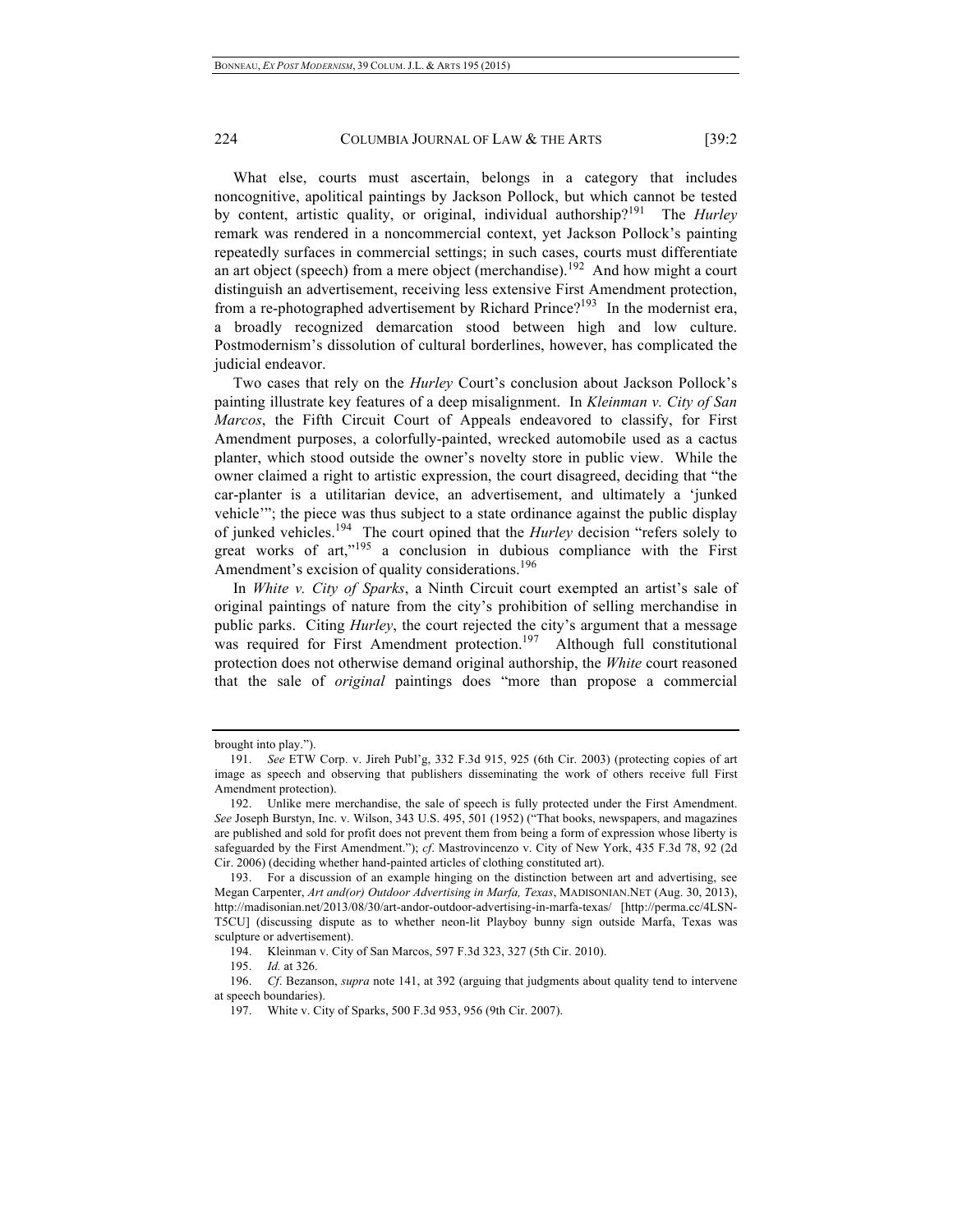transaction."198 But the court expressly reserved judgment as to works of art "that are copies of another artist's work or paintings done in an art factory setting where the works are mass-produced by the artist or others."<sup>199</sup>

This caveat offers a striking recitation of core modernist values, whereby the inherent originality of painting still speaks loudly for constitutional purposes. Yet much postmodern art is occluded by these standards, including Andy Warhol's silkscreened prints, often produced by assistants in a studio known as the Factory (see figure 7), and sculptures by Jeff Koons, whose oeuvre is defined by copying, mass production, and, of course, copyright litigation. What would the court have said to appropriation artist par excellence Richard Prince, vending his reproductions of J.D. Salinger's original publication of *The Catcher in the Rye* on the perimeters of Central Park (an event staged following the district court's unfavorable copyright ruling in *Cariou v. Prince*)?<sup>200</sup> The books were identical to Salinger's first edition except for the author's name (replaced with Richard Prince) and a disclaimer stating, "This is an artwork by Richard Prince. Any similarity to a book is coincidental and not intended by the artist." At the end: "© Richard Prince."201

[*image reproduced in print version only*]

**Figure 7.** Andy Warhol, *Vegetarian Vegetable from Campbell's Soup II*; © 2015 The Andy Warhol Foundation for the Visual Arts, Inc. / Artists Rights Society (ARS), New York

#### **IV. MODERNISM'S LENS**

That the Supreme Court's first specific reference to visual art's status as speech emerged by way of Jackson Pollock's nonlinguistic drip paintings makes sense. This was flagship artistic expression in the 1950s, triumphant alongside the First

<sup>198.</sup> *Id.* at 957 ("White's paintings, which communicate his vision of the sanctity of nature, do more than propose a commercial transaction and therefore are not commercial speech.").

<sup>199.</sup> *Id.* at 956 n.4.

<sup>200</sup>*. See* 784 F. Supp. 2d 337 (S.D.N.Y. 2011) (granting plaintiff's motion for summary judgment on Prince's liability for copyright infringement and finding Prince's appropriation of plaintiff's copyrighted photographs was not fair use), *rev'd in part, vacated in part*, Cariou v. Prince, 714 F.3d 694 (2013). I thank Rebecca Tushnet for suggesting this example.

<sup>201.</sup> For further details about this work, see Kenneth Goldsmith, *Richard Prince's Latest Act of Appropriation: The Catcher in the Rye*, POETRYFOUNDATION.ORG, http://www.poetryfoundation.org/ harriet/2012/04/richard-princes-latest-act-of-appropriation-the-catcher-in-the-rye/ [http://perma.cc/ 5TZG-AWDA] (last visited Sept. 4, 2015).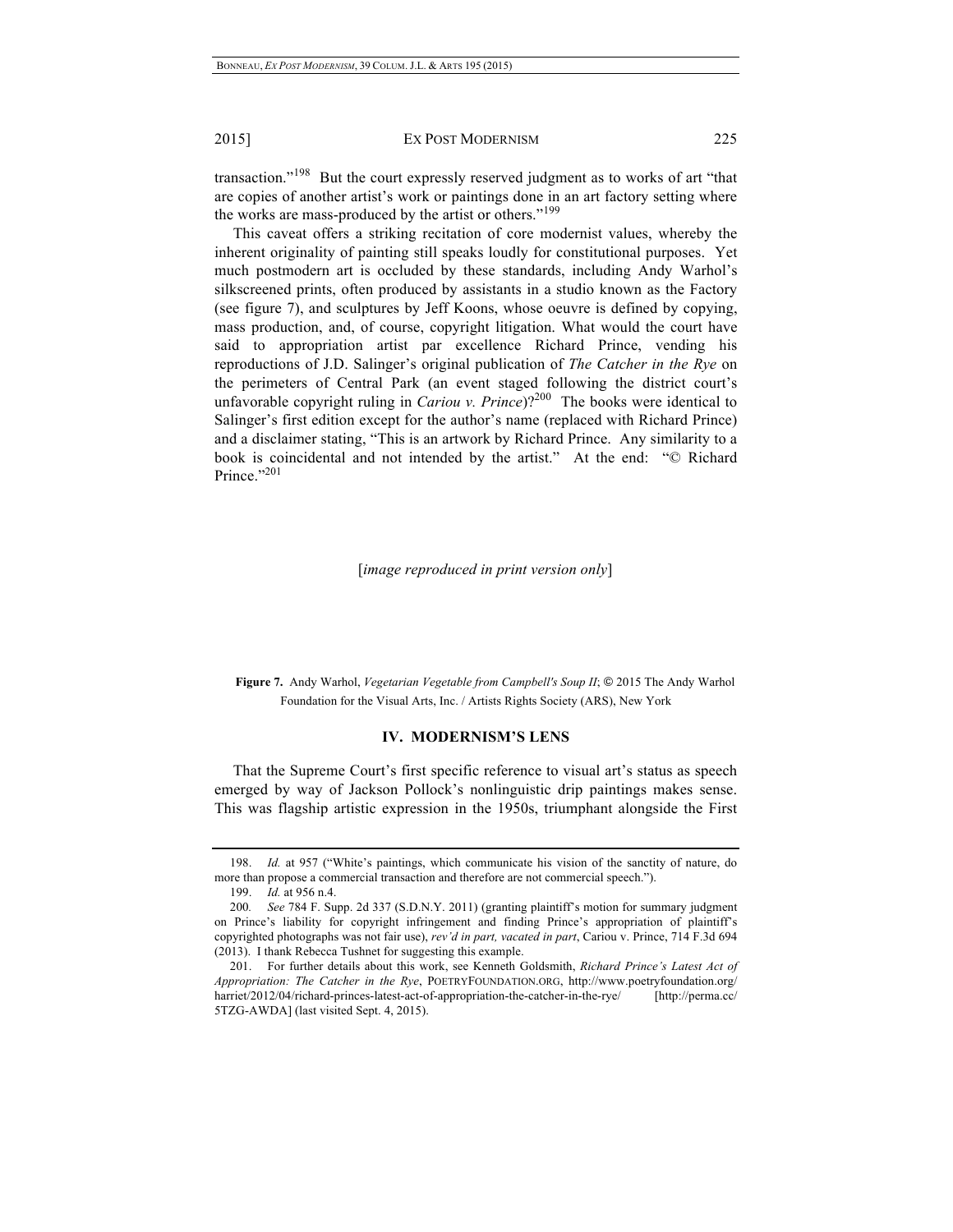Amendment's rise in cultural prominence. That we recognize the intuitive correctness of this connection even today makes sense in light of the enduring authority of twentieth-century ideas and norms in shaping First Amendment discourse. What makes less sense is the implicit assumption that a bare reference to the artifactual residue of this symbolic construct, as reified in the *Hurley* opinion, provides a meaningful lens for considering art as constitutional speech today. Nonrepresentational art in contemporary First Amendment law, I argue, is a discursive *trompe l'oeil*. It appears as an expansive embrace of artistic expression, yet works from cramped conceptual quarters, with no view.

#### **A. THEORY: APOLITICAL THINGS AND AUTONOMY**

The *Hurley* Court did not so much embrace Jackson Pollock's paintings as speech, as deploy the cultural certainty of that conclusion. It did so in a particular way, summoning the "painting of Jackson Pollock," outside of historical context or, for that matter, any particular act of display or expression.<sup>202</sup> Unmoored from the social context that animated its First Amendment salience, Jackson Pollock's work was formally declared speech as canonized, high-value art.<sup>203</sup> Not only was there no threat of censorship, but also no grounding in the most fundamental theories undergirding the scope of speech: politics and ideas.<sup>204</sup>

Nonrepresentational art's speech status, however, remains a surprising staple of normative legal theory. Robert Post avers that apolitical, noncognitive artworks "comfortably fit" his concept of democratic participation through public discourse.<sup>205</sup> On the other hand, James Weinstein, also advancing a theory of participatory democracy, finds its "greatest explanatory shortcoming" in the Court's robust protection of "non-ideational art."206 Weinstein considers, but ultimately resists, the proposition that abstract art merits First Amendment protection as a form of political dissent, evidenced by suppression under totalitarian regimes.207 He thus recognizes its "rigorous protection" but cannot accept a

<sup>202.</sup> *Cf.* Newton v. LePage, 700 F.3d 595, 601 (1st Cir. 2012) (asserting that "[w]hile the mural is itself not speech, the First Amendment protects artistic as well as political expression").

<sup>203.</sup> *See* Rubenfeld, *supra* note 17, at 35 (noting that the *Hurley* Court named "great artists," whose work made sense as protected speech precisely because it was "unquestionably great and hence of great value").

<sup>204.</sup> Schauer, *supra* note 17, at 1306 ("We are required to accept the view that the Constitution gives speech and press special protection, that in close cases we must develop an underlying theory of the first amendment, and that this underlying theory must be consistent with, and preferably supportive of, the special protection for speech given by the document.").

<sup>205.</sup> *See* Post, *supra* note 12, at 486 ("Art and other forms of noncognitive, nonpolitical speech fit comfortably within the scope of public discourse."). Among the skeptical commentary, see Tushnet, *supra* note 3, at 207 (referring to Post's theory as a "weakly sociologized account of art's coverage").

<sup>206.</sup> Weinstein, *supra* note 6, at 499 n.45 (finding protection of "non-ideational" art incompatible with theory of participatory democracy).

<sup>207.</sup> *Id.* For proponents of this theory, see Eberle, *supra* note 5 (illustrating art's subversive power in "regimes like Nazi Germany and Soviet Russia that considered art to have the potential to be deeply threatening to the social order"); Marci A. Hamilton, *Art Speech*, 49 VAND. L. REV. 73, 101 (1996) (discussing Hitler and Stalin as evidencing the importance of protecting art as free speech). For a similar justification tied to Senator Dondero, see Nahmod, *supra* note 5, at 256 (asserting that Senator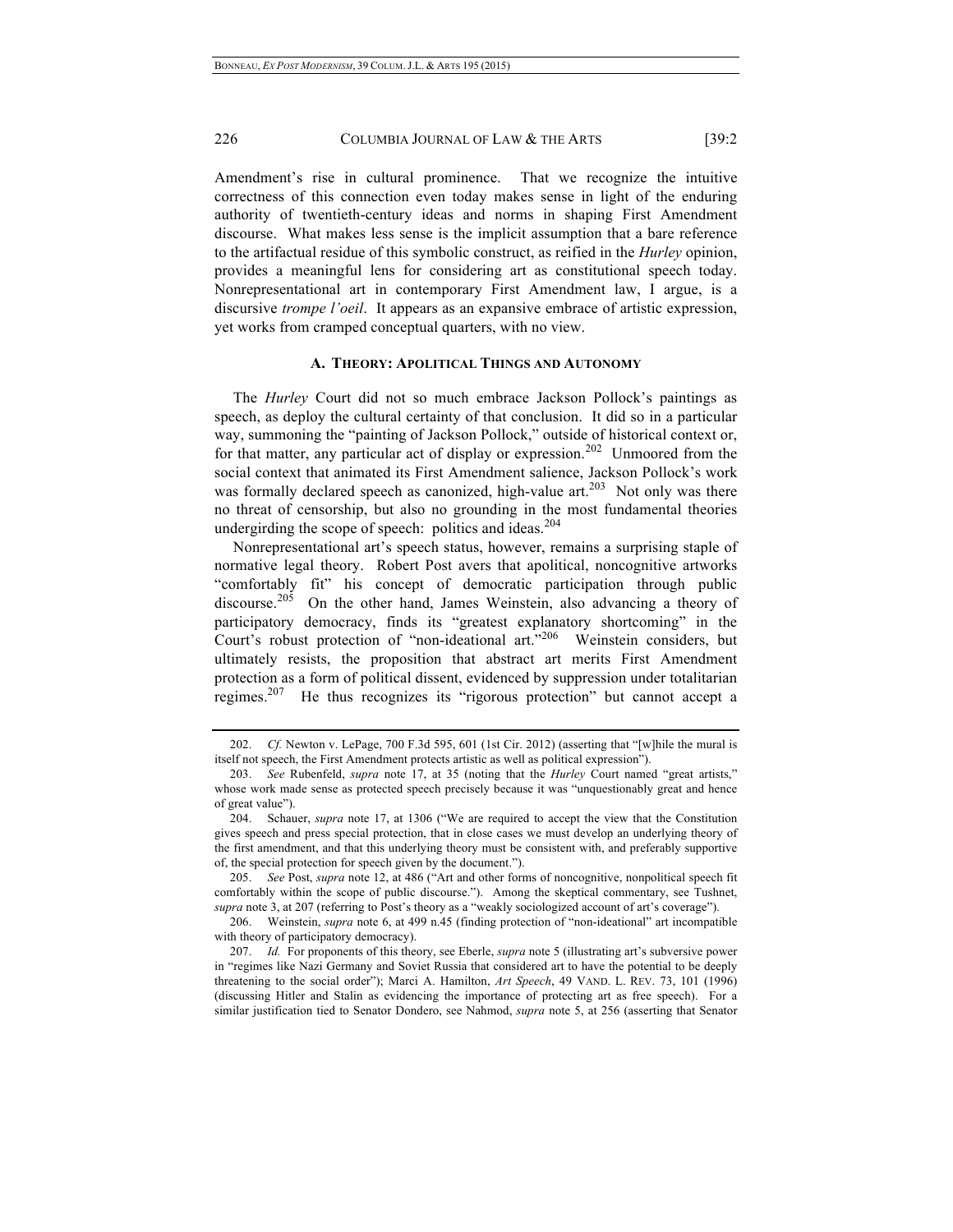political justification, leaving nonrepresentational art as the solitary thorn in the side of his speech principle. $208$ 

The confluence of nonrepresentational art and speech is obvious from the vantage of autonomy or self-realization as speech principle, another branch of Abstract Expressionism's auspicious alliance with freedom of expression.<sup>209</sup> Yet autonomy proponents likewise insist on abstract art's apolitical, ahistorical status, shoring up its speech status in the romantic author paradigm.<sup>210</sup> C. Edwin Baker argues that, "[t]hough artists might aim to influence public opinion about aesthetics, many probably want simply to produce good art—that is, the [*Hurley*] Court most likely sees itself as protecting exercises of expressive autonomy."211 The Court perhaps sees itself this way, but to accept this justification at face value overlooks the historical context in which the decision was rendered: Jackson Pollock was forty years dead and his works widely revered as art objects. Any expansion of the scope of speech wrought by the *Hurley* decision offered little to postmodern artists embroiled in the *Finley* case, for example, where the Court upheld government control over matters of taste in arts funding.

## **B. CONTEXT: THE MUSEUM CONFINES**

*"All museums. . . are museums of modern art, to the extent that the judgment of what is art is based on an aesthetic of formalism."*<sup>212</sup> –Arthur C. Danto

Mark Tushnet has identified the many anomalies in legal reasoning induced by the First Amendment's coverage of art, deliberately avoiding aesthetic theory.<sup>213</sup> But modernist theory is not so easily extracted, as when Tushnet asserts that nonrepresentational art "exists for its own sake . . . , which is why governments rarely try to regulate it."<sup>214</sup> What Tushnet makes explicit in his analysis is embedded in most legal commentary: a circumscribed universe of "serious and

210. Baker, *supra* note 16, at 271 ("Abstract art and compositional music, found, for example, in the Court's dicta referring to Jackson Pollock and Arnold Schoenberg's music, require a stretch to justify as political speech or truth propositions to test in a marketplace of ideas."); Seana Valentine Shiffrin, *Methodology in Free Speech Theory*, 97 VA. L. REV. 549, 555 (2011) (asserting that neither Post's nor Weinstein's theory of public discourse offers direct support for protecting abstract art).

211. C. Edwin Baker, *Is Democracy a Sound Basis for a Free Speech Principle?*, 97 VA. L. REV. 515, 528 (2011).

Dondero "was correct in understanding that nonrepresentational art can and does have considerable influence on society's ideas and behavior").

<sup>208.</sup> *See* Weinstein, *supra* note 6, at 499 n.45 (acknowledging arguments that abstract art constitutes a form of political dissent and concluding, "[s]till, I am not sure that these arguments adequately explain the rigorous protection afforded non-ideational art").

<sup>209</sup>*. See* Blake, *supra* note 6, at 1082 (defending inclusion of nondiscursive visual art on grounds that self-development, "either through making or receiving expression, is actually an end in itself"); Blocher, *supra* note 164, at 1452 (asserting that even nonsensical or noncognitive artistic expression is important to "the autonomy and self-development of those speaking it");

<sup>212.</sup> DANTO, *supra* note 54, at 111.

<sup>213.</sup> Tushnet, *supra* note 3, at 170 n.5.

<sup>214.</sup> Tushnet, *supra* note 3, at 203. *But see* Blocher, *supra* note 164, at 1425–26 (asserting that the *Hurley* Court "reassuringly declared" Pollock's work to be covered speech and suggesting other artists and speakers of "nonsense" may have reason for concern).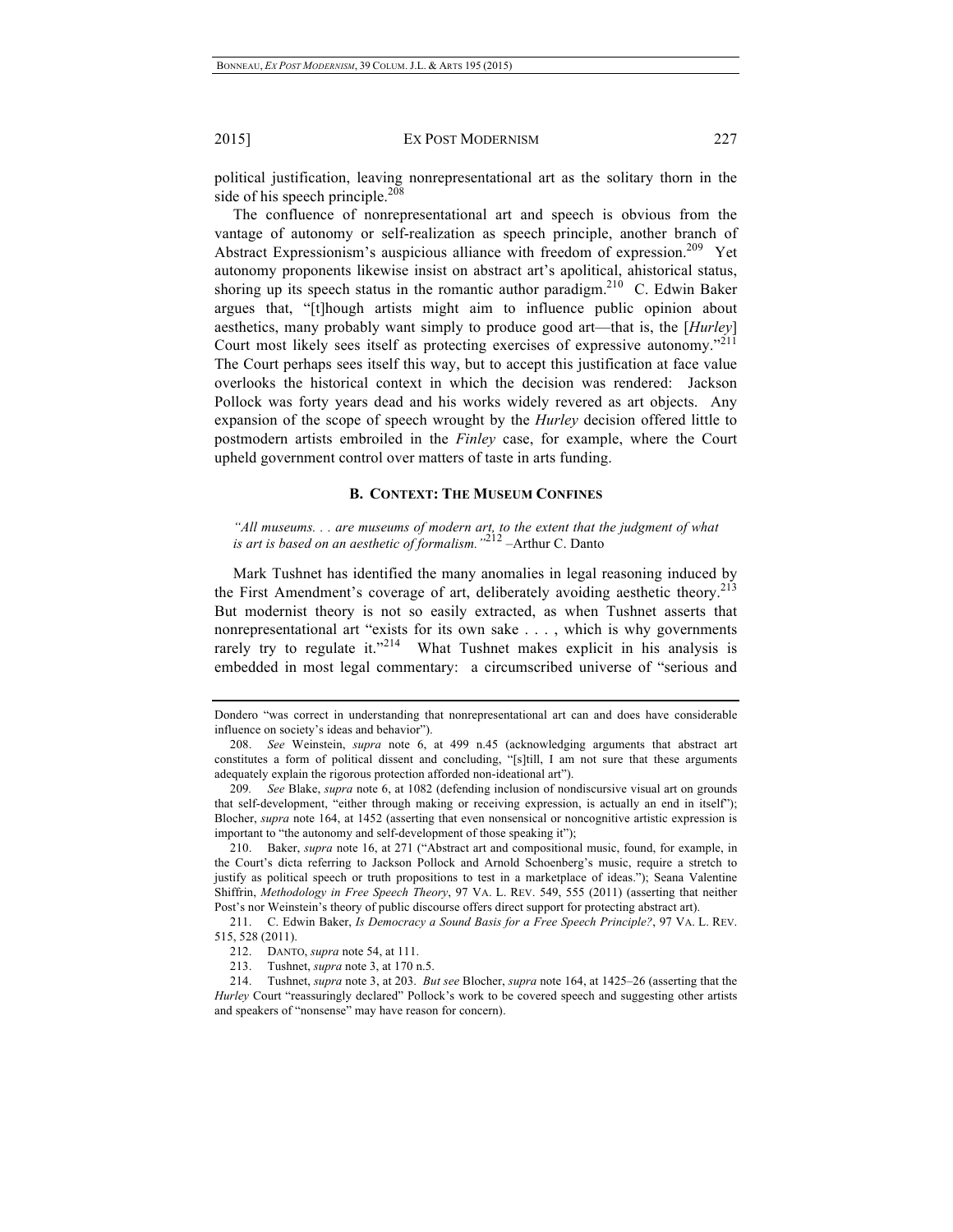indeed important works" from the twentieth century.<sup>215</sup> These canonized boundaries—conjuring the treasures of modern museums—quell the impetus for government censorship because they presuppose consensus-driven cultural value derived from isolated art objects. Paradoxically, and particularly with respect to nonrepresentational art, attaining that high art classification both reduces its meaning (except as an aesthetic object) and simultaneously justifies speech status.<sup>216</sup>

Commentators who have urged context-driven means of identifying nonverbal art as speech have looked no further than traditional institutional exhibition spaces, i.e., that which is already implied in current discourse. Joseph Blocher proposes that artistic "nonsense" can be recognized as constitutional speech when it is used as art (meaning that it hangs in museums and galleries).<sup>217</sup> Blocher's approach builds on that of Robert Post, who would recognize art through "social conventions that create constitutionally meaningful relationships," like an art exhibition. Post selects Marcel Duchamp's "readymade" sculpture, "The Fountain" (a urinal), as his example, which, Post explains, became a constitutionally cognizable idea when submitted to the social "medium of an art exhibition" in  $1917<sup>218</sup>$ 

The approaches of Post and Blocher persuasively appeal to a philosophy by which we recognize "art" by the institutions comprising the art world. Notably, as Arthur C. Danto observes in the quote above, the museum as an institution *is* a modernist idea.<sup>219</sup> Although postmodern art likewise circulates within the art world, its aesthetics speak to issues outside the museum.<sup>220</sup> In this light, it bears note that Post's illustration replaces certain social conventions from 1917 with those of today to make its point. Duchamp's idea was born in a provocative taunt to institutionalized social conventions, from outside their space. Although this act stands as a quintessential moment in the history of conceptual art, its speech status, by Post's methodology, awaits reification in the "Fountain" replicas invited into museums years later—the original was discarded. In effect, the museumsanctioned physical object (modernism's key site of meaning), retrospectively creates the constitutionally cognizable idea, rather than the artist's expressive act.<sup>221</sup>

<sup>215.</sup> *See* Tushnet, *supra* note 3, at 170 n.7 (limiting analysis to examples that are "by consensus regarded as serious and indeed important works of late Twentieth Century art").

<sup>216.</sup> *See* Blocher, *supra* note 164, at 1434 (asserting that Pollock's work lacks meaning, "despite its undoubted value and First Amendment protection").

<sup>217.</sup> Blocher, *supra* note 164, at 1452.

<sup>218.</sup> Post, *supra* note 164, at 1254.

<sup>219.</sup> DANTO, *supra* note 54, at 111; *see also* Douglas Crimp, *Pictures*, OCTOBER 75, 88 (Spring 1979) (noting that "the era of modernism coincides with the era of the museum").

<sup>220.</sup> Crimp, *supra* note 219.

<sup>221.</sup> Mark Tushnet describes Post's theory as presuming art will always be identified for constitutional purposes by "a well-informed and reasonably well-educated and sophisticated group of people who reflect on the nation's commitment to free expression," rather than average citizens. Tushnet, *supra* note 3, at 207. I suggest Post's theory leans more heavily on the high art category, conflating cultural value with speech value, as echoed in legal literature that ascribes equivalence between abstract art and overtly political art. *See* Marc Jonathan Blitz, *A First Amendment for Second Life: What Virtual Worlds Mean for the Law of Video Games*, 11 VAND. J. ENT. & TECH. L. 779, 786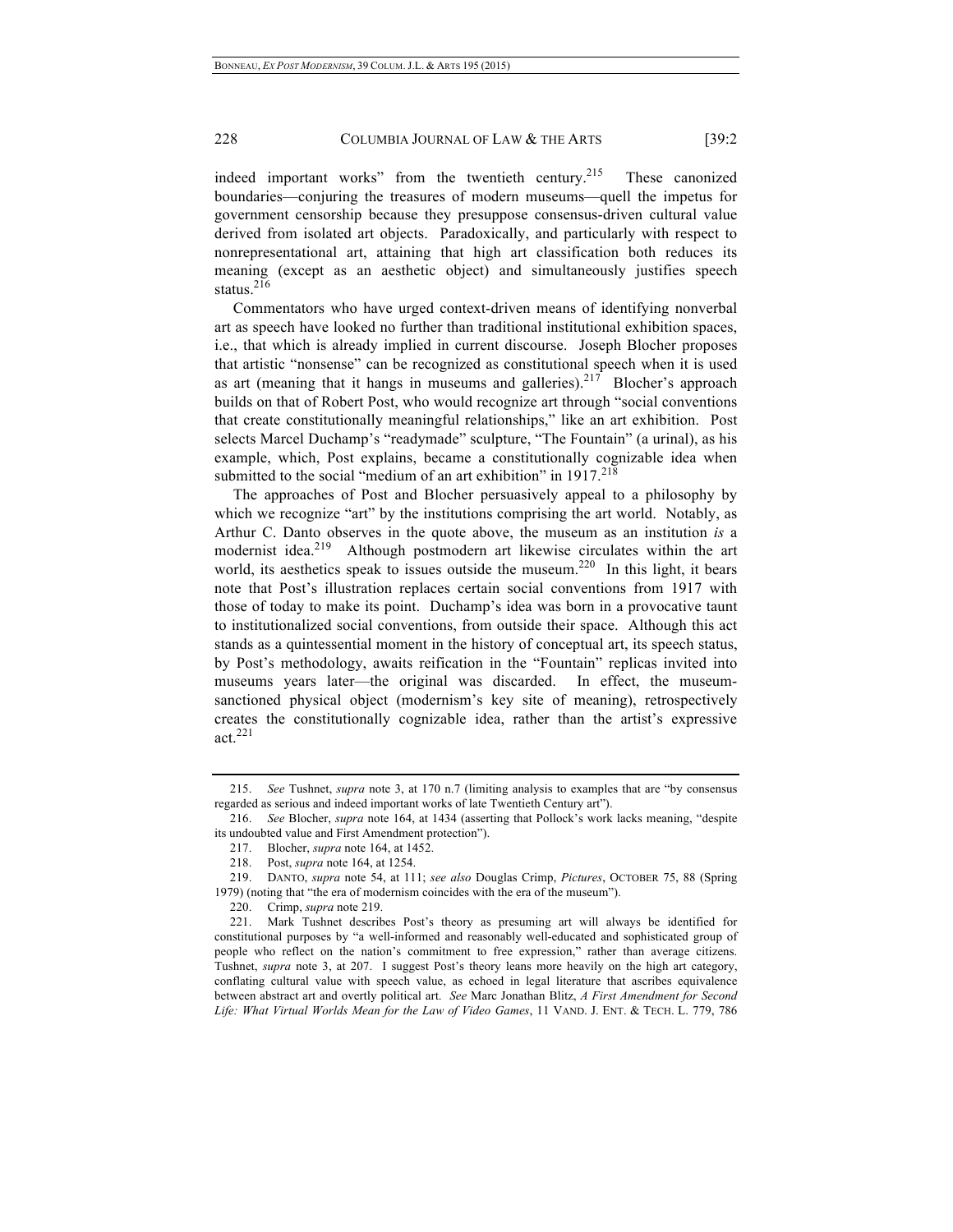Museums and galleries are reliable contexts for identifying what society recognizes as "art," at least in the Western tradition, and these institutions should possess the freedom to exhibit art of their choosing. But as free speech jurisprudence in a postmodern world, institutional environs have limited utility.

#### **C. UPDATE: WHAT MODERNISM DOESN'T SEE**

The First Amendment affinities that Jackson Pollock's paintings once reflected have become blinders in the postmodern era.

By assuming modernism's insistence on originality, individual genius, and art for art's sake, free speech law cannot comprehend the many iterations of postmodern art that challenge and subvert this hierarchy. How postmodern art fits into existing First Amendment principles remains unresolved, even symbolically. Consider the noble adages permeating the *Hurley* opinion, in which "a speaker has the autonomy to choose the content of his own message," whereas the state may sometimes prescribe "what shall be orthodox in commercial advertising."<sup>222</sup> That distinction doesn't easily harmonize with Andy Warhol's Campbell's soup cans (figure 7) or the former commercial artist's claims that "everybody should be a machine,"<sup>223</sup> and "somebody should be able to do all my paintings for me," a prospect realized in his techniques.<sup>224</sup> Warhol's detached, crisp, commercial imagery lacks the moral high ground of Pollock's emotionally-turbulent drip paintings, rendering his soup cans ill-matched to the Court's romantic rhetoric of self-expression.

Further, by training its eye exclusively on modernism's unique, decontextualized object, law cannot see how postmodern means of distribution have altered its supremacy. Jack Balkin contends that the entire field of First Amendment law has been upended by digital technology, requiring systemic overhaul to meet its democratic purposes.<sup>225</sup> The circuitry of the art world is no less dependent on and affected by digital technology, raising issues unknown to the

<sup>(2009) (&</sup>quot;No one would question that Kasimir Malevich's famous painting *White on White* would be just as much a protected form of expression under the First Amendment as Francisco de Goya's realistic depictions of bullfights."); Jeffrie G. Murphy, *Freedom of Expression and the Arts*, 29 ARIZ. ST. L.J. 549, 555 (1997) ("Would we want a theory of free expression that would protect Picasso's 'Guernica' or Soviet Realism but not Abstract Expressionism or Bach fugues? I suspect not.").

<sup>222.</sup> Hurley v. Irish-Am. Gay, Lesbian & Bisexual Grp. of Boston, 515 U.S. 557, 573 (1995) (quoting Zauderer v. Office of Disciplinary Counsel of Supreme Court of Ohio, 471 U.S. 626, 651 (1985)).

<sup>223.</sup> Andy Warhol, quoted in G.R. SWENSON, WHAT IS POP ART? (1963), *reprinted in* AMERICAN ARTISTS ON ART 79, 86 (Ellen H. Johnson ed., 1982).

<sup>224.</sup> *Id.* at 87. Warhol claimed that commercial art was more emotional. *Id.*

<sup>225.</sup> *See* Jack Balkin, *The Future of Free Expression in a Digital Age*, 36 PEPP. L. REV. 427 (2009) (arguing that free speech has become less about traditional constitutional doctrine than technological design, legislative and administrative regulations, business models, and participation of end-users); Jack Balkin, *Digital Speech and Democratic Culture: A Theory of Freedom of Expression for the Information Society*, 79 N.Y.U. L. REV. 1 (2004) (proposing comprehensive rethinking of First Amendment rights, including issues of digital access and creative innovation through enhanced ability to copy, modify, annotate, and reconfigure expression).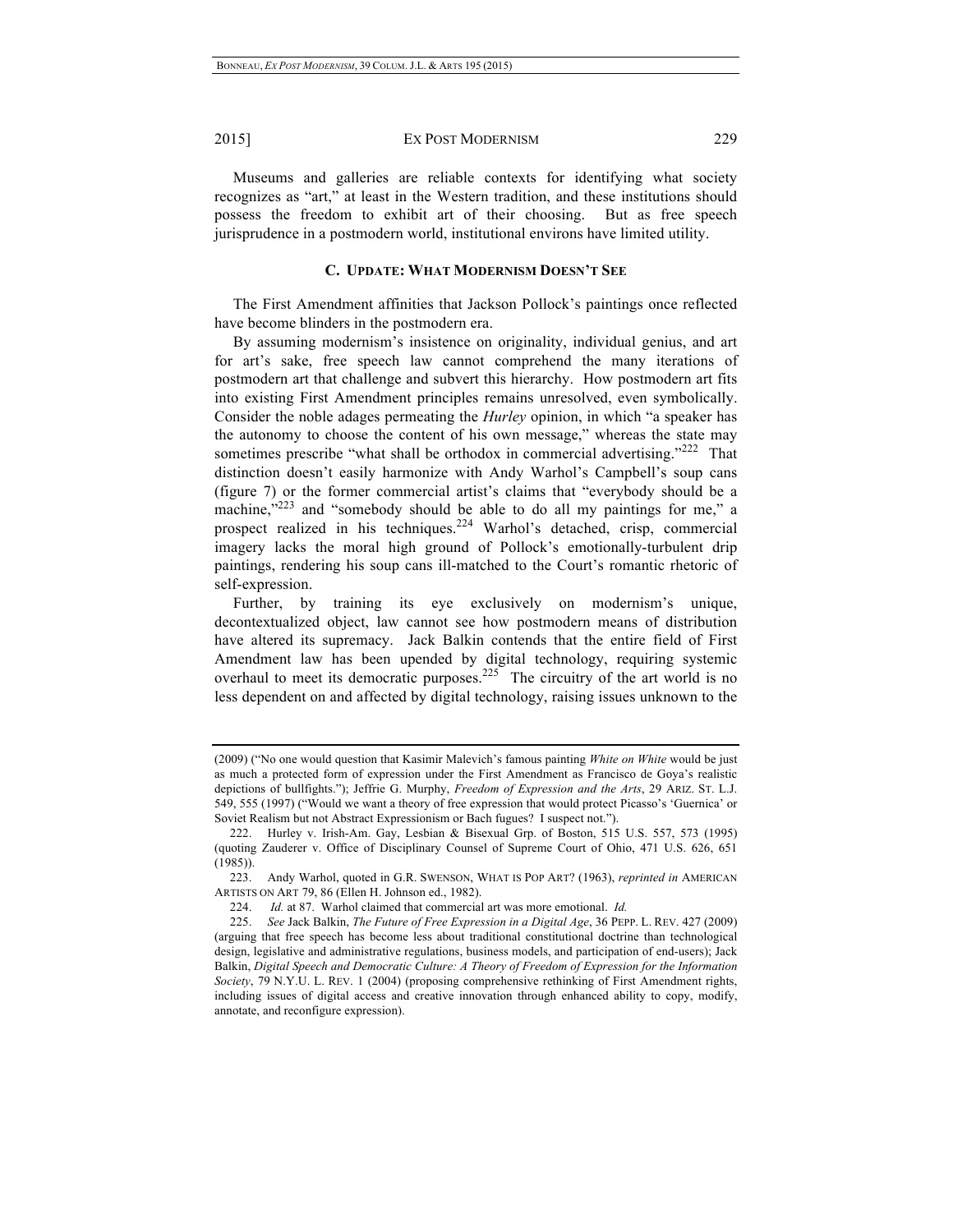modernist era.<sup>226</sup> As speech continues to become more propertized and driven by commercial interests, $227$  its intersection with intellectual property law has become more contested, introducing potential conflicts for artistic expression via copyright law that an isolated nonrepresentational painting cannot register.<sup>228</sup>

In short, the conceptual dichotomies embedded in the discourse of visual art as speech track modernism: pure expression vs. idea; individual authorship vs. mass production; noncommercial vs. commercial; high art vs. low culture. Through this anachronistic paradigm, law can barely recognize, much less address, inconsistences and potential incursions into postmodern artistic freedom like those articulated in recent scholarship on the doctrines of fair use<sup>229</sup> and the right of publicity.230 Accounting for postmodern practices in free speech law does not deny the continuing relevance of aesthetics, abstraction, museums, or art objects—much postmodern art participates in and relies on traditional art world institutions, commerce, and values. But it does require acknowledging the limitations of modernism's lens. Rather than valorizing nonrepresentational art as the apex of free artistic expression, the law should begin questioning whether Jackson Pollock's painting, pared down to a noncognitive apolitical, timeless artifact, should remain the First Amendment's lodestar.

# **CONCLUSION**

In *Hurley v. Irish-American Gay, Lesbian & Bisexual Group of Boston*, the Supreme Court stated that Jackson Pollock's paintings are "unquestionably shielded" by the First Amendment.<sup>231</sup> Legal commentary seized on that remark as a milestone for visual art and an expansive embrace of noncognitive, apolitical painting. This Article explains the intuited constitutional salience of nonrepresentational art in relation to the unique art historical, political, and cultural conditions of the United States following World War II.

Yet doctrinal recognition of Jackson Pollock's work as speech occurred later, in and as a cultural disconnect. Through the *Hurley* opinion, Pollock's apolitical painting was consecrated as speech in 1995, just as socially-charged postmodern

<sup>226.</sup> Art institutions, for example, joined the campaign urging net neutrality regulation. *See* National Arts and Cultural Organizations, Comment on Promoting and Protecting the Open Internet, 4 (July 15, 2014), http://apps.fcc.gov/ecfs/comment/view?id=6017896665 ("The emergence of a tiered Internet would deprive individual artists and arts organizations of the ability to benefit from online innovations while frustrating the growth of the legitimate digital marketplace.").

<sup>227.</sup> *See* Julie E. Cohen, *The Zombie First Amendment*, 56 WM. & MARY L. REV. 1119 (2015) (arguing that the nexus of copyright and free speech jurisprudence has been realigned as market-oriented rather than aimed at political debate).

<sup>228.</sup> *See* Neil Weinstock Netanel, *New Media in Old Bottles? Barron's Contextual First Amendment and Copyright in the Digital Age*, 76 GEO. WASH. L. REV. 952 (2008) (arguing for contextual approach to First Amendment law in relation to copyright, particularly regarding mass media access and competition from emergent platforms).

<sup>229.</sup> *See* Adler, *supra* note 22.

<sup>230.</sup> *See* Rebecca Tushnet, *A Mask that Eats into the Face: Images and the Right of Publicity*, 38 COLUM. J.L. & ARTS 157 (2015).

<sup>231.</sup> Hurley v. Irish-Am. Gay, Lesbian & Bisexual Grp. of Boston, 515 U.S. 557, 569 (1995).